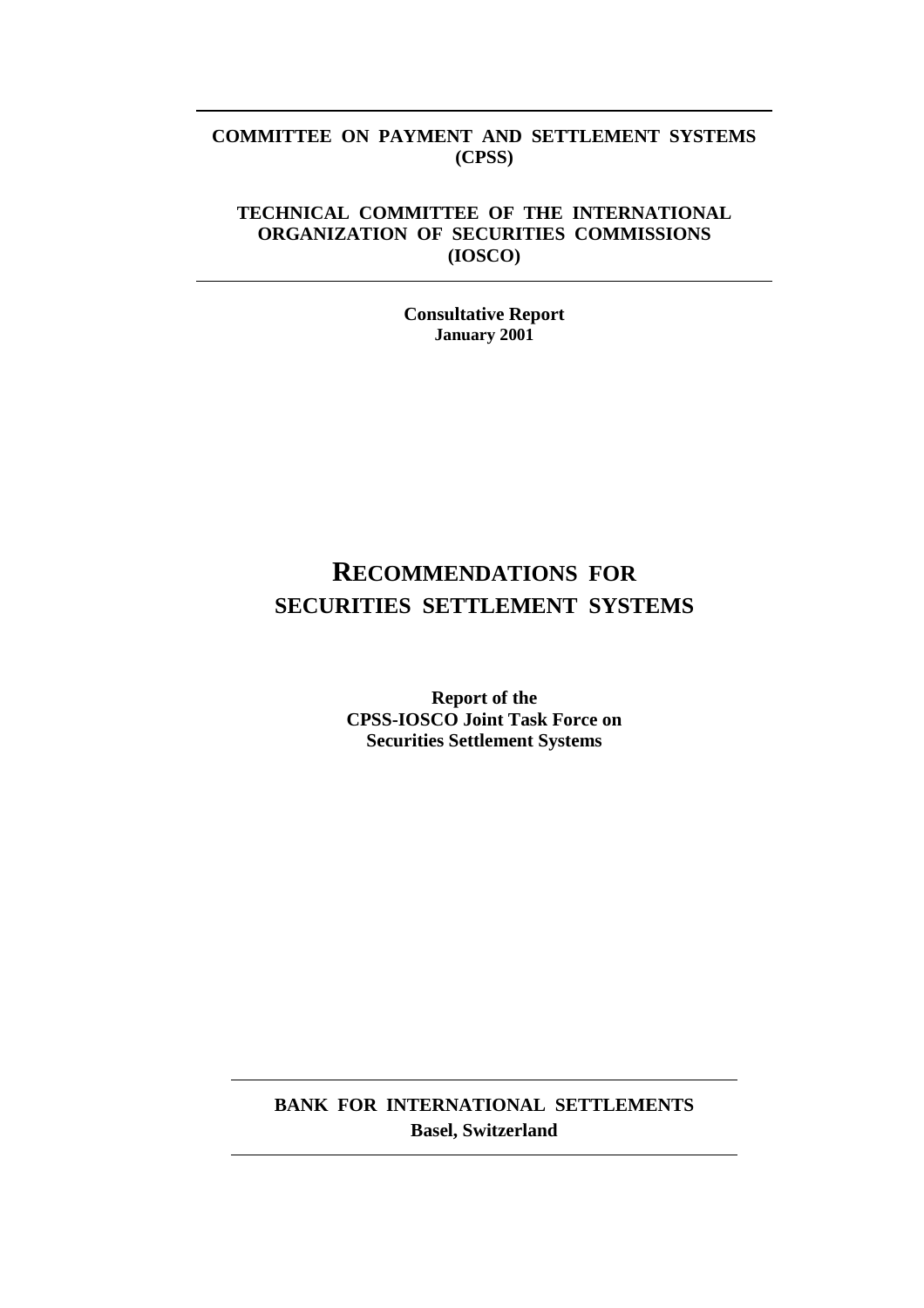Copies of publications are available from:

Bank for International Settlements Information, Press & Library Services CH-4002 Basel, Switzerland

Fax: +41 61 / 280 91 00 and +41 61 / 280 81 00

This publication is available on the BIS website (www.bis.org) and the IOSCO website (www.iosco.org).

*© Bank for International Settlements and International Organization of Securities Commissions 2001. All rights reserved. Brief excerpts may be reproduced or translated provided the source is stated.*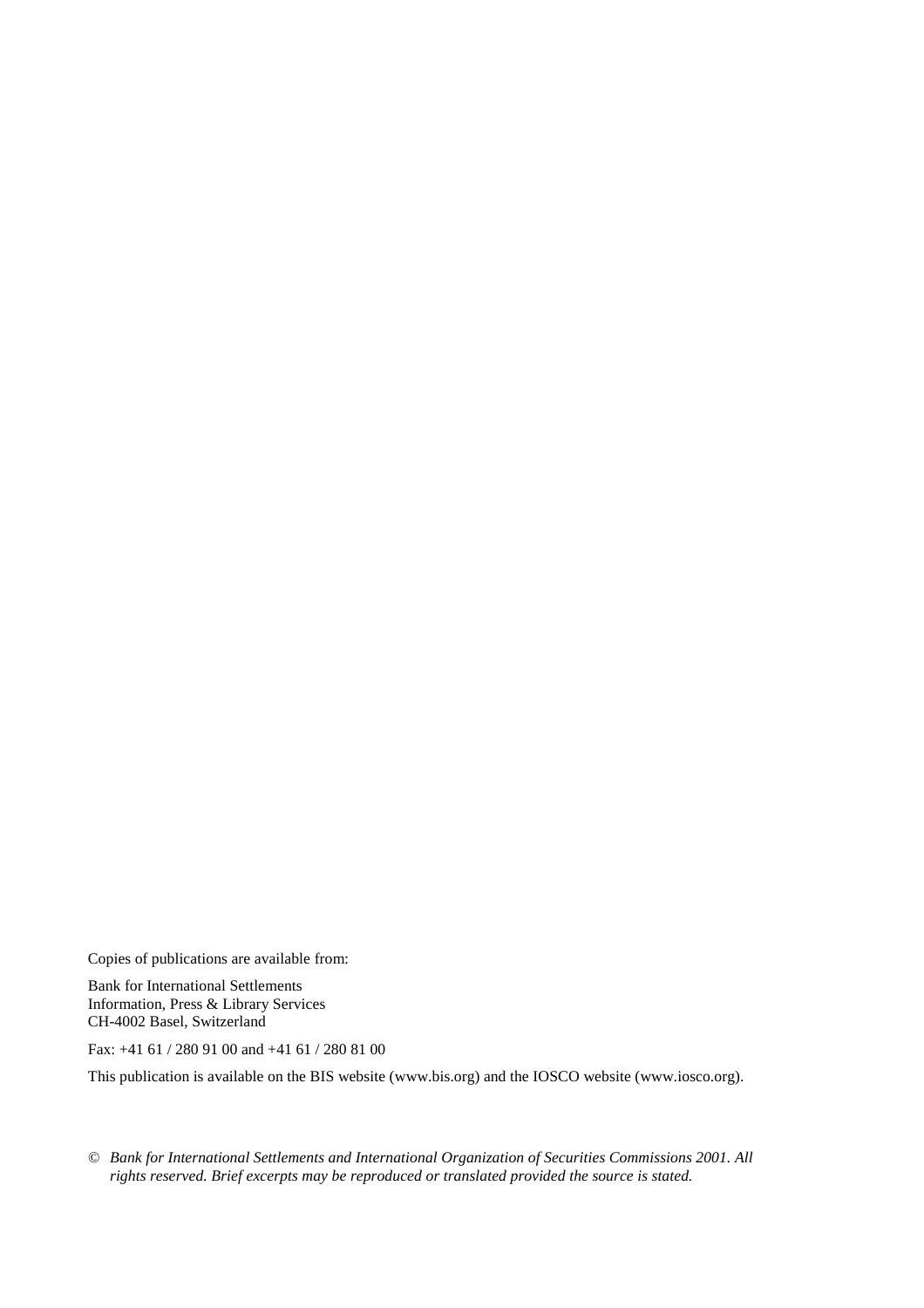## **Foreword**

A number of international initiatives are under way which aim to maintain financial stability by strengthening the financial infrastructure. The International Organization of Securities Commissions (IOSCO) has developed the *Objectives and Principles of Securities Regulation* (IOSCO, 1998) and the Committee on Payment and Settlement Systems (CPSS) of the central banks of the Group of Ten Countries has just produced the final version of the *Core Principles for Systemically Important Payment Systems* (BIS, 2001). Building on the previous work, the CPSS and IOSCO are now aiming to contribute further to this process by jointly developing recommendations for securities settlement systems, to improve the safety and efficiency of these systems.

In order to move this initiative forward, the CPSS and IOSCO created the Task Force on Securities Settlement Systems in December 1999. The Task Force comprises 28 central bankers and securities regulators from 18 countries and regions and from the European Union. In addition, at an early stage of its work the Task Force received input from central bankers and securities regulators who together represented about 30 countries, as well as from representatives of the International Monetary Fund and the World Bank. The Task Force has also reviewed private sector efforts in this area, notably the Group of Thirty's 1989 Standards, and has discussed the Task Force's work with private sector operators of and participants in securities settlement systems.

The present consultative report on the design, operation and oversight of securities settlement systems identifies, in 18 headline recommendations and accompanying explanatory texts, the minimum requirements that such systems should meet and the best practices that they should strive for. The recommendations are designed to cover systems for all types of securities, for securities issued in both industrialised and developing countries, and for domestic as well as cross-border trades. The report also includes key questions pertaining to each of the recommendations as an important first step towards establishing a methodology for assessing the extent to which they have been implemented. The answers to these questions are intended to provide a basis for a narrative evaluation of whether the recommendations for securities settlement systems have been implemented.

The CPSS and IOSCO are now releasing the recommendations in this report for consultation, and are seeking public comments from all interested parties by 9 April 2001. We believe that wide participation in the planned public consultation process should make the report most fruitful and we therefore encourage any interested parties to submit their comments to the Task Force. The Task Force will review the comments and develop the final recommendations in due course.

The CPSS and IOSCO are grateful to the members of the Task Force and its Co-Chairmen, Mr Patrick Parkinson of the Board of Governors of the Federal Reserve System and Mr Giovanni Sabatini of the Commissione Nazionale per le Società e la Borsa, for their excellent work in preparing this consultative report in a timely manner. We are looking to them to take the lead in completing this important initiative.

Tommaso Padoa-Schioppa, Chairman Committee on Payment and Settlement Systems David Brown, Chairman Technical Committee, IOSCO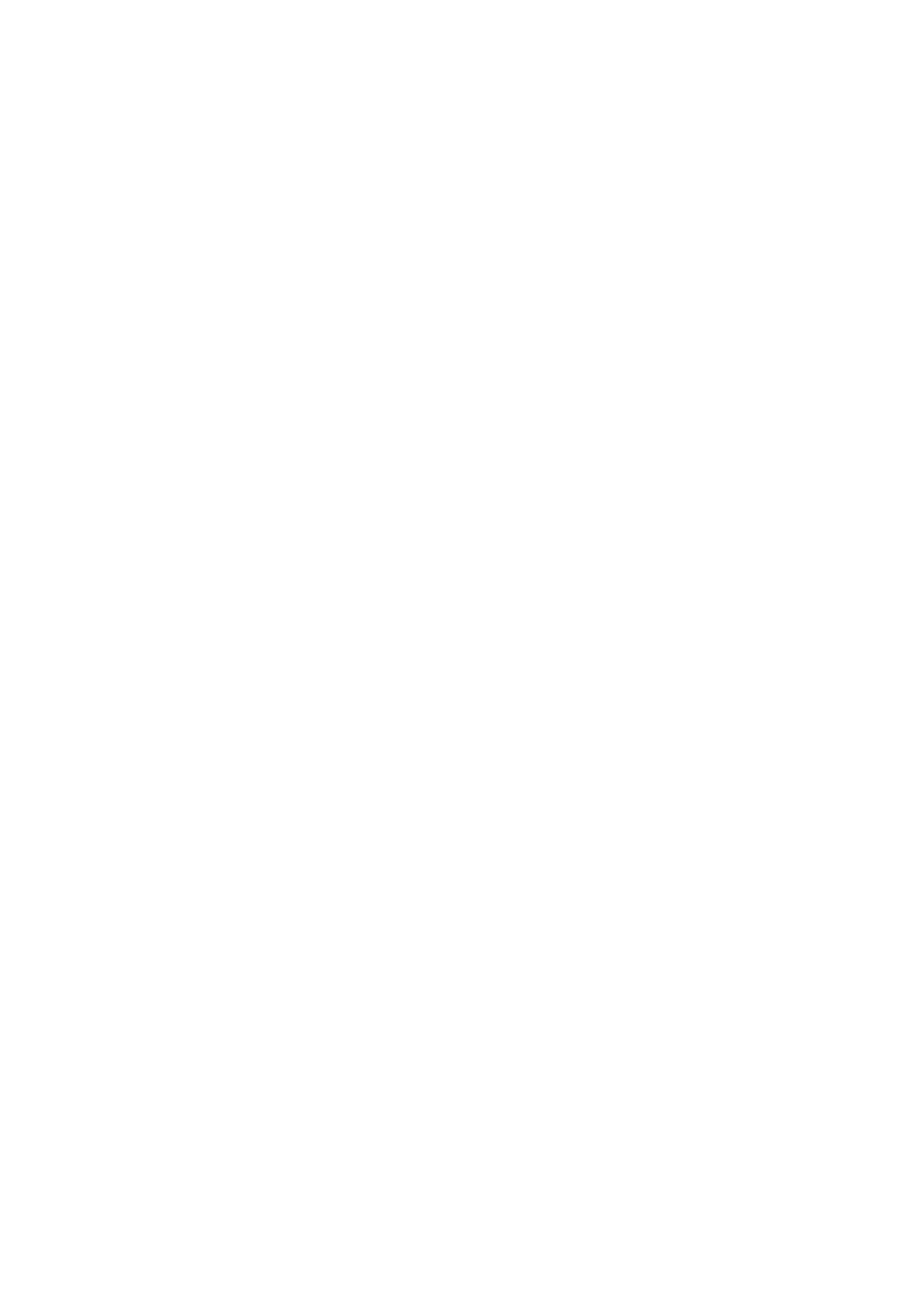## **Note to readers**

The consultation period will last until 9 April 2001 (inclusive). Interested parties are invited to comment on any aspect of the report. However, views and suggestions on the topics set out below are particularly welcome:

- Do the Recommendations adequately cover all the relevant topics? Please describe any issues which you feel have been missed and should be addressed in the report.
- Does the explanatory text for each Recommendation provide an adequate rationale for the Recommendation and elaborate its implications sufficiently clearly? Please indicate any areas which you think deserve further clarification.
- Do the key questions concerning each Recommendation in Section 5 of the report address the relevant issues in such a way as to enable an accurate assessment of whether the recommendations have been implemented?

## **Comments in English are invited by 9 April 2001 (inclusive) from all interested parties. They may be sent to:**

Secretariat to the CPSS-IOSCO Joint Task Force on Securities Settlement Systems Bank for International Settlements CH-4002 Basel, Switzerland Fax: (+41 61) 280 9100

E-mail: cpss@bis.org (please mention "Joint Task Force Recommendations" in the subject line of the message)

We strongly recommend that you send comments by fax or e-mail first, to avoid possible delays in postal delivery; the Secretariat will send an acknowledgement immediately upon receipt. Please note that it may not be possible to give sufficient consideration to comments received after the deadline.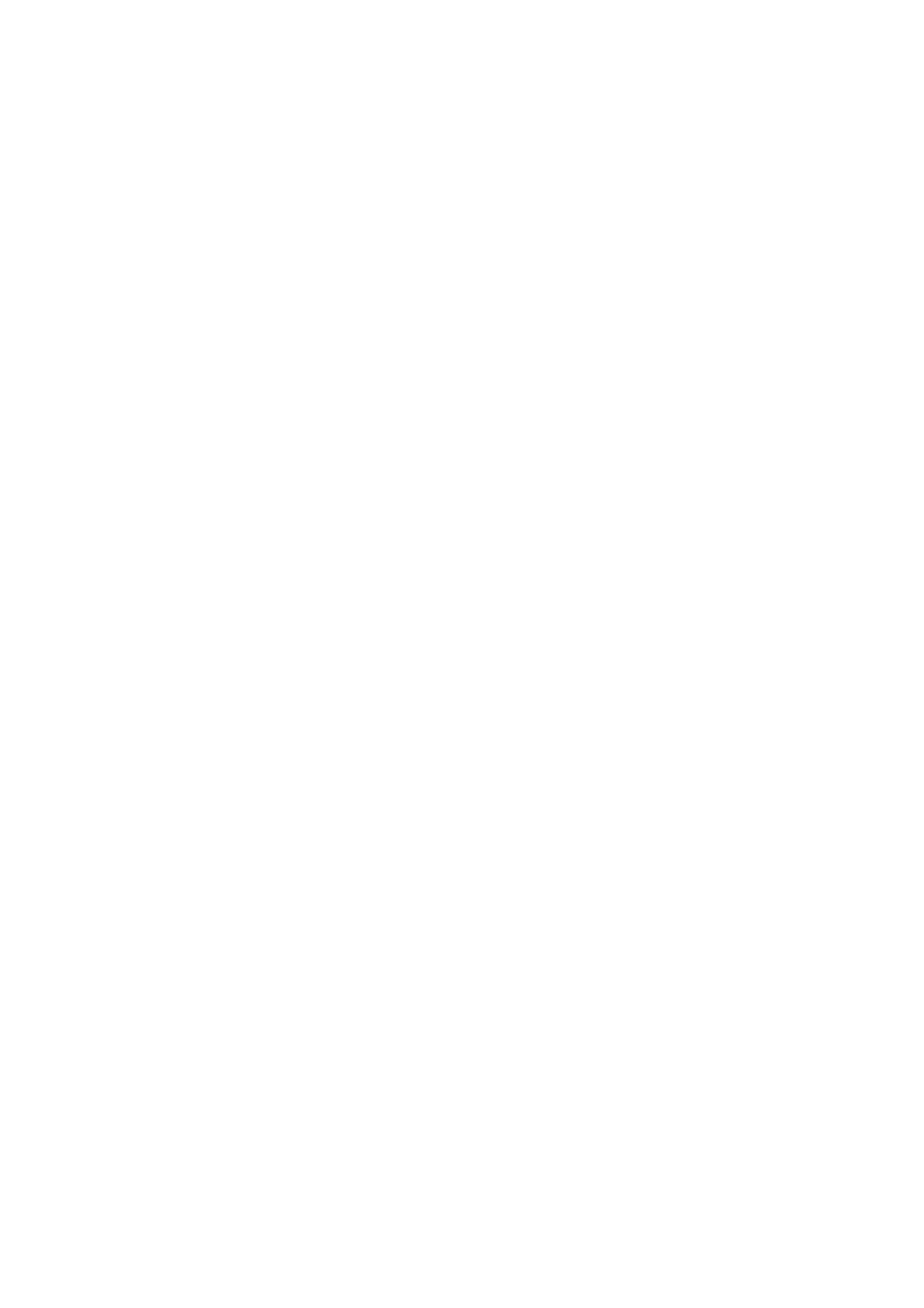# **Table of contents**

| 1. |                                                                                   | 1              |
|----|-----------------------------------------------------------------------------------|----------------|
|    | Exhibit 1 CPSS-IOSCO Task Force Recommendations for Securities Settlement Systems | $\overline{4}$ |
| 2. |                                                                                   | $\overline{7}$ |
| 3. |                                                                                   | 8              |
|    |                                                                                   | 8              |
|    |                                                                                   | 9              |
|    |                                                                                   | 10             |
|    |                                                                                   | 10             |
|    |                                                                                   | 11             |
|    |                                                                                   | 13             |
|    |                                                                                   | 13             |
|    |                                                                                   |                |
|    |                                                                                   |                |
|    |                                                                                   | 16             |
|    |                                                                                   | 17             |
|    |                                                                                   | 18             |
|    |                                                                                   | 19             |
|    |                                                                                   | 20             |
|    |                                                                                   | 20             |
|    |                                                                                   | 21             |
|    |                                                                                   | 21             |
|    |                                                                                   | 22             |
| 4. |                                                                                   | 24             |
| 5. |                                                                                   |                |
|    |                                                                                   | 25             |
|    |                                                                                   | 25             |
|    |                                                                                   | 26             |
|    |                                                                                   | 26             |
|    |                                                                                   | 27             |
|    |                                                                                   | 27             |
|    |                                                                                   | 28             |
|    |                                                                                   | 28             |
|    |                                                                                   | 28             |
|    |                                                                                   | 29             |
|    |                                                                                   | 29             |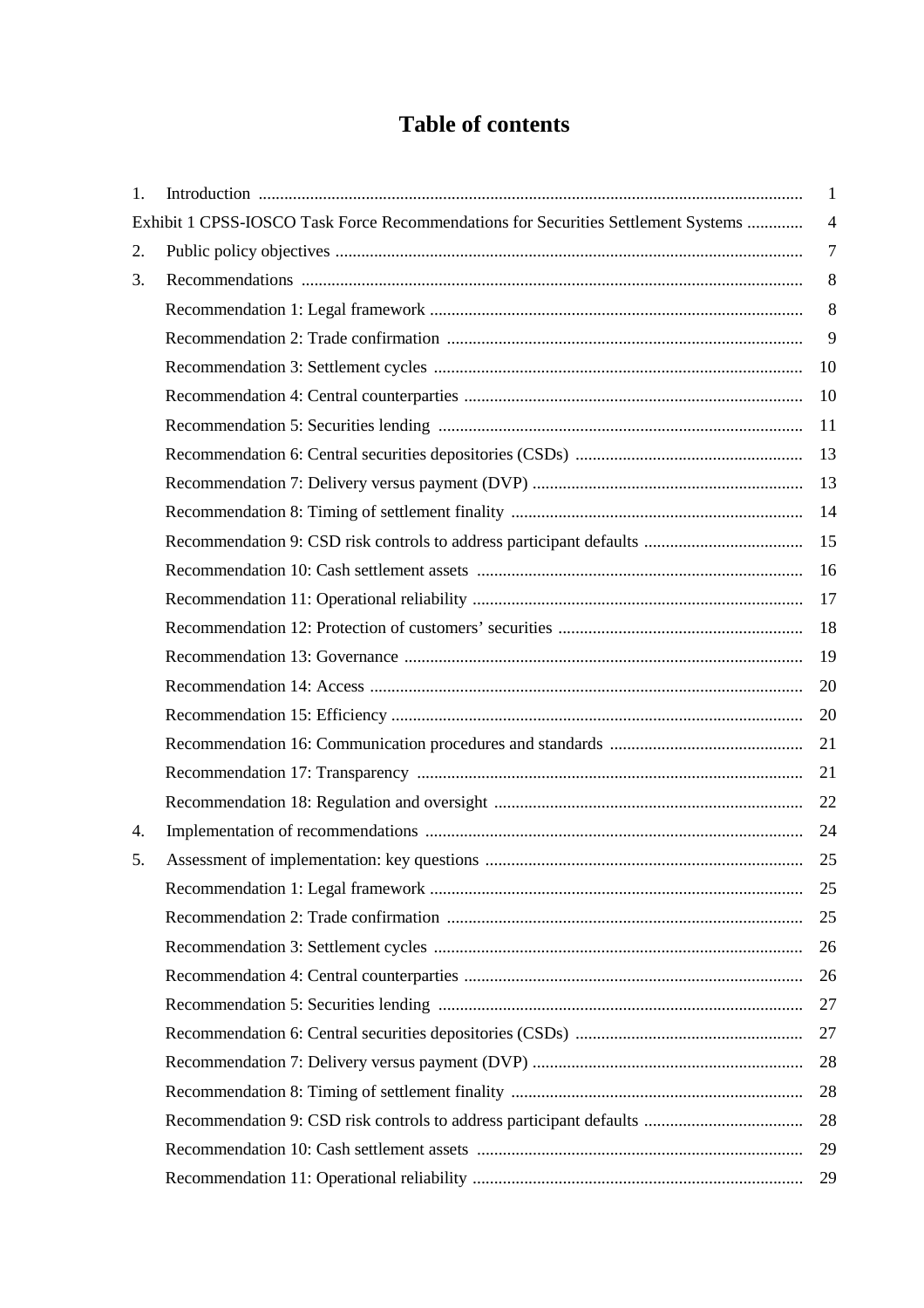|                                                                                      | 30 |  |
|--------------------------------------------------------------------------------------|----|--|
|                                                                                      | 30 |  |
|                                                                                      | 30 |  |
|                                                                                      | 31 |  |
|                                                                                      | 31 |  |
|                                                                                      | 31 |  |
|                                                                                      | 32 |  |
|                                                                                      |    |  |
| Annex 2: Mandate of the Joint CPSS/IOSCO Task Force on Securities Settlement Systems |    |  |
|                                                                                      |    |  |
|                                                                                      |    |  |
| -41                                                                                  |    |  |
|                                                                                      |    |  |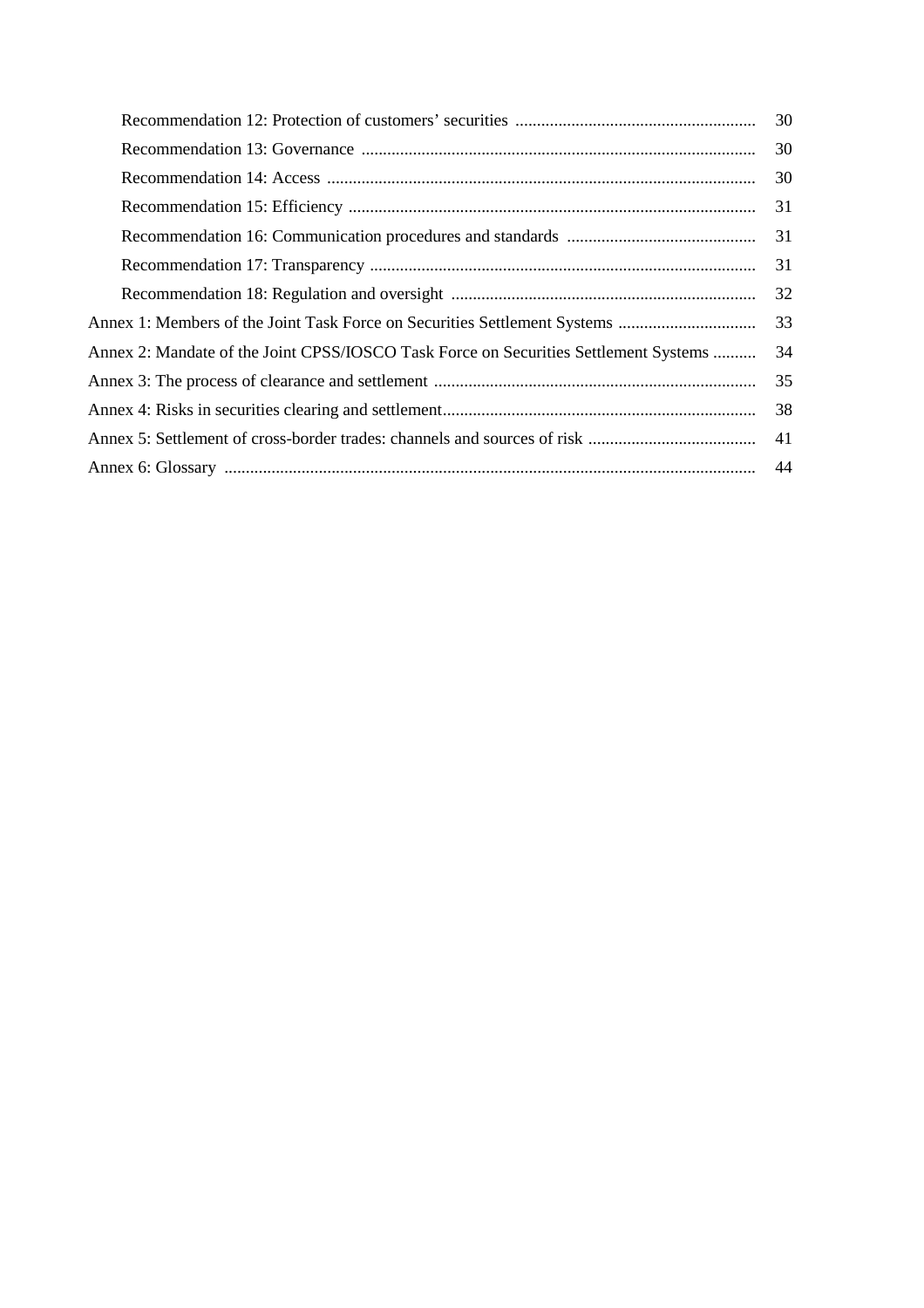## **1. Introduction**

1.1 Securities settlement systems (SSSs) are a critical component of the infrastructure of global financial markets. In recent years, trading and settlement volumes have soared, as securities markets have become an increasingly important channel for intermediating flows of funds between borrowers and lenders and as investors have managed their securities portfolios more actively, in part because of declining transaction costs. Volumes of cross-border trades and settlements have grown especially rapidly, reflecting the increasing integration of global markets.

1.2 Weaknesses in SSSs can be a source of systemic disturbances to securities markets and to other payment and settlement systems. A financial or operational problem at any of the institutions that perform critical functions in the settlement process or at a major user of an SSS could result in significant liquidity pressures or credit losses for other participants. Any disruption of securities settlements has the potential to spill over to any payment systems used by the SSS or that use the SSS to transfer collateral. In the securities markets themselves, market liquidity is critically dependent on confidence in the safety and reliability of the settlement arrangements; traders will be reluctant to trade if they have significant doubts as to whether the trade will in fact settle.

1.3 The potential for international standards to promote improvements in the safety and efficiency of SSSs was clearly demonstrated by the impact of the Group of Thirty's 1989 standards.<sup>1</sup> Although the G30's recommendations have not been fully implemented in all markets, they unquestionably have fostered very significant progress in many markets, both in industrialised countries and in emerging markets. Nonetheless, with the passage of more than a decade, some of the G30 standards no longer represent best practice. Moreover, they do not address some issues that subsequent experience has demonstrated to be quite important, such as the legal foundations of settlement arrangements, transparency, access, governance, and regulation and oversight. (The latter issues are becoming even more important with the trend towards consolidation of settlement systems, notably in Europe.) While various private sectors groups (notably the International Securities Services Association (ISSA) and the Fédération Internationale des Bourses de Valeurs (FIBV)) have made suggestions for updating the G30 recommendations,<sup>2</sup> the 1989 recommendations remain the only standards that have achieved widespread support and official endorsement.

1.4 Within the public sector, the relevant international standard setting bodies are the Committee on Payment and Settlement Systems (CPSS) of the central banks of the Group of Ten Countries and the International Organization of Securities Commissions (IOSCO). Discussions between the CPSS and IOSCO's Technical Committee resulted in agreement that cooperative development of new recommendations for SSSs by securities regulators and central banks would facilitate further progress in making such arrangements safer and more efficient. Such an effort was seen as part of the broader efforts by the Financial Stability Forum (on which both the CPSS and IOSCO are represented) to strengthen financial systems by ensuring that gaps in international standards are identified and filled.

1.5 To move this initiative forward, in December 1999 the CPSS and IOSCO created the Joint Task Force on Securities Settlement Systems. The Task Force is comprised of 28 central bankers and securities regulators from 18 countries and regions and the European Union (Annex 1). The Task Force's mandate (Annex 2) called for it to promote the implementation by SSSs of measures that can enhance international financial stability, reduce risks, increase efficiency and provide adequate safeguards for investors by developing recommendations for the design, operation and oversight of such systems. The recommendations were to identify minimum requirements that systems should meet and best practices that they should strive for. They were to cover the settlement of both domestic and cross-border trades through individual settlement systems and links between those systems.

<sup>1</sup> Group of Thirty, *Clearance and Settlement Systems in the World's Securities Markets* (Group of Thirty, 1989).

<sup>2</sup> See International Securities Services Association, *Recommendations 2000* (ISSA, 2000) and Fédération Internationale des Bourses de Valeurs, *Clearing and Settlement Best Practices* (FIBV, 1996).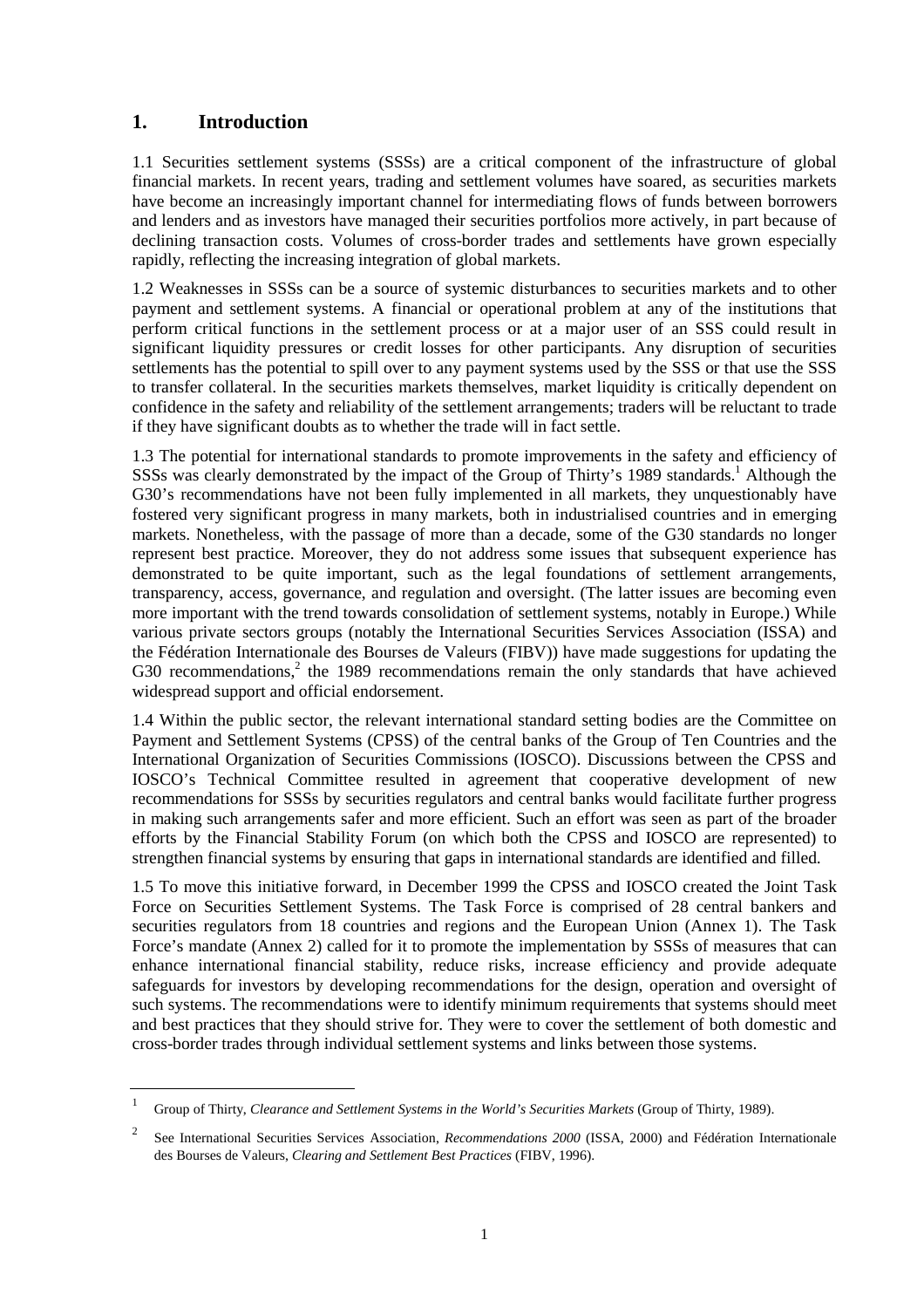1.6 Based largely on input received at a consultative meeting at the Bank for International Settlements (BIS) in January  $2000$ ,<sup>3</sup> the Task Force concluded that the recommendations should be designed to cover SSSs for all securities, including equities and corporate and government bonds and money market instruments, and securities issued in industrialised and developing countries.

1.7 The Task Force decided to define an SSS broadly to include the full set of institutional arrangements for confirmation, clearance and settlement of securities trades and safekeeping of securities. As described in Annex 3, quite a few institutions may be involved in this process. In recent years, most markets have established central securities depositories (CSDs) that immobilise physical securities or dematerialise them and transfer ownership by means of book entries to electronic accounting systems. Even when a market has a CSD, however, other institutions often perform functions that are critical to the settlement of securities trades. The confirmation of trade details is often performed by a stock exchange or trade association or by counterparties bilaterally, rather than by the CSD. In some markets, a central counterparty interposes itself between buyers and sellers, becoming, in effect, the buyer to every seller and the seller to every buyer. Although funds may be transferred through internal accounts at the CSD, in many cases accounts at the central bank or at one or more private commercial banks are used. Finally, not all buyers and sellers of securities hold accounts at the CSD; instead, they may hold their securities and settle their trades through a custodian, and the custodian may, in turn, hold its customers' securities through a subcustodian.

1.8 Based on a review of existing standards and on discussions at the consultative meeting, the Task Force developed a list of specific topics and issues to be addressed by its recommendations. The list included the legal framework for securities settlements, risk management, access, governance, efficiency, transparency, and regulation and oversight. For those issues that the G30 addressed (primarily the risk management issues), the Task Force used the G30 recommendations as a starting point. For the other topics, the Task Force sought to draw on prior work by the CPSS and IOSCO, especially the work on core principles for systemically important payment systems and for securities regulation, and by ISSA and the FIBV.<sup>4</sup>

1.9 The Task Force decided not to develop a separate set of recommendations for the settlement of cross-border trades. As discussed in Annex 5, settlements of cross-border trades tend to increase the importance and complexity of certain issues, including legal issues, custody risks in tiered securities holding systems and the timing of finality in cross-system settlements. Cross-border settlement arrangements also pose special challenges for regulation and oversight. Nonetheless, the Task Force concluded that it could best address those issues in the discussions of the relevant recommendations for SSSs generally, rather than in separate recommendations.

1.10 Because of the diversity of institutional arrangements internationally, the recommendations must focus on the functions to be performed, not on the institutions that may perform them. While some of the recommendations are relevant primarily to CSDs, others are relevant to stock exchanges, trade associations and other operators of trade confirmation systems, central counterparties, settlement banks or custodians. Many are also relevant to the broker-dealers, banks, investment managers and investors who use the services provided by the above-mentioned institutions. Securities regulators, central banks and, in some cases, banking supervisors will need to work together to determine the appropriate scope of application of the recommendations and to develop an action plan for implementation. When key intermediaries are located in other jurisdictions, the cooperation of authorities in all of the relevant jurisdictions will be essential.

1.11 The Task Force's recommendations are set out in Exhibit 1. The remainder of this paper provides the rationale for and elaborates on those recommendations. Section 2 briefly discusses the public

<sup>&</sup>lt;sup>3</sup> The consultative meeting was attended by 30 central bankers and 25 securities regulators (together representing about 30 countries) and by representatives of the International Monetary Fund and the World Bank.

<sup>4</sup> See CPSS, *Core Principles for Systemically Important Payment Systems* (BIS, 2001), IOSCO*, Objectives and Principles of Securities Regulation* (IOSCO, 1998), and the references cited in footnote 2.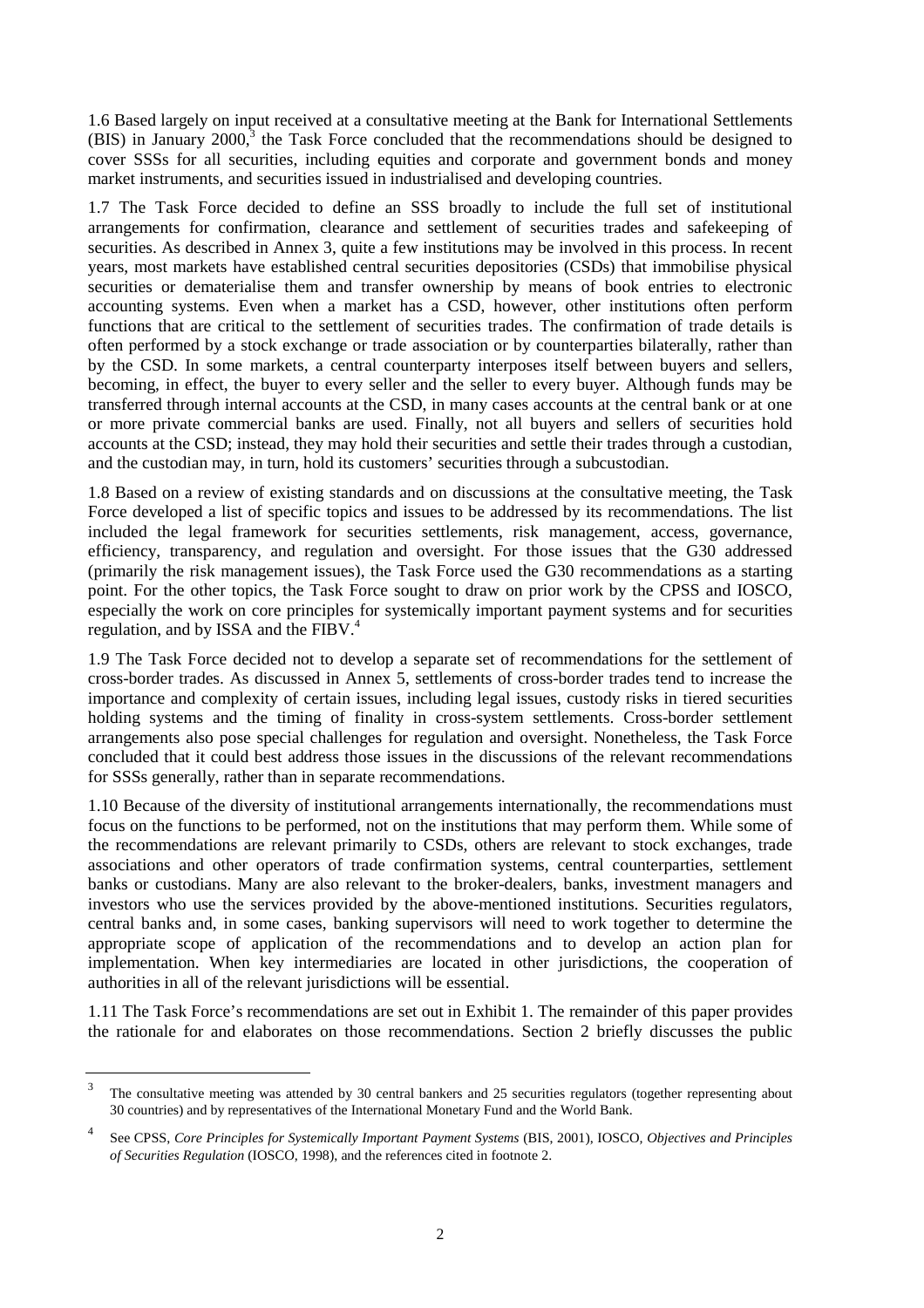policy objectives underlying the recommendations. Section 3 explains the reasoning behind and develops in greater detail each of the recommendations set out in Exhibit 1. Section 4 discusses implementation of the recommendations. Section 5 takes a first step towards development of a clear methodology for assessing progress towards implementation by identifying key questions pertaining to each recommendation.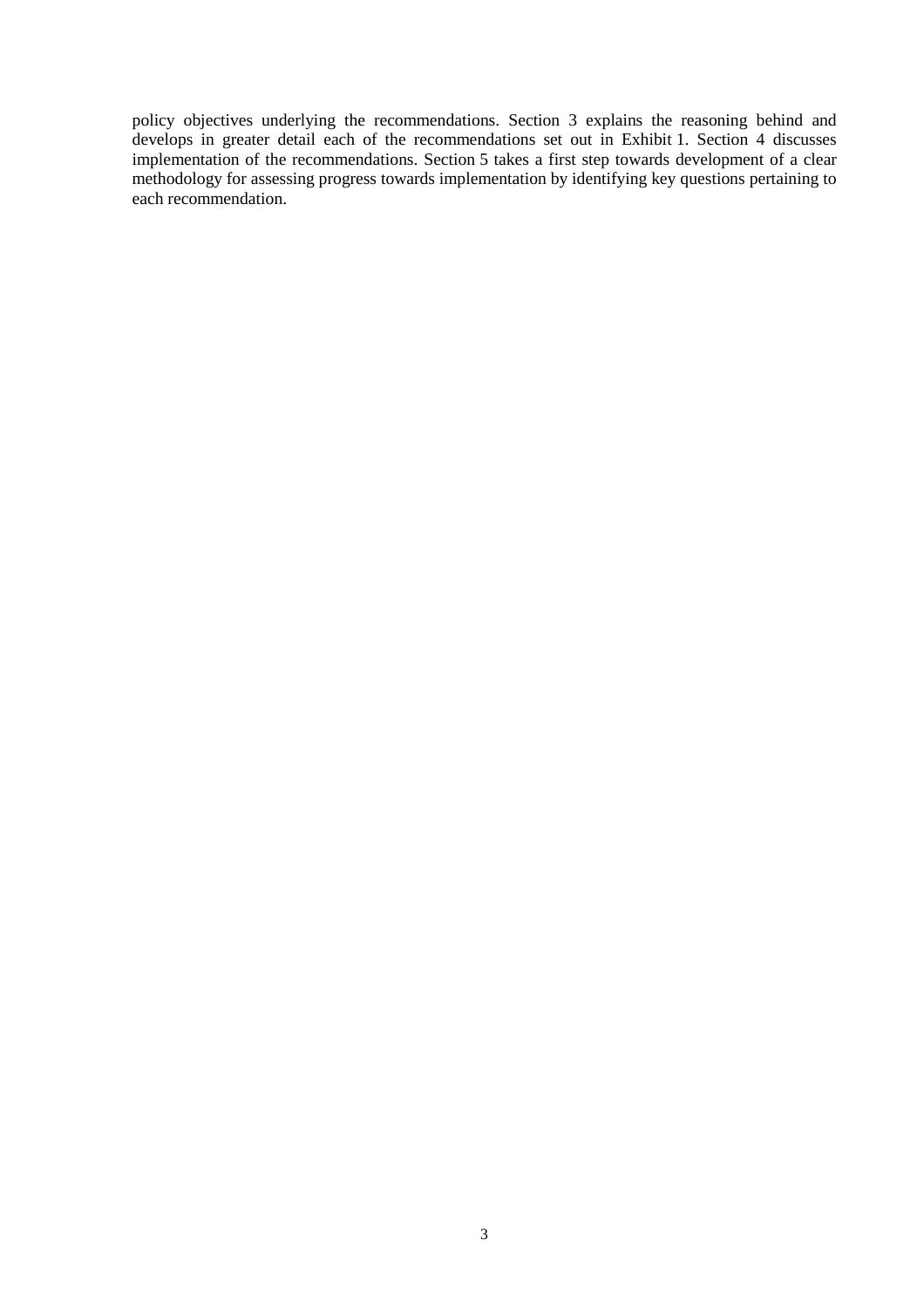## **Exhibit 1 CPSS-IOSCO Task Force Recommendations for Securities Settlement Systems**

## **Legal risk**

## *1. Legal framework*

Securities settlement systems should have a well founded, clear and transparent legal basis in the relevant jurisdictions.

## **Pre-settlement risk**

## *2. Trade confirmation*

Confirmation of trades between direct market participants should occur as soon as possible after trade execution, but no later than trade date (T+0). Where confirmation of trades by indirect market participants (such as institutional investors) is required, it should occur as soon as possible after trade execution, preferably on T+0, but no later than T+1.

## *3. Settlement cycles*

Rolling settlement should be adopted in all securities markets. Final settlement should occur no later than T+3. The benefits and costs of a settlement cycle shorter than T+3 should be assessed.

## *4. Central counterparties*

The benefits and costs of a central counterparty should be assessed. Where such a mechanism is introduced, the central counterparty should rigorously control the risks it assumes.

## *5. Securities lending*

Securities lending and borrowing (or repurchase agreements and other economically equivalent transactions) should be encouraged as a method for expediting the settlement of securities transactions. Barriers that inhibit the practice of lending securities for this purpose should be removed.

## **Settlement risk**

## *6. Central securities depositories (CSDs)*

Securities should be immobilised or dematerialised and transferred by book entry in CSDs to the greatest extent possible.

## *7. Delivery versus payment (DVP)*

Securities settlement systems should eliminate principal risk by linking securities transfers to funds transfers in a way that achieves delivery versus payment.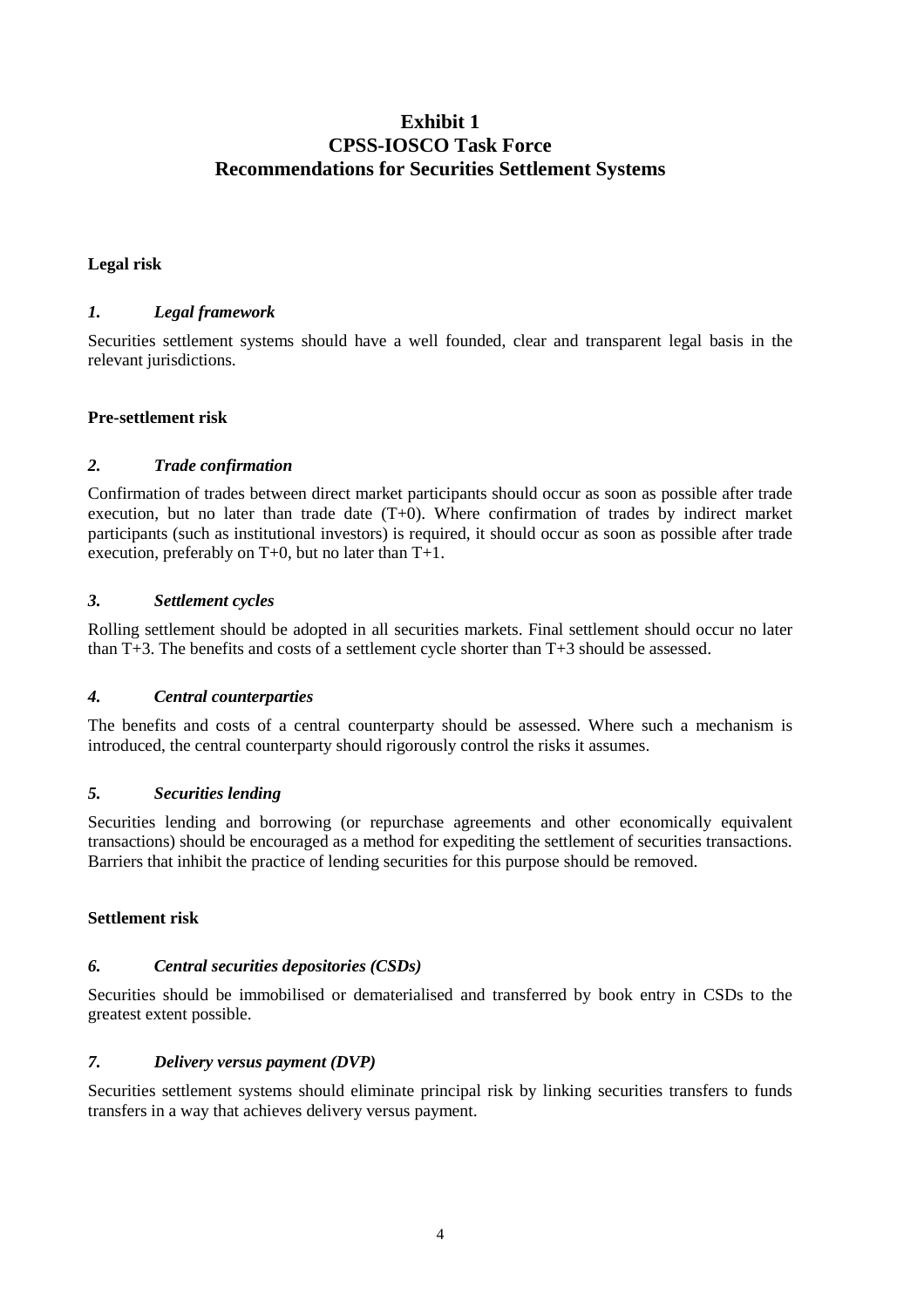## *8. Timing of settlement finality*

Final settlement on a DVP basis should occur no later than the end of the settlement day. Intraday or real-time finality should be provided where necessary to reduce risks.

## *9. CSD risk controls to address participant defaults*

Deferred net settlement systems should institute risk controls that, at a minimum, ensure timely settlement in the event that the participant with the largest payment obligation is unable to settle. In any system in which a CSD extends credit or arranges securities loans to facilitate settlement, best practice is for the resulting credit exposures to be fully collateralised.

## *10. Cash settlement assets*

Assets used to settle the cash leg of securities transactions between CSD members should carry little or no credit or liquidity risk. If central bank money is not used, steps must be taken to protect CSD members from potential losses and liquidity pressures arising from the failure of a settlement bank.

## **Operational risk**

## *11. Operational reliability*

Sources of operational risk arising in the clearing and settlement process should be identified and minimised through the development of appropriate systems, controls and procedures. Systems should be reliable and secure, and have adequate, scalable capacity. Contingency plans and backup facilities should be established to allow for timely recovery of operations and completion of the settlement process.

## **Custody risk**

## *12. Protection of customers' securities*

Entities holding securities in custody should employ accounting practices and safekeeping procedures that fully protect customers' securities. It is essential that customers' securities be protected against the claims of a custodian's creditors.

## **Other issues**

## *13. Governance*

Governance arrangements for CSDs and central counterparties should be designed to fulfil public interest requirements and to promote the objectives of owners and users.

## *14. Access*

CSDs and central counterparties should have objective and publicly disclosed criteria for participation that permit fair and open access.

## *15. Efficiency*

While maintaining safe and secure operations, securities settlement systems should be cost-effective in meeting the requirements of users.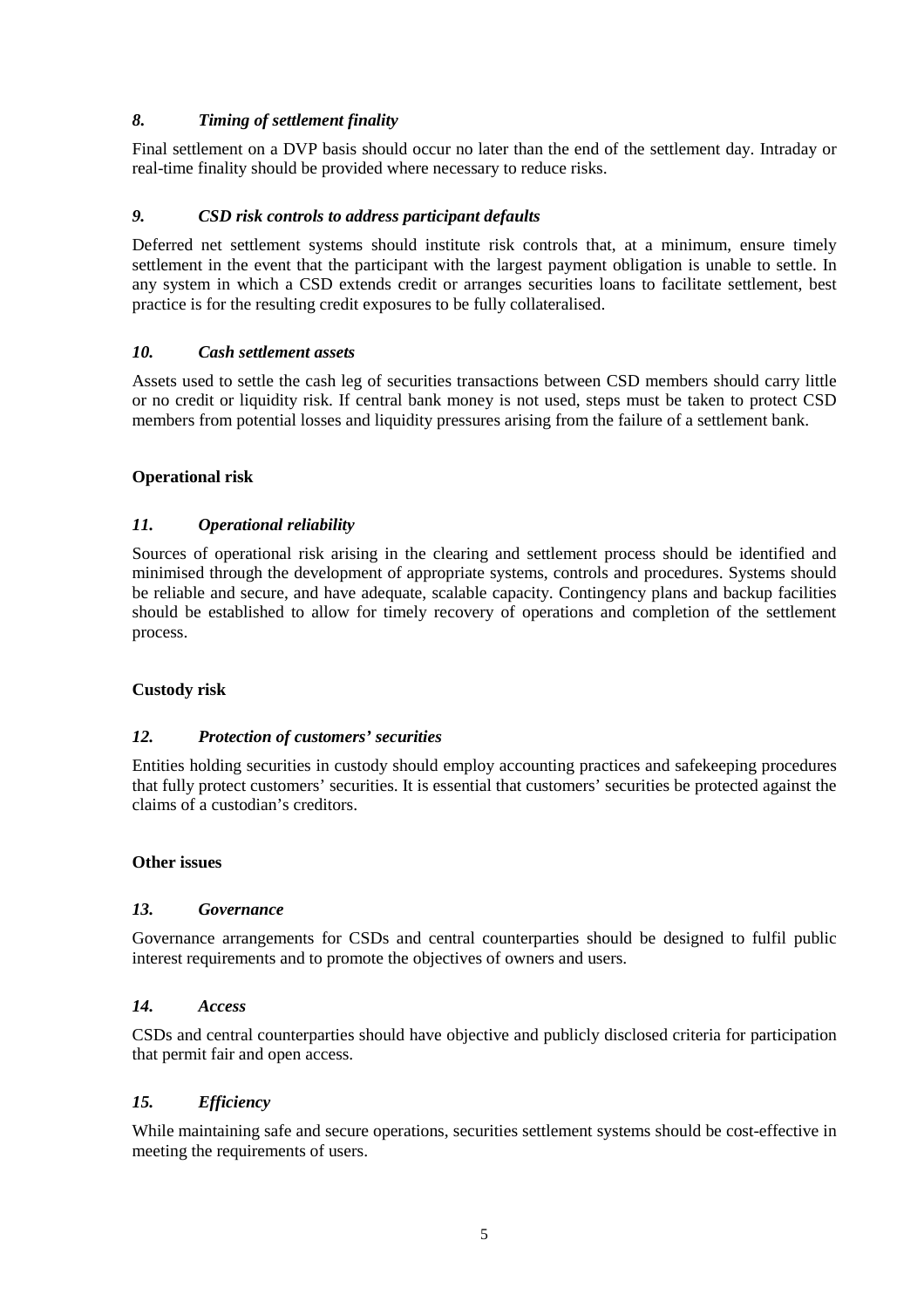## *16. Communication procedures and standards*

Securities settlement systems should use or accommodate the relevant international communication procedures and standards in order to facilitate efficient settlement of cross-border transactions.

## *17. Transparency*

CSDs and central counterparties should provide market participants with sufficient information for them to accurately identify and evaluate the risks and costs associated with using the CSD or central counterparty services.

## *18. Regulation and oversight*

Securities settlement systems should be subject to regulation and oversight. The responsibilities and objectives of the securities regulator and the central bank with respect to SSSs should be clearly defined, and their roles and major policies should be publicly disclosed. They should have the ability and the resources to perform their responsibilities, including assessing and promoting implementation of these recommendations. They should cooperate with each other and with other relevant authorities.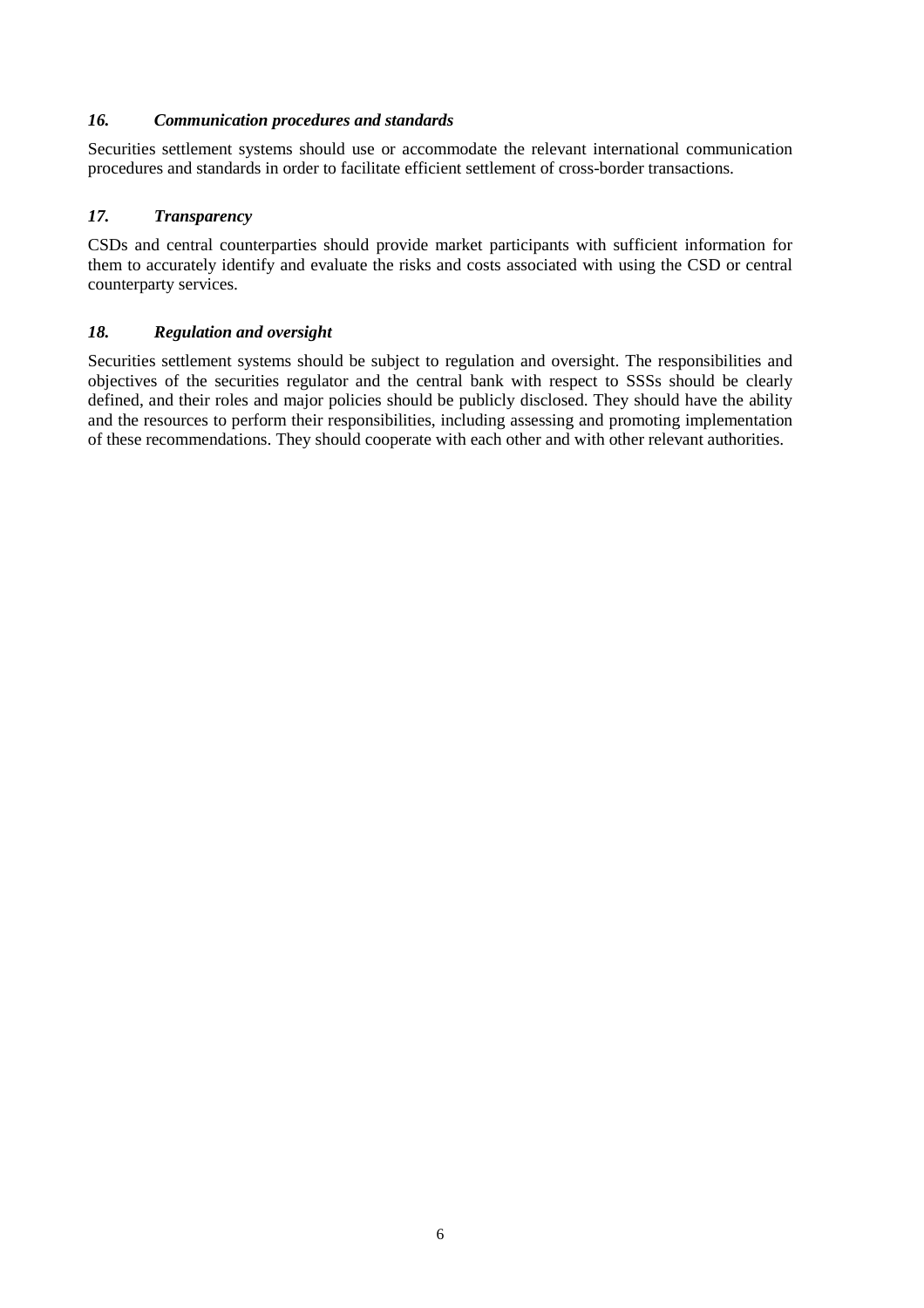## **2. Public policy objectives**

2.1 In formulating its recommendations, the Task Force sought to promote implementation of measures that enhance the safety and efficiency of SSSs and reduce systemic risk. Safe and reliable settlement systems are essential not only for the stability of securities markets they serve, but often also to payment systems, which may be used by an SSS or may themselves use an SSS to transfer collateral. The safety of securities settlement arrangements and post-trade custody arrangements is also critical to the goal of protecting the assets of investors from claims by the creditors of intermediaries and other entities that fulfil the various functions in the operation of the SSS. The efficiency of such arrangements is another important concern. Inefficiencies will ultimately be reflected in higher costs to issuers of securities and lower returns to investors, which in turn will impede capital formation.

2.2 Ensuring safe and reliable settlement systems requires an understanding of the various steps involved, the types of risk that arise in completing those steps and the sources of that risk. These issues are discussed in detail in Annexes 3 and 4. In brief, a key source of risk is the possibility that a counterparty to a trade will fail to settle its obligations when due or any time thereafter (credit risk) or will settle its obligations later than expected (liquidity risk). The nature of the credit risk differs, depending on whether a participant defaults before any transfer of securities or funds (pre-settlement risk) or once final transfer of securities or funds has begun but not been completed (settlement risk). Other important types of risk are the risk of a settlement bank's failure, operational risk, custody risk and legal risk. An SSS will be safe and reliable only if each of these types of risk is effectively controlled by the institutions that operate the system and their participants.

2.3 The implementation of safe and reliable SSSs unavoidably entails significant resource costs. In making choices about the design and operation of settlement systems, it is essential that unnecessary costs be avoided and that trade-offs between risk reduction (beyond certain minimum requirements for stability) and costs be weighed carefully. As noted above, efficient settlement systems contribute to well functioning financial markets, which is a public policy objective in its own right. Moreover, costly but relatively riskless settlement arrangements may encourage market participants to utilise comparatively cheaper but perhaps riskier (less safe and reliable) settlement mechanisms, resulting in higher overall systemic risks.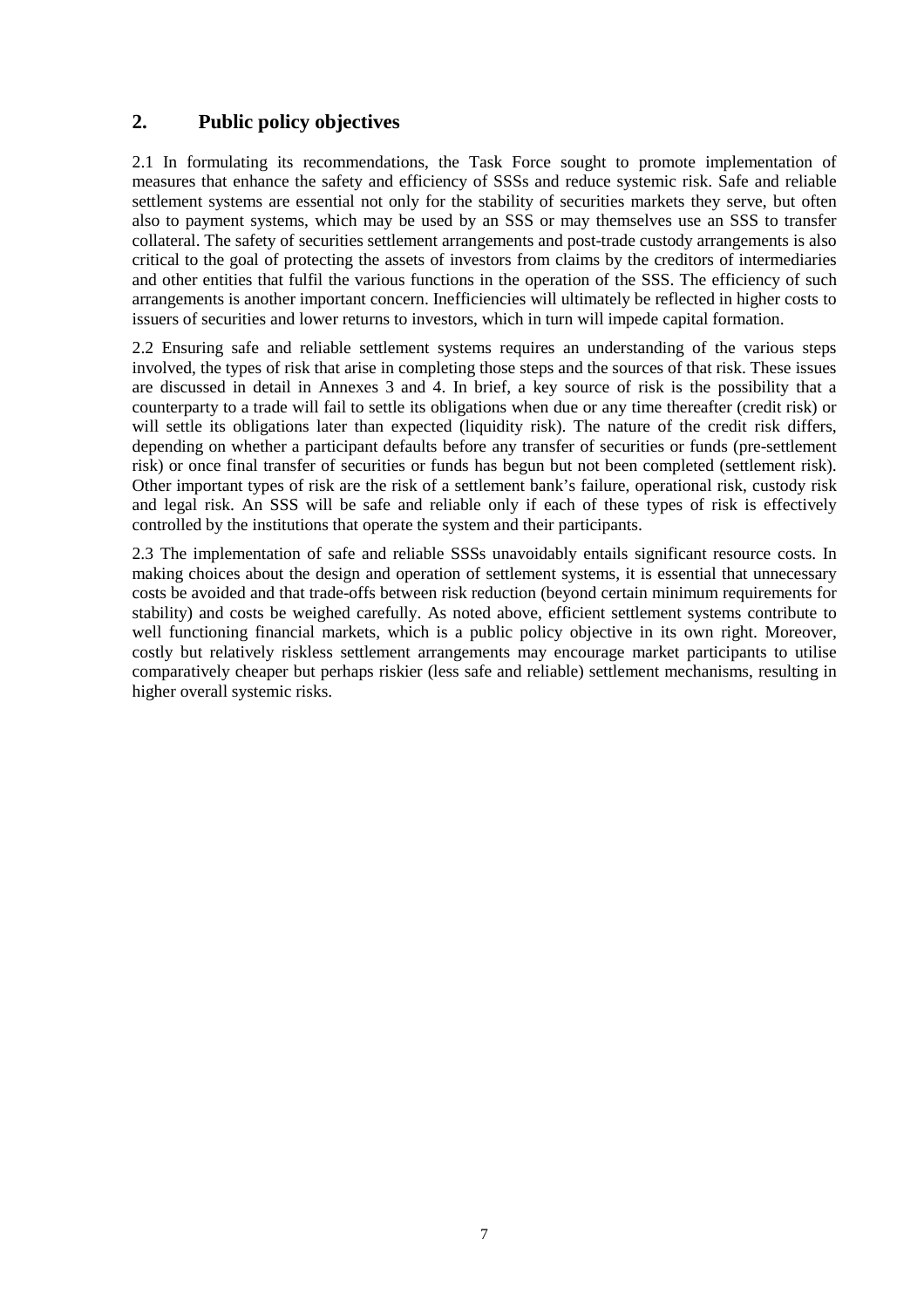## **3. Recommendations**

## **Recommendation 1: Legal framework**

*Securities settlement systems should have a well founded, clear and transparent legal basis in the relevant jurisdictions.*

3.1 The reliable and predictable operation of an SSS depends on (i) the laws, rules and procedures that support the holding, transfer, pledging and lending of securities and related payments; and (ii) how these laws, rules and procedures work in practice, that is, whether system operators, participants and their customers can enforce their rights. If the legal framework is inadequate or its application uncertain, it can give rise to credit or liquidity risks for system participants and their customers or to systemic risks for financial markets as a whole.

3.2 The legal framework for an SSS includes general laws, such as property and insolvency laws, as well as special laws related to the operation of the system. In some jurisdictions, the general laws governing property rights and insolvency may not apply to, or may contain special provisions related to, the settlement of securities transactions. Other important aspects of the legal framework are the rules and procedures of the various parts of the system, many of which represent contracts between the operators and the participants. This legal framework defines the relationships, rights and interests of the operators, the participants and their customers.

3.3 The laws, regulations, rules and procedures governing the operation of an SSS should be clearly stated, understandable, internally coherent and unambiguous. They should be public and accessible to system participants.

3.4 The legal framework for an SSS must be evaluated in the relevant jurisdictions. These include the jurisdiction in which the system and its direct participants are established, domiciled or have their principal office and any jurisdiction whose laws govern the operation of the system as a result of a contractual choice of law. Relevant jurisdictions may also include a jurisdiction in which a security handled by the SSS is issued, jurisdictions in which an intermediary, its customer or the customer's bank is established, domiciled or has its principal office, or a jurisdiction whose laws govern a contract between these parties.

3.5 Where a system crosses borders through linkages or remote participants, the rules governing the system should clearly indicate the law that is intended to apply to each aspect of the settlement process. Cross-border systems face conflict of laws issues when there is a difference in the substantive laws of the jurisdictions that have a potential interest in the system. In such circumstances, each jurisdiction's conflict of laws rules specify the criteria which determine the law applicable to the system. System operators and participants should be aware of conflict of laws issues when structuring the rules of a system and in choosing the law that governs the system and the relationships between system participants. System operators and participants also should be aware of applicable limitations on their ability to choose the law that will govern the system. The claims of the SSS or the system participants against collateral posted by a participant with the SSS should in all events have priority over the claims of such participants' non-system creditors. For example, an individual customer's non-system creditors should be able to enforce their claims against collateral posted in the system only after the satisfaction out of the collateral of all claims owing to the system or to the other system participants.

3.6 The legal framework should include principles that support appropriate contractual choices of law in the context of both domestic and cross-border operations. In many cases, where otherwise appropriate, the law chosen will be that of the location of the central counterparty or a CSD. Ordinarily, however, a relevant jurisdiction does not permit system operators and participants to circumvent the fundamental public policy of that jurisdiction through a choice of law in the rules and contracts governing the system. For example, jurisdictions that require rights in securities to be recorded in a registry generally do not permit parties to override that law through a contractual choice of law. In any event, it would be desirable for courts in relevant jurisdictions to interpret their national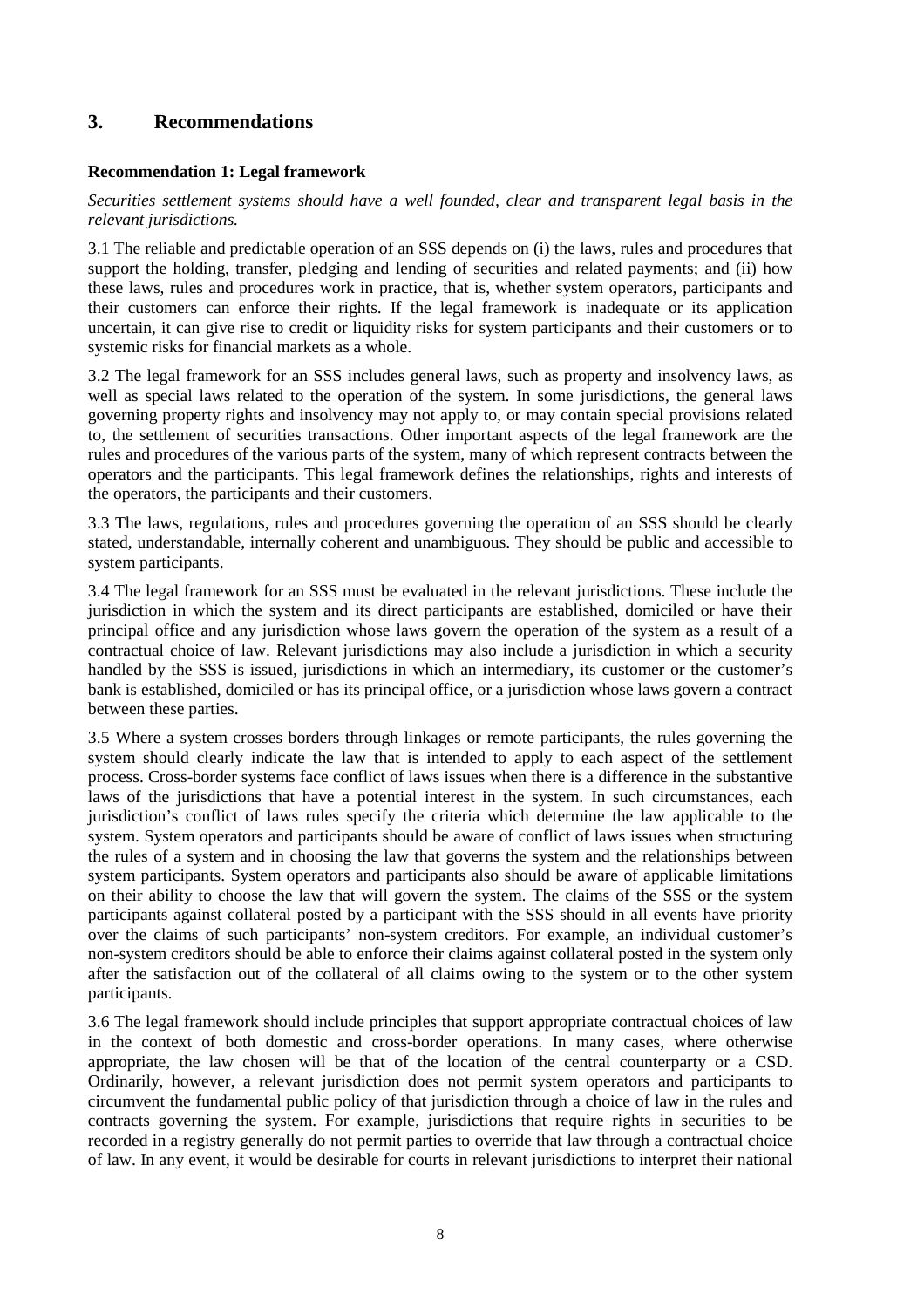laws, as far as possible, to uphold the contractual choice of law made by the system operators and direct participants to govern an SSS.

3.7 Each jurisdiction should seek to promote national laws and public policies that support the Task Force's recommendations for SSSs and related arrangements. Key aspects of the settlement process that the legal framework should support include: enforceability of transactions, protection of customer assets (particularly against insolvency of custodians), immobilisation or dematerialisation of securities, netting arrangements, securities lending (including repurchase agreements and other economically equivalent transactions), finality of settlement, arrangements for achieving delivery versus payment, default rules, liquidation of assets pledged or transferred as collateral, and protection of the interests of beneficial owners. The rules and contracts related to the operation of the SSS should be enforceable in the event of the insolvency of a system participant, whether the participant is located in the jurisdiction whose laws govern the SSS or in another jurisdiction. If the legal framework in a particular jurisdiction does not support the existing SSS or the implementation of the Task Force's recommendations, competent regulatory and supervisory authorities should seek appropriate legislative reform.

## **Recommendation 2: Trade confirmation**

*Confirmation of trades between direct market participants should occur as soon as possible after trade execution, but no later than trade date (T+0). Where confirmation of trades by indirect market participants (such as institutional investors) is required, it should occur as soon as possible after trade execution, preferably on T+0, but no later than T+1.*

3.8 The first step in settling a securities trade is to ensure that the buyer and the seller agree on the terms of the transaction, a process referred to as trade confirmation. When market participants execute trades on behalf of indirect market participants, trade confirmation often occurs on two separate tracks: confirmation of the terms of the trade between direct participants and confirmation (sometimes termed "affirmation") of the intended terms between each direct participant and the indirect participant for whom the direct participant is acting. (Generally, indirect market participants for whom confirmations are required include institutional investors and cross-border clients.) On both tracks, trade confirmation should occur as soon as possible so that errors and discrepancies can be discovered early in the settlement process. Early detection should help to avoid errors in recording trades, which could result in inaccurate books and records, increased and mismanaged market risk and credit risk, and increased costs. In addition, speedy, accurate verification of trades is an important precondition for avoiding settlement failures, especially when the settlement cycle is relatively short. (See Recommendation 3 regarding the length of settlement cycles.)

3.9 Trade confirmation systems are increasingly becoming automated. Many markets already have in place systems for the automatic matching of trades between direct market participants. (In many markets, the use of electronic trading systems obviates the need to match the terms of trade.) Automated matching systems are also being proposed and implemented for trade confirmation between direct market participants and fund managers or custodians that act as agents for indirect market participants such as institutional investors, particularly in markets with high trade volumes or values or with significant cross-border activity. Automation improves processing times by eliminating the requirement to send information back and forth manually between parties and by avoiding the errors inherent in manual processing.

3.10 At its most sophisticated, automation allows manual intervention to be eliminated from post-trade processing through the implementation of straight-through processing (STP), that is, procedures that require trade data to be entered only once and then use those same data for all pre-settlement and settlement functions. Many practitioners believe that market-wide achievement of STP is essential, both for maintaining high settlement rates as volumes increase and for ensuring timely settlement of cross-border trades, particularly if reductions in settlement cycles are to be achieved. STP systems may use a common message format or use a translation facility that either converts different message formats into a common format or translates between different formats. Several initiatives aim to achieve STP. These initiatives should be encouraged, and direct and indirect market participants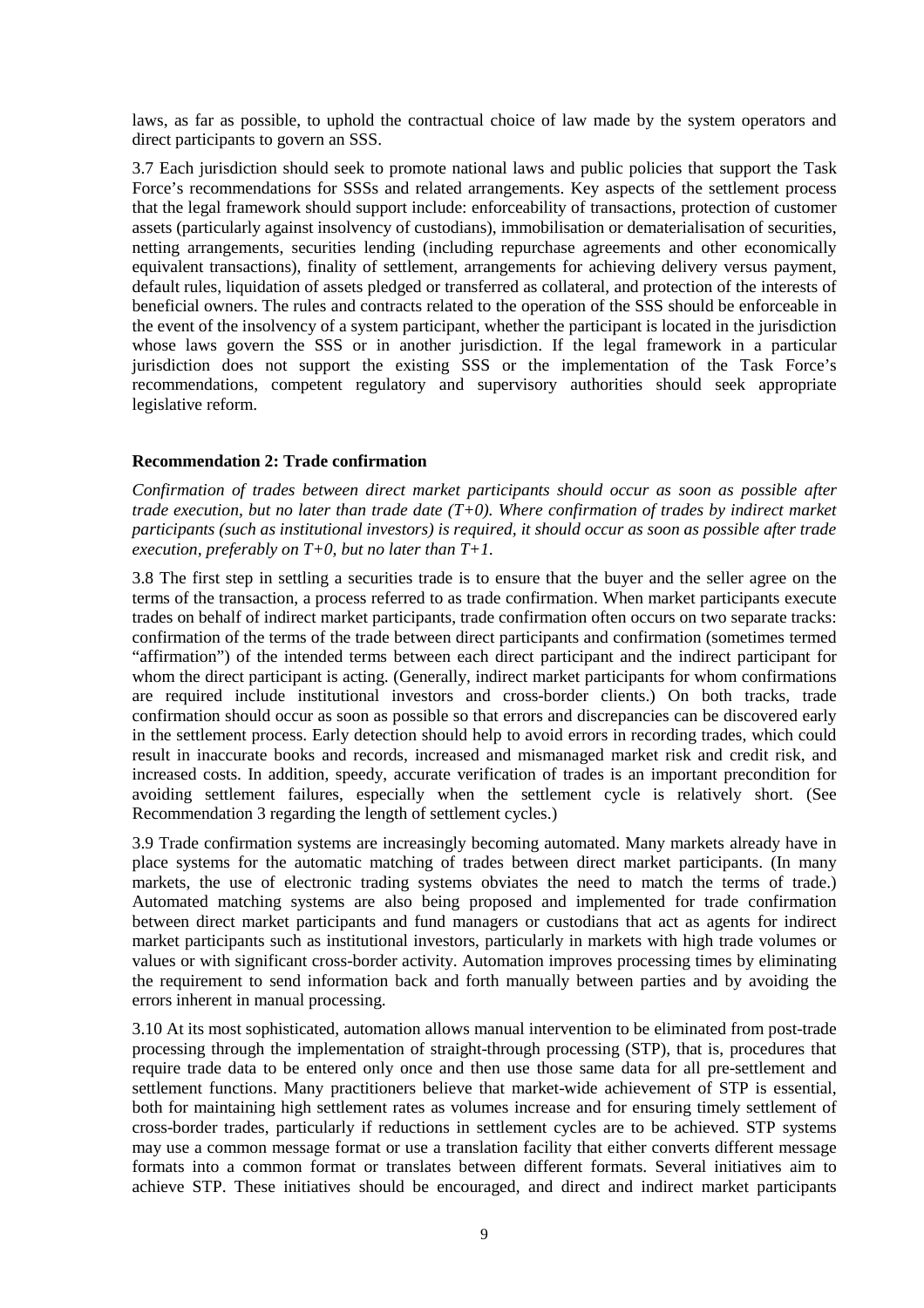should achieve the degree of internal automation necessary to take full advantage of whatever solutions emerge.

## **Recommendation 3: Settlement cycles**

*Rolling settlement should be adopted in all securities markets. Final settlement should occur no later than T+3. The benefits and costs of a settlement cycle shorter than T+3 should be assessed.*

3.11 Under a rolling settlement cycle, trades settle on a given number of days after trade date rather than at the end of an "account period," thereby limiting the number of outstanding trades and reducing aggregate market exposure. In 1989, the G30 recommended that final settlement of cash transactions should occur on  $T+\overline{3}$ , that is, three business days after trade date. The longer the period from trade execution to settlement, the greater the risk that one of the parties may become insolvent or default on the trade, the larger the number of unsettled trades, and the greater the opportunity for the prices of the securities to move away from the contract prices, thereby increasing the risk that non-defaulting parties will incur a loss when replacing the unsettled contracts. Indeed, the G30 recognised that "to minimise counterparty risk and market exposure associated with securities transactions, same day settlement is the final goal."

3.12 The Task Force is recommending that T+3 settlement be retained as a minimum standard. Markets that have not yet achieved a T+3 settlement cycle should identify impediments to achieving T+3 and actively pursue the removal of those impediments. However, T+3 is often no longer regarded as best practice. In many markets, government securities already settle on T+1 or even T+0, and some equity markets, are currently considering a T+1 settlement cycle. The standard judged appropriate for a market will depend upon factors such as transaction volume, price volatility and the financial strength of participants. The Task Force recommends that each market assess whether a shorter cycle than T+3 is appropriate, given the risk reduction benefits that could be achieved, the costs that would be incurred and the availability of alternative means of limiting pre-settlement risk, such as trade netting through a central counterparty (see Recommendation 4 below).

3.13 Reducing the cycle is neither costless nor without certain risks. This is especially true for markets with significant cross-border activity because differences in time zones and national holidays, and the frequent involvement of multiple intermediaries, make timely trade confirmation more difficult. In most markets, a move to T+1 (perhaps even to T+2) would require a substantial reconfiguration of the trade settlement process and an upgrade of existing systems. For markets with a significant share of cross-border trades, substantial system improvements may be essential for shortening settlement cycles. Without such investments, a precipitous move to a shorter cycle could generate increased settlement fails, with a higher proportion of participants unable to agree and exchange settlement data or to acquire the necessary resources in the time available. Consequently, replacement cost risk would not be reduced as much as anticipated and operational risk and liquidity risk could increase.

3.14 Regardless of the settlement cycle, the frequency and duration of settlement failures should be monitored closely. In some markets, the benefits of T+3 settlement are not being fully realised because the rate of settlement on the contractual date falls significantly short of 100%. In such circumstances, the risk implications of the fail rates should be analysed and actions identified that could reduce the rates or mitigate the associated risks. For example, monetary penalties for failing to settle could be imposed contractually or by market authorities or failed trades could be marked to market and, if not resolved within a specified timeframe, closed out at market prices.

## **Recommendation 4: Central counterparties**

*The benefits and costs of a central counterparty should be assessed. Where such a mechanism is introduced, the central counterparty should rigorously control the risks it assumes.*

3.15 The use of a central counterparty that interposes itself between the counterparties to securities trades is growing. By achieving netting of underlying trade obligations, the use of a central counterparty reduces both pre-settlement credit exposures (replacement cost exposures) and any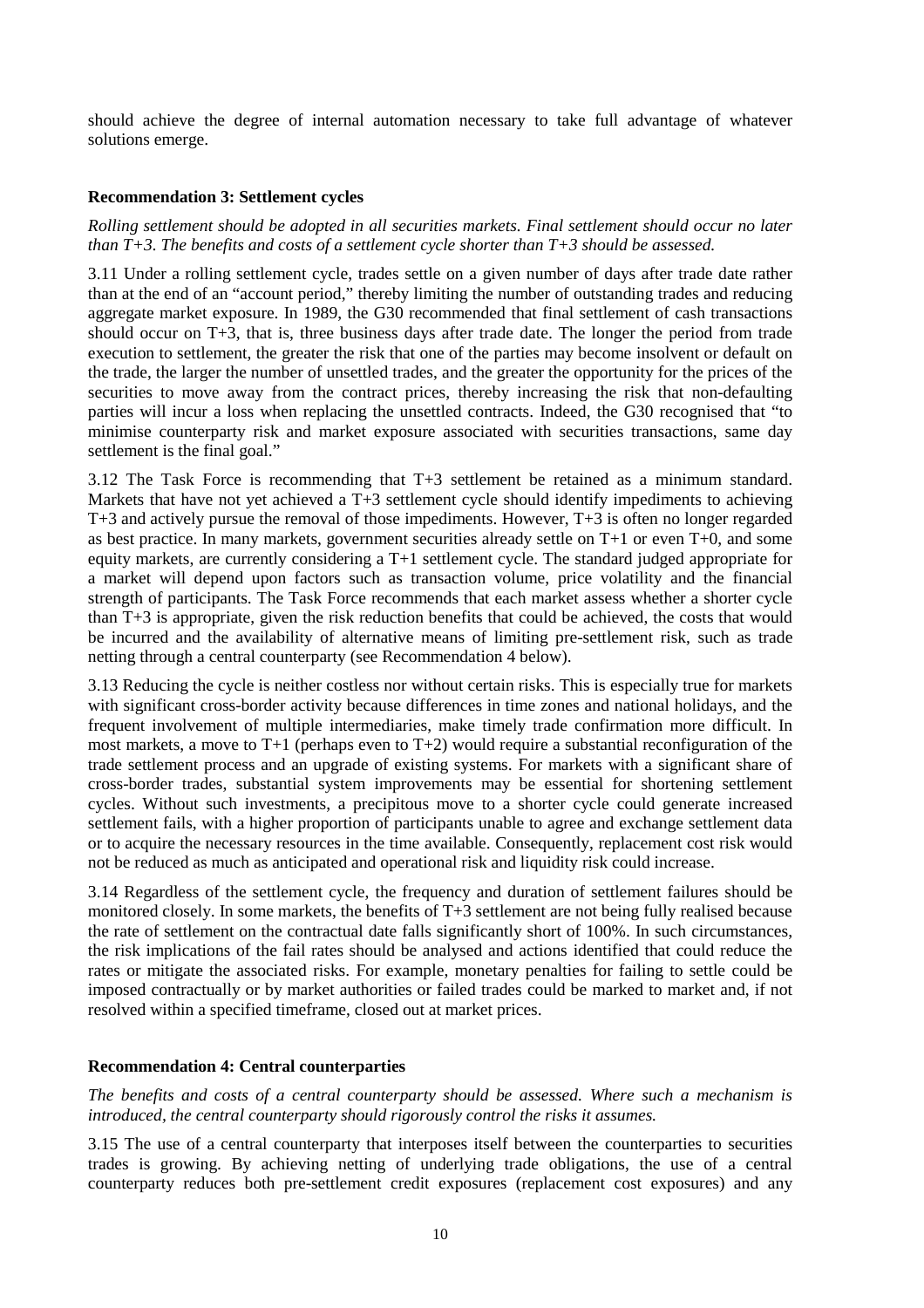settlement exposures (principal and liquidity exposures). Thus, it is another tool, in addition to shortening settlement cycles, for risk reduction. It is an especially effective tool for reducing risks vis-à-vis active market participants, who often buy and sell the same security for settlement on the same date. In addition to these netting benefits, the growing demand for central counterparty arrangements in part reflects the increasing use of anonymous electronic trading systems, where orders are matched according to the rules of the system and participants cannot always manage their credit risks bilaterally through their choice of counterparty.

3.16 But use of a central counterparty concentrates risk, which is reallocated among its participants through its policies and risk management procedures. The ability of the system as a whole to withstand the default of individual participants depends crucially on the risk management procedures of the central counterparty and its access to resources to absorb financial losses. The failure of a central counterparty would almost certainly have serious systemic consequences, especially where multiple markets are served by one central counterparty. Consequently, a central counterparty's ability to monitor and control the credit, liquidity, legal and operational risks it incurs and to absorb losses is essential to the sound functioning of the markets it serves. A central counterparty must be able to withstand severe dislocations, including defaults by one or more of its participants. Furthermore, there must be a sound and transparent legal basis for the netting and financial support arrangements. For example, the netting must be enforceable against the participants in bankruptcy and it must be clear when and under what conditions the central counterparty interposes itself between its participants. The central counterparty must also be operationally sound and must ensure that its participants have the incentive and the ability to manage the risks they assume.

3.17 Central counterparties adopt a variety of means to control risk. The precise means used needs to reflect the market served and the nature of the risks incurred in consequence. Access criteria are essential (see Recommendation 14 on access). The central counterparty's exposures should be collateralised. Best practice involves the requirement that members deposit collateral to cover potential market movements on open positions or unsettled transactions. Positions are also generally marked to market one or more times daily, the central counterparty taking additional cash or collateral to cover any changes in the net value of the open positions of participants since the previous valuation and settlement. Some central counterparties mark to market on an intraday basis during volatile periods to minimise their exposure still further. Central counterparties should also have rules clearly specifying how defaults will be handled and how losses will be shared in the event that a defaulting firm's collateral fails to cover its exposure. For example, central counterparties may require their members to contribute to default clearing funds, typically composed of cash or high-quality, liquid securities and calculated using a formula based on the volume of the participant's settlement activity. Those funds are often augmented through insurance or other sources of financial support. Liquidity demands are usually met by some combination of clearing fund assets and firmly committed bank credit lines. Rules and procedures for handling defaults should be transparent to enable members and other market participants to assess the risks they assume because of their use of a central counterparty.

## **Recommendation 5: Securities lending**

*Securities lending and borrowing (or repurchase agreements and other economically equivalent transactions) should be encouraged as a method for expediting the settlement of securities transactions. Barriers that inhibit the practice of lending securities for this purpose should be removed.*

3.18 Mature and liquid securities lending markets (including markets for repurchase agreements and other economically equivalent transactions) generally improve the functioning of securities markets by allowing sellers ready access to securities needed to settle transactions where those securities are not held in inventory, by offering an efficient means of financing securities portfolios, and by supporting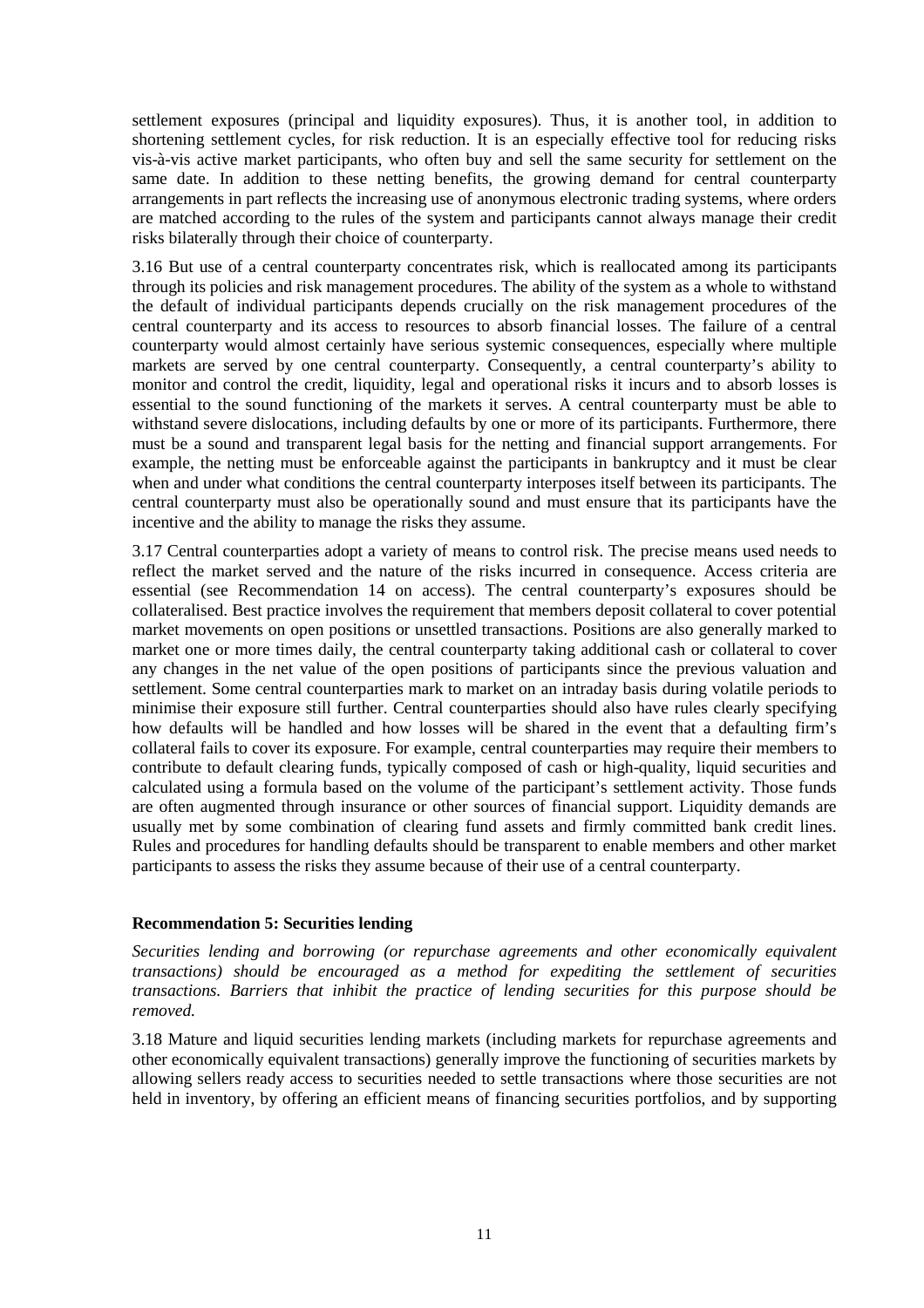participants' trading strategies.<sup>5</sup> The existence of liquid markets for securities lending reduces the risks of failed settlements because market participants with an obligation to deliver securities that they have failed to receive and do not hold in inventory can borrow these securities and complete delivery. Securities lending markets also enable market participants to cover transactions that have already failed, thereby curing the failure sooner. Intraday finality is crucial for these operations. In crossborder transactions, particularly back-to-back transactions, it is often more efficient and cost-effective for a market participant to borrow a security for the delivery than to deal with the risk and costs associated with a settlement failure.

3.19 Liquid securities lending markets are therefore to be encouraged, subject to appropriate limits on their use for purposes prohibited by regulation or law. For example, borrowing to support short sales is illegal in some circumstances in some markets. For jurisdictions that have not implemented securities borrowing and lending, the CSD might consider implementing a programme for the purpose of reducing settlement failures as a first step.

3.20 Impediments to the development and functioning of securities lending markets should, as far as possible, be removed. In many markets, the processing of securities lending transactions involves manually intensive procedures. In the absence of robust and automated procedures, errors and operational risks increase, and it may be difficult to achieve timely settlement of securities lending transactions, which often settle on a shorter cycle than regular trades. The scope for improvement in the processing of cross-border borrowing and lending transactions is large. Some CSDs seek to overcome these impediments by providing centralised lending facilities; others offer tripartite services intended to support the bilateral lending market. The needs of each market will differ, and market participants and CSDs should evaluate the usefulness of such facilities.

3.21 Other impediments might arise from tax or accounting policies, from legal restrictions on lending, from an inadequate legal underpinning for securities lending or from ambiguities about the treatment of such transactions in a bankruptcy. One of the most significant barriers to development may be related to taxation of securities lending transactions. A tax authority's granting of tax neutrality to the underlying transaction and the elimination of certain transaction taxes have served to increase activity in several jurisdictions. Accounting standards also have an influence on the securities lending market, particularly with respect to whether, and under what conditions, collateral must be reflected on the balance sheet. Authorities in some jurisdictions restrict the types or amounts of securities that may be loaned, the types of counterparties that may lend securities, or the permissible types of collateral. Uncertainty about the legal status of transactions, for example their treatment in insolvency situations, also inhibits development of a securities lending market. The legal and regulatory structure must be clear so that all parties involved understand their rights and obligations.

3.22 While securities lending may be a useful tool, it presents risk to both the borrower and the lender. The loaned securities or the collateral may not be returned when needed, because of counterparty default, operational failure or legal challenge, for example. Those securities would then need to be acquired in the market, perhaps at a cost. Counterparties to securities loans should employ appropriate risk management policies, including conducting credit evaluations, collateralising exposures, marking exposures and collateral to market daily, and employing master legal agreements. A mark-to-market facility may in some markets most efficiently be provided centrally by the CSD or by a central counterparty, but this need not be the case.

<sup>5</sup> For a thorough discussion of securities lending and repurchase agreements, see Technical Committee of IOSCO and CPSS, *Securities Lending Transactions: Market Development and Implications* (BIS, 1999); Committee on the Global Financial System, *Implications of Repo Markets for Central Banks* (BIS, 1999).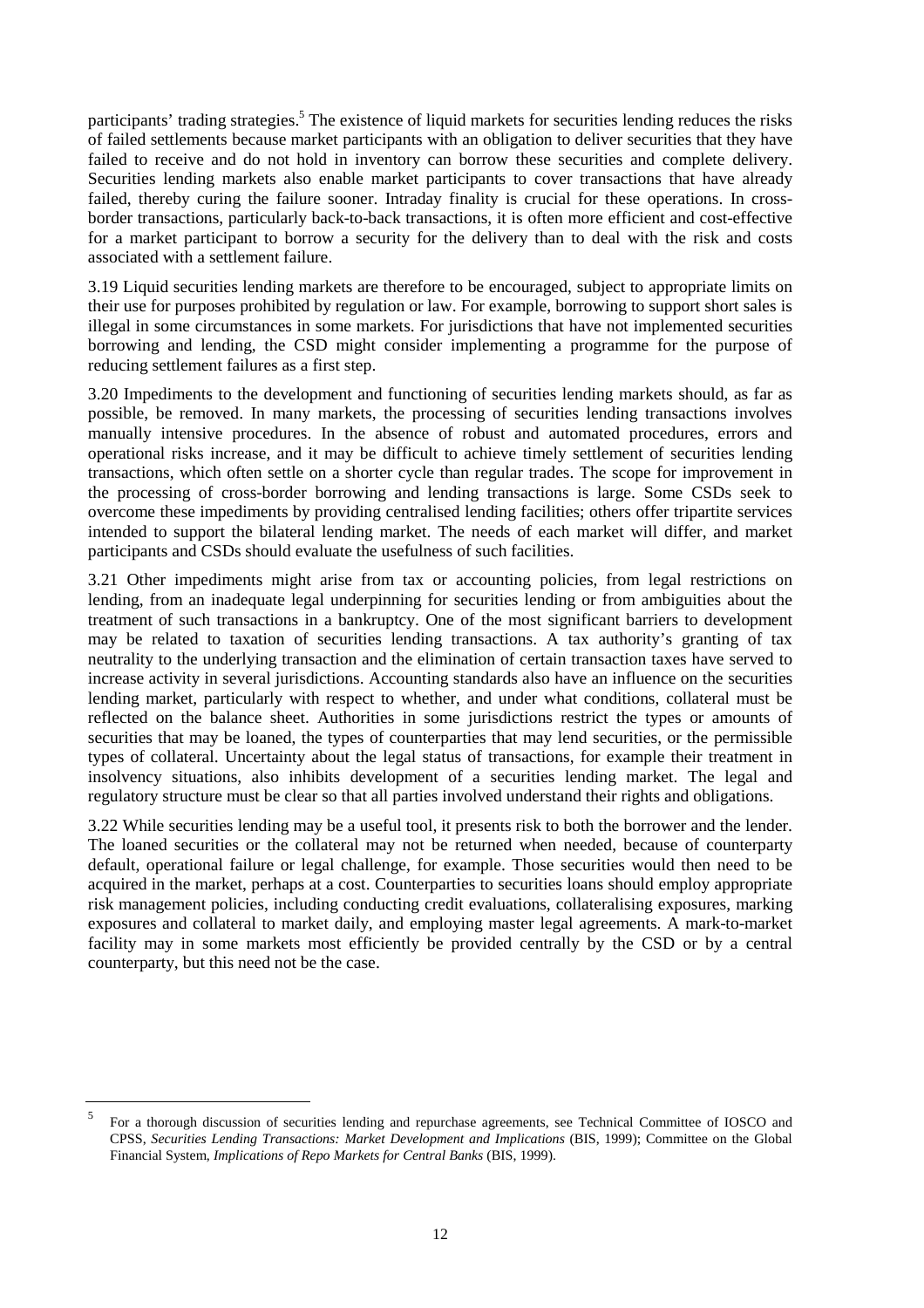#### **Recommendation 6: Central securities depositories (CSDs)**

*Securities should be immobilised or dematerialised and transferred by book entry in CSDs to the greatest extent possible.*

3.23 The immobilisation or dematerialisation of securities and their transfer by book entry within a CSD significantly reduces the costs associated with securities settlements and custody. By centralising the operations associated with custody and transfer within a single entity, costs can be reduced through economies of scale. In addition, efficiency gains can be achieved through increased automation, which reduces the errors and delays inherent in manual processing. By reducing costs and improving the speed and efficiency of settlement, book entry settlement also supports the development of securities lending markets, including markets for repurchase agreements and other economically equivalent transactions. These activities, in turn, enhance the liquidity of securities markets and facilitate the use of securities collateral to manage counterparty risks, thereby increasing the efficiency of trading and settlement. Effective governance (see Recommendation 13) is necessary, however, to ensure that these benefits are not lost as a result of monopolistic behaviour by the CSD.

3.24 The immobilisation or dematerialisation of securities reduces or eliminates certain risks, for example destruction or theft of certificates. The transfer of securities by book entry is a precondition for the shortening of the settlement cycle for securities trades, which reduces replacement cost risks. Book entry transfer also facilitates delivery versus payment, thereby eliminating principal risks. Cross-border links between CSDs can extend the benefits of immobilisation or dematerialisation within a CSD to cross-border trades and to domestic trades executed outside the country in which the securities are issued. The use of a CSD also improves the transparency and legal robustness of custody and transfer arrangements. A CSD allows participants to identify more easily the time at which final settlement has occurred. If a CSD is also the registrar, it can eliminate any delay between settlement and registration.

3.25 Securities should be immobilised or dematerialised in CSDs to the greatest extent possible. In practice, it may not be possible to immobilise or dematerialise all securities within CSDs. For example, in some countries an attempt to force all retail investors to give up possession of certificates may encounter insurmountable opposition. However, it is not necessary to achieve complete immobilisation to realise the benefits of CSDs. What is essential is that the most active market participants immobilise their holdings and that those less active investors that insist on holding certificates bear the marginal costs of their decisions.

3.26 Within a national market, different CSDs may serve different market segments, for example equities and government bonds. While CSDs have traditionally been associated with national markets, and hence with particular countries, CSDs in certain geographical areas, notably Europe, are undergoing a process of cross-border consolidation, either through mergers, creation of operational links or outsourcing of operations. Although in the short run this process could prove costly and could entail greater legal and operational risks, in the long run it is expected to reduce costs to investors and to reduce risks overall, especially on cross-border trades.

#### **Recommendation 7: Delivery versus payment (DVP)**

*Securities settlement systems should eliminate principal risk by linking securities transfers to funds transfers in a way that achieves delivery versus payment.*

3.27 The settlement of securities transactions on a DVP basis ensures that principal risk is eliminated, that is, there is no risk that securities could be delivered but payment not received, or vice versa. DVP procedures reduce, but do not eliminate, the risk that the failure of an SSS participant could result in systemic disruptions. Systemic disruptions are still possible because the failure of a participant could produce substantial liquidity pressures and replacement costs.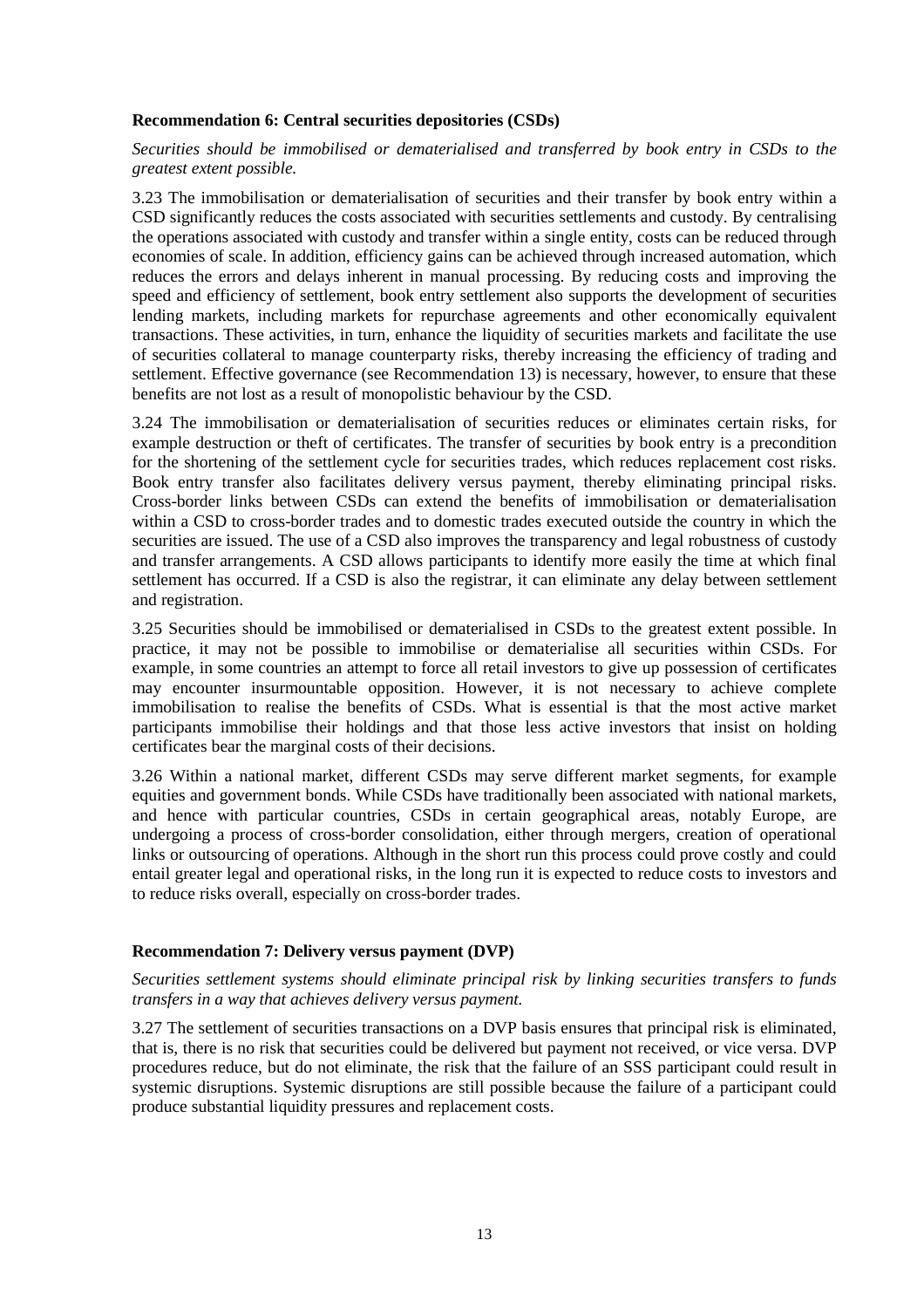3.28 DVP can be achieved in several ways.<sup>6</sup> Three different "models" can be differentiated according to whether the securities and/or funds transfers are settled on a gross (trade by trade) basis or on a net basis. Further distinctions can be drawn in terms of the timing of the finality of transfers, whether in real time, (ie throughout the day), intraday (ie at multiple times during the day), only at the end of the day, or possibly on the next day (but see Recommendation 8). Whichever approach is taken, what is essential is that the technical, legal and contractual framework ensures that each transfer of securities is final if and only if the corresponding transfer of funds is final.

3.29 DVP eliminates principal risk between direct participants in an SSS. However, settlement arrangements are typically tiered, with only a subset of market participants and intermediaries having direct access to the SSS. Achievement of DVP for direct participants in the SSS does not eliminate principal risk exposures between direct participants and their customers. Nonetheless, it is a necessary step toward controlling those exposures effectively. (See Recommendation 12 regarding the protection of customers' securities.)

## **Recommendation 8: Timing of settlement finality**

*Final settlement on a DVP basis should occur no later than the end of the settlement day. Intraday or real-time finality should be provided where necessary to reduce risks.*

3.30 The completion of final transfers by the end of the day should be considered a minimum requirement. Deferral of settlement to the next business day can substantially increase the potential for participant defaults to create systemic disturbances, in part because the relevant authorities tend to close insolvent institutions between business days. However, even end-of-day net settlements may entail significant liquidity risks, unless risk controls to address participant defaults are highly robust. (See Recommendation 9.)

3.31 Even if the risks of participant defaults are controlled effectively, end-of-day net settlement may not meet critical needs of users of the settlement system. Central banks' monetary policy operations must often be settled at a designated time within the day. Also, when a payment system requires credit extensions to be collateralised, it may be crucial for the smooth functioning of the payment system that this collateral be transferable with real-time or intraday finality. Intraday or real-time finality may also be essential to active trading parties, for example those conducting back-to-back transactions in securities, including the financing of securities through repurchase agreements and similar transactions; for such active counterparties, end-of-day notification of fails would create significant liquidity risk. It is also essential for central counterparties that rely on intraday margin calls to mitigate risks vis-à-vis their members.

3.32 Furthermore, in the absence of intraday or real-time settlement, a CSD's links to other CSDs (for example, links to foreign CSDs to facilitate settlements of cross-border trades) may pose systemic risks unless additional risk controls are imposed that may impair the efficiency of the links. Systemic risks could arise if the CSD allows provisional transfers of securities to other CSDs. In such circumstances, an unwind of those provisional transfers could transmit any disturbances from the default of a CSD participant to the linked CSDs. To guard against this, either the CSD would need to prohibit such provisional transfers, or the linked CSDs would need to prohibit their retransfer prior to their becoming final. But such risk controls may impose significant opportunity costs on users of the link, especially on active trading parties who engage in back-to-back transactions.

3.33 To address these risks, intraday or real-time settlement of securities transactions on a DVP basis is being demanded in a growing number of markets. However, these risks and the resulting demands for intraday finality are not equally pressing in all markets. (In general, they tend to arise more frequently for bonds and other debt instruments than for equities.) Where such demands are not pressing, an end-of-day net settlement system with robust risk controls (Recommendation 9) may offer

<sup>6</sup> See CPSS, *Delivery Versus Payment in Securities Settlement Systems* (BIS, 1992).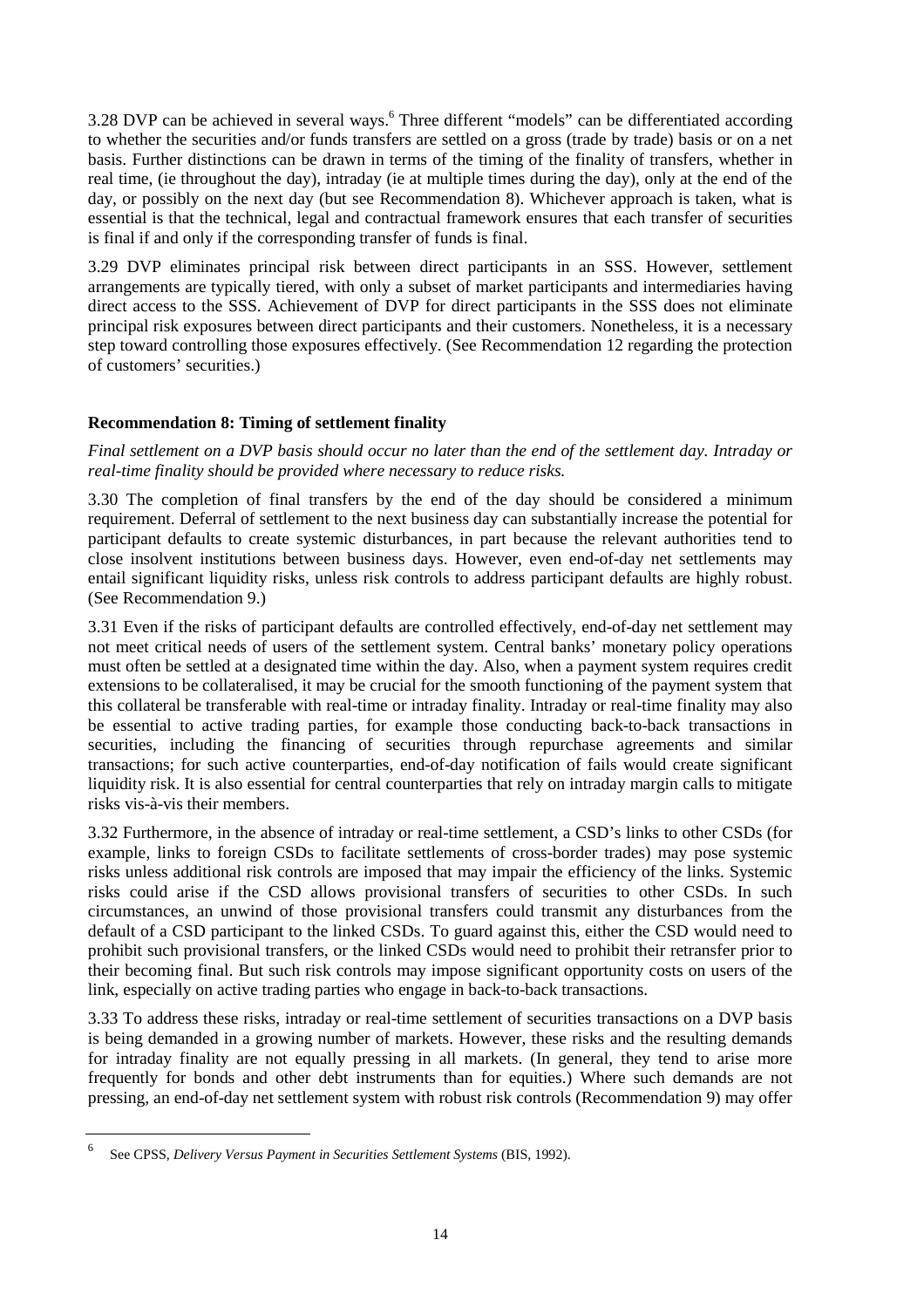the best combination of safety and efficiency. Whatever approach is adopted, it is critical that the CSD make clear to its participants the timing of finality.

## **Recommendation 9: CSD risk controls to address participant defaults**

*Deferred net settlement systems should institute risk controls that, at a minimum, ensure timely settlement in the event that the participant with the largest payment obligation is unable to settle. In any system in which a CSD extends credit or arranges securities loans to facilitate settlement, best practice is for the resulting credit exposures to be fully collateralised.*

3.34 A deferred net settlement system is a settlement system in which final settlement of transfer instructions occurs on a net basis at one or more discrete, prespecified times during the processing day. When a deferred net settlement system is used, a failure of a participant to settle its payment obligations could result in significant liquidity pressures on other CSD participants. In many such systems, a failure to settle would result in an unwind, that is, the deletion of some or all of the provisional securities and funds transfers involving the participant that failed to settle and the recalculation of the settlement obligations of the non-defaulting participants. An unwind would have the effect of imposing liquidity pressures (and any replacement costs) on the non-defaulting participants that had delivered securities to, or received securities from, the defaulting participant. If all provisional transfers involving the defaulting participant must be deleted and if the unwinding occurs at a time when money markets and securities lending markets are illiquid (for example, at or near the end of the day), the non-defaulting participants could be confronted with shortfalls of funds or securities that would be extremely difficult to cover. Should one or more non-defaulting participants be unable to cover the shortfalls and default in turn, the system would almost surely fail to settle on a timely basis, and it is likely that both the securities markets and the payment system would be disrupted.

3.35 Consequently, in deferred net systems the CSD must impose risk controls to limit the potential for defaults to generate systemic disruption. At a minimum, the controls should enable the system to complete settlement following the failure of the participant with the single largest payment obligation. Participant defaults may not occur in isolation, however, and systems should, wherever possible, be able to survive additional failures. In determining the precise level of comfort to target, each system will need to balance carefully the additional costs to participants of greater certainty of settlement against the probability and potential impact of multiple defaults.

3.36 The CSD can use a variety of risk controls to address participant defaults. The optimal controls depend on several factors, including the systemic importance of the settlement system, the volume and value of settlements, the number and quality of participants and the effect of the controls on the efficiency of the system. To reduce the likelihood of default, membership in the system should be limited to entities that meet financial standards, including capital requirements. On the securities side, a CSD may arrange securities loans to participants to facilitate timely settlement, but debit balances should be prohibited. On the funds side, the most reliable approach to ensuring timely completion of settlement is to limit each participant's debit position in funds and to prohibit provisional transfers of securities that would create a debit position in excess of this limit. The limits could then be set at amounts that could be covered by the CSD or by non-defaulting participants, taking into account their respective responsibilities under the system's default rules and their liquidity resources. As an alternative (or in addition), collateral requirements could be applied to funds debit positions, and provisional transfers that would create a debit balance in excess of available collateral values could be prohibited. If this approach is taken, the CSD should apply haircuts to collateral values that reflect the price volatility of the collateral and should ensure that legally binding arrangements are in place to allow it to be sold or pledged promptly.

3.37 Although this recommendation focuses primarily on deferred net settlement systems, the potential for participant defaults also needs to be addressed by any CSD that assumes credit and liquidity exposures to its participants, regardless of whether settlement is deferred or not. For example, CSDs that operate internal payment systems and settle on a gross basis may extend credit to their participants to facilitate timely settlement and, in particular, to avoid gridlock. Whenever a CSD arranges securities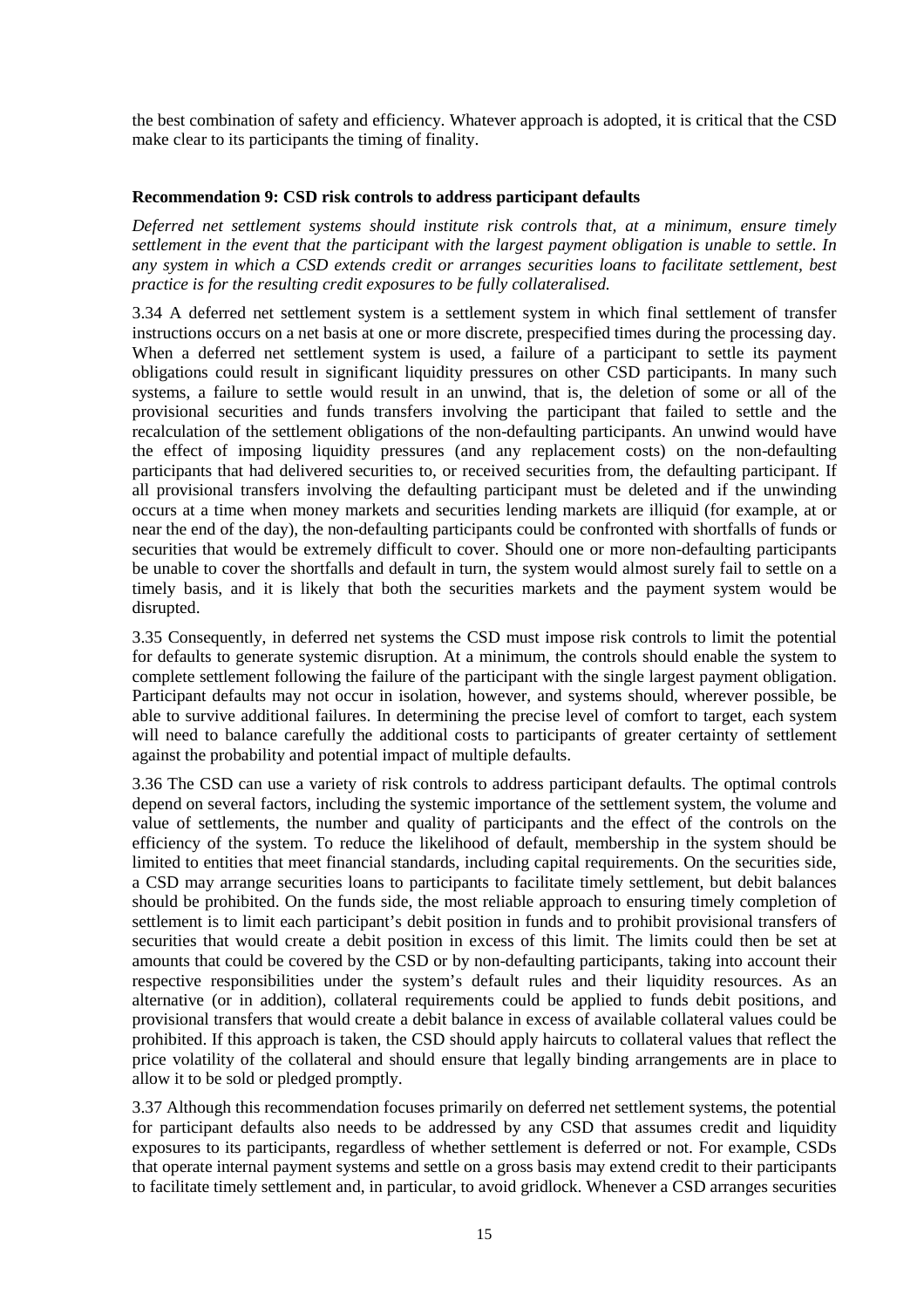loans to participants to facilitate timely settlement and guarantees that the securities are returned when due, the CSD needs to manage the resulting credit and liquidity exposures effectively. Best practice is for such exposures to be fully collateralised, with only limited exceptions for highly creditworthy participants, such as central banks or supranational organisations. This is especially important if a CSD offers cash accounts to its participants and operates an internal payments system for settling the cash leg of securities trades.

## **Recommendation 10: Cash settlement assets**

*Assets used to settle the cash leg of securities transactions between CSD members should carry little or no credit or liquidity risk. If central bank money is not used, steps must be taken to protect CSD members from potential losses and liquidity pressures arising from the failure of a settlement bank*.

3.38 Arrangements for the settlement of payment obligations associated with securities transactions vary across SSSs. The settlement of the cash leg of the transactions can be effected through transfers on the books of a central bank, a CSD organised as a limited purpose bank, or one or more commercial banks. When multiple settlement banks are involved, any resulting interbank obligations between these commercial settlement banks are settled through an interbank payment system, typically a central bank payment system. The use of a payment system for this purpose would generally make it systemically important. Therefore, the payment system used for such interbank transfers should adhere to the Core Principles for Systemically Important Payment Systems.<sup>7</sup>

3.39 Whatever the arrangement, the failure of any bank that provides cash accounts to settle payment obligations for CSD members could disrupt settlement and result in significant losses and liquidity pressures for those members. Where there is a single settlement bank, the impact on CSD members would be particularly severe because exposures to that entity would be large, involuntary and difficult for members to control. However, this risk to CSD members is eliminated in a single currency system if central bank money is used because the settlement bank is the central bank of issue.

3.40 Use of the central bank of issue as the single settlement bank may not, however, always be practicable. Even in a single-currency system, some (in some cases many) CSD members, central counterparties and other CSDs may not have access to accounts with the central bank of issue. Or the central bank payment system may not meet a system's need for finality during its hours of operation. In a multicurrency system, the use of central banks of issue can be especially complex. Even if remote access to central bank accounts by CSD members is possible, the hours of operation of the relevant central banks' payment systems may not overlap with those of the multicurrency system.

3.41 In such cases, a private bank is sometimes used as the single settlement bank and steps must be taken to protect CSD members from potential losses and liquidity pressures that would arise from its failure. One widely employed way of providing the necessary protection is for the CSD to organise itself as a limited purpose bank and to offer cash accounts to its participants. To limit the risk of default, the functions of the limited purpose bank must be clearly defined and the CSD should: minimise any credit exposures it incurs (for example, by collateralising them fully); be strongly capitalised or supported by effective loss-sharing mechanisms or reliable third-party credit support arrangements; and strictly limit any non-settlement activities and associated risks. To enable CSD members to control their exposures to the single settlement bank, they should be able to retransfer the proceeds of securities settlements as soon as possible, at a minimum on the same day, and ideally intraday.

3.42 Where payment services are provided to CSD members by several commercial settlement banks, a member is exposed to credit losses and liquidity pressures from failure of its settlement bank. This approach has the benefit of allowing competition in payment services, but it is important that CSD members should have a meaningful choice of settlement bank, and that settlement banks are properly

<sup>7</sup> See CPSS, *Core Principles for Systemically Important Payment Systems* (BIS, 2001).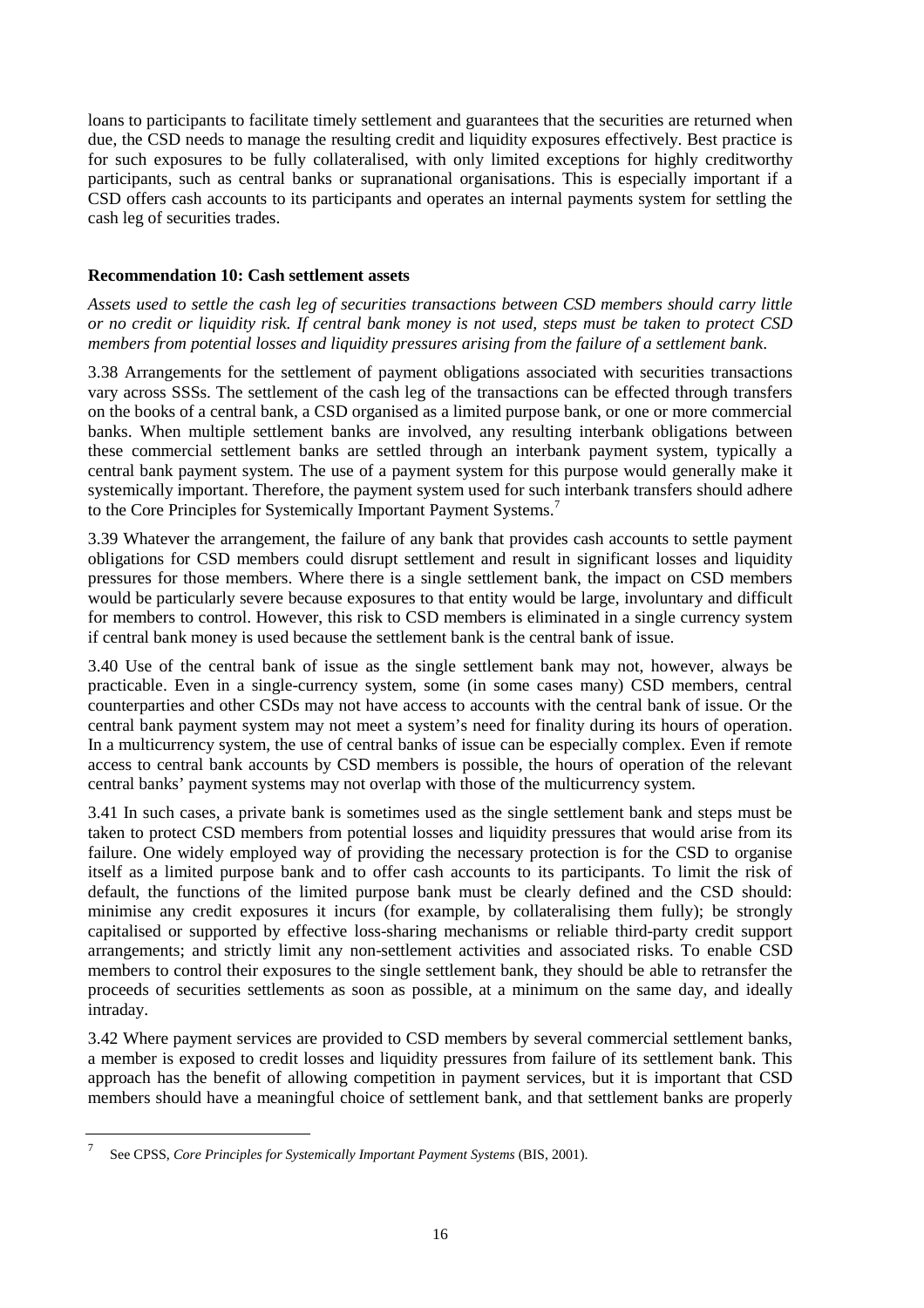regulated institutions with the legal and technical capacity to provide an effective service. The smaller the degree of competition in payment services and the greater the resulting concentration of members' exposures to the settlement banks, the greater the risk of systemic disturbances and the more important it is that adequate steps are taken to ensure that the settlement banks are financially sound. If there is significant concentration of exposures, those exposures should be monitored and the financial condition of the settlement banks evaluated, either by the operator of the CSD or by regulators and overseers.

#### **Recommendation 11: Operational reliability**

*Sources of operational risk arising in the clearing and settlement process should be identified and minimised through the development of appropriate systems, controls and procedures. Systems should be reliable and secure, and have adequate, scalable capacity. Contingency plans and backup facilities should be established to allow for timely recovery of operations and completion of the settlement process.*

3.43 Operational risk is the risk that deficiencies in information systems or internal controls, human errors or management failures will result in unexpected losses. As clearing and settlement systems become increasingly dependent on information technology systems, the reliability of these systems is a key element in operational risk. The importance of operational risk lies in its capacity to impede the effectiveness of measures adopted to address other risks in the settlement process and to cause participants to incur unforeseen losses, which, if sizeable, could have systemic risk implications.

3.44 Operational risk can arise from inadequate control of systems and processes; from inadequate management more generally (lack of expertise, poor supervision or training, inadequate resources); from inadequate identification or understanding of risks and the controls and procedures needed to limit them; and from inadequate attention being paid to ensuring that procedures are understood and complied with.

3.45 Potential operational failures include errors or delays in transaction processing, system deficiencies or interruption, fraudulent activities by staff and disclosure of confidential information. Errors or delays in transaction processing may result from miscommunication, incomplete or inaccurate information or documentation, failure to follow instructions or errors in transmitting information. These problems are particularly common in manual processes. The existence of physical securities, which may be defective, lost or stolen, also increases the chance of error and delay. While automation has allowed improvements in the speed and efficiency of the clearing and settlement process, it brings its own risks of system deficiencies, interruptions and computer crime*.* These may arise from factors such as inadequate security, capacity or resilience of backup systems.

3.46 Operational failures may lead to a variety of problems: late or failed settlements that impair the financial condition of participants; customer claims; legal liability and related costs; reputational and business loss; and compromises in other risk control systems that increase credit or market risks. A severe operational failure at a CSD, central counterparty or major participant could have significant adverse effects throughout securities and other markets.

3.47 To minimise operational risk, system operators should identify sources of operational risk, whether arising from the arrangements of the operator itself or from those of its participants, and establish clear policies and procedures to address those risks. There should be adequate management controls and sufficient (and sufficiently well qualified) personnel to ensure that procedures are implemented accordingly. Risks, operational policies and procedures, and systems should be reviewed periodically and after modifications to the system, and persons not involved in the day-to-day operations should participate in the reviews. Information technology systems should also be subject to periodic audit.

3.48 All key systems should be secure (ie have access controls, be equipped with adequate safeguards to prevent external intrusions, and provide audit trails), reliable, scalable and able to handle stress volume and have appropriate contingency plans to account for system interruption. Contingency plans should be rehearsed and capacity stress tested. Ideally, backup systems should be immediately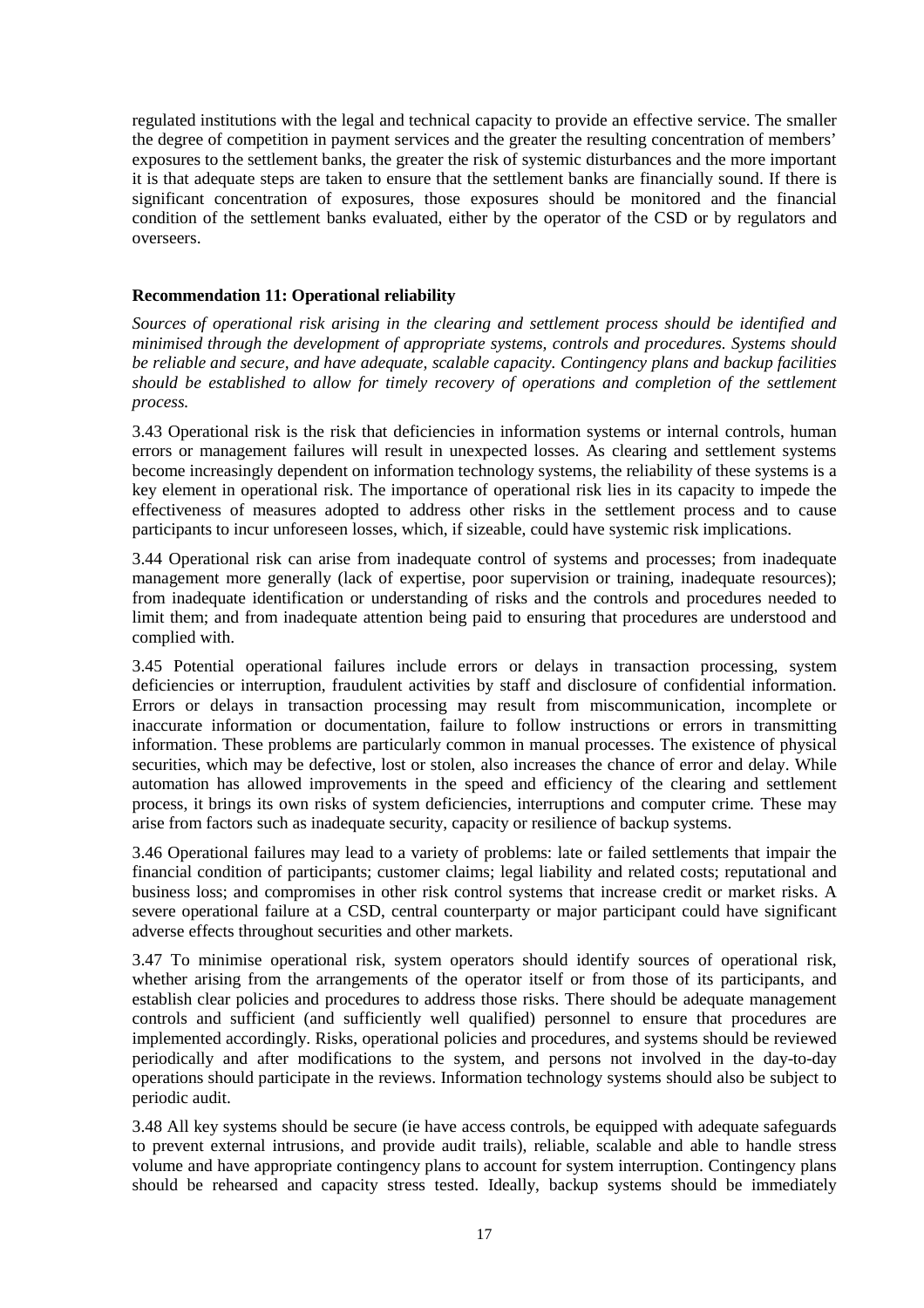available. While it may be possible to recommence operations following a system disruption with some data loss, contingency plans should ensure that, as a minimum, the status of all transactions at the time of the disruption can be identified in a timely manner with certainty. The system should be able to recover operations and data in a manner that does not disrupt settlement. Markets should strive to keep up with improvements in technologies and procedures even though the ability to contain operational risks may be limited by the infrastructure in the relevant market (eg telecommunications).

## **Recommendation 12: Protection of customers' securities**

*Entities holding securities in custody should employ accounting practices and safekeeping procedures that fully protect customers' securities. It is essential that customers' securities be protected against the claims of a custodian's creditors.*

3.49 Custody risk is the risk of a loss on securities held in custody occasioned by the custodian's (or subcustodian's) insolvency, negligence, misuse of assets, fraud, poor administration or inadequate record keeping.<sup>8</sup> Although custodians are predominantly commercial banks, central securities depositories (CSDs) also hold, administer and keep records of securities on behalf of their direct participants, and thus present custody risk.

3.50 A custodian should employ procedures ensuring that all customer assets are appropriately accounted for and kept safe. Customer securities must also be protected against the claims of the custodian's creditors, and client assets are typically given preferential treatment under insolvency law. (Nonetheless, client assets could be subject to liens by the custodian if, for example, the client has pledged them to secure some other obligation.) One way customer securities are protected in the event of the custodian's insolvency is through segregation. Even when customer securities are segregated, however, customers may be at risk if sufficient securities are not held to satisfy all customer claims and individual customers' securities are not readily identifiable in the custodian's accounting systems. Furthermore, customer securities must be protected against misappropriation or theft, which can be addressed by internal controls and by insurance or other compensation schemes.

3.51 When a custodian performs its responsibilities effectively, a successful legal claim on a customer's securities by a third-party creditor of the custodian or an outright loss of all or a part of a customer's holdings is unlikely. In addition, in the event of the custodian's insolvency, a customer is less likely to have its securities frozen or made unavailable, during which time the customer could come under liquidity pressures, suffer price losses or fail to meet other obligations. Segregation is one device that facilitates movement of a customer's positions by a receiver to a solvent intermediary, thereby enabling solvent customers to manage their positions and preserving market liquidity. For these outcomes to be achieved, it is essential that the legal framework support segregation of customer assets or other arrangements or a prioritisation of claims in bankruptcy to protect customers' holdings, even upon the bankruptcy of the custodian.

3.52 Cross-border holdings of securities often involve several layers of intermediaries acting as custodians. For example, an institutional investor may hold its securities through a global custodian, which, in turn, holds securities in a subcustodian that is a member of the local CSD. Or a broker-dealer may hold its securities through its home country CSD or an international CSD, which, in turn, holds its securities through a cross-border link with the local CSD or a local custodian. To prevent unexpected losses, a global custodian should ensure that its local subcustodian also employs appropriate accounting, safekeeping and segregation procedures for customer securities. Likewise, when home country CSDs and ICSDs establish links, they should ensure that the local CSD protects their securities adequately. With complex cross-border arrangements, it is imperative that sound practices and procedures be used by all entities in the chain of custodians so that the beneficial owners are

<sup>8</sup> For a thorough discussion of custody issues, see Technical Committee of IOSCO, *Client Asset Protection* (IOSCO, 1996).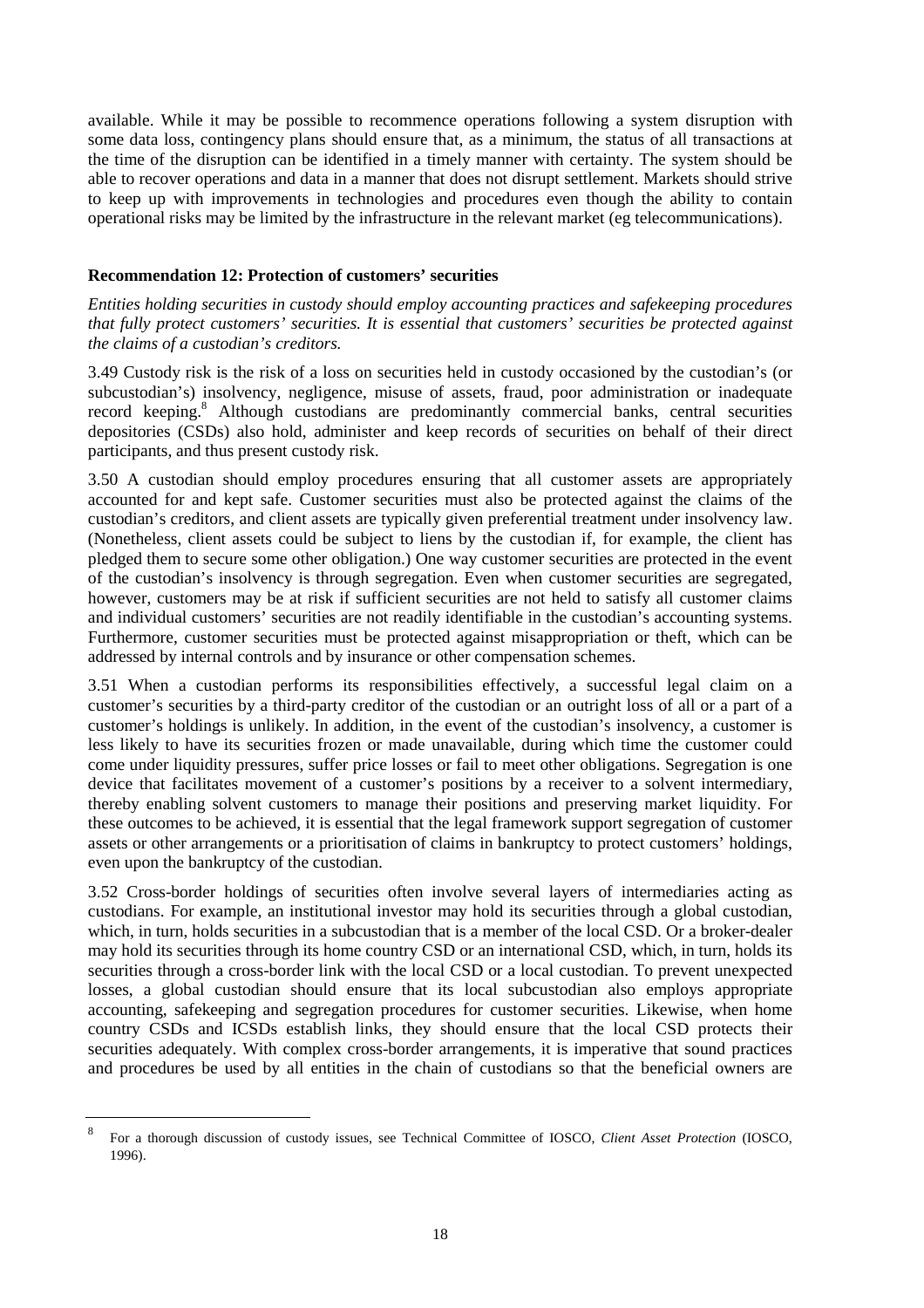protected from legal actions brought about by the insolvency or the commission of fraud by any one of the custodians.

## **Recommendation 13: Governance**

*Governance arrangements for CSDs and central counterparties should be designed to fulfil public interest requirements and to promote the objectives of owners and users.*

3.53 This recommendation focuses on CSDs and central counterparties, which sit at the heart of the settlement process. Many are sole providers of services to the markets they serve, and their performance is a critical determinant of the safety and efficiency of those markets. Therefore, their performance is a matter of public as well as private interest. In addition, there may be other providers of services (for example trade comparison or messaging services) whose performance is also critical to the functioning of some markets. The governance arrangements of any critical service providers should also be consistent with this recommendation.

3.54 Governance arrangements encompass the relationships between management and owners and other interested parties, including users and authorities representing the public interest. The key components of governance include the ownership structure, the composition of the board, the reporting lines between management and board, and the processes that make management accountable for its performance.

3.55 No single set of governance arrangements is appropriate for all institutions within the various securities markets and regulatory schemes. However, an effectively governed institution should meet certain basic requirements. Governance arrangements should be clearly articulated, coherent, comprehensible and fully transparent. Objectives, those principally responsible for achieving them and the extent to which they have been met should be disclosed to owners, users and public authorities. Management should have the incentives and skills needed to achieve those objectives and should be fully accountable for its performance. Reporting lines between management and board should be clear and direct, and the board should contain suitable expertise and reflect and consider in its deliberations all relevant interests.

3.56 Governance arrangements should aim to promote the objectives of users as well as owners and to ensure that the overarching public interest is served. The desire of owners to maximise profit may cause some central counterparties and some CSDs to fail to commit sufficient resources and capabilities to risk management. The desire of owners to maximise profits may also conflict with users' need for an efficient, safe service obtained at minimum cost.

3.57 Governance arrangements should therefore seek to minimise the conflicts between the objectives of owners, users and other interested parties, and as far as possible to resolve any remaining conflicts. Conflicts are less likely to arise if the governance arrangements of the institution are able to take into account the broadest possible spectrum of interests. One way of achieving this is for the institution to be structured as a mutual organisation owned by its users and with public interests reflected, for example, through board representation. Other central counterparties and CSDs are structured as for-profit organisations. They avoid serious conflicts because their shareholders are also their users or because the users and other relevant groups are represented in the governance process. In the absence of these mechanisms, the public interest may be protected through regulation of the CSDs or central counterparty. CSDs may also be owned by public bodies such as central banks, which consider users' needs in decisions about operating the system. Regardless of the organisational form, a CSD or central counterparty should articulate the needs of the diverse interest groups that use the system and should accommodate them in a manner consistent with the public interest.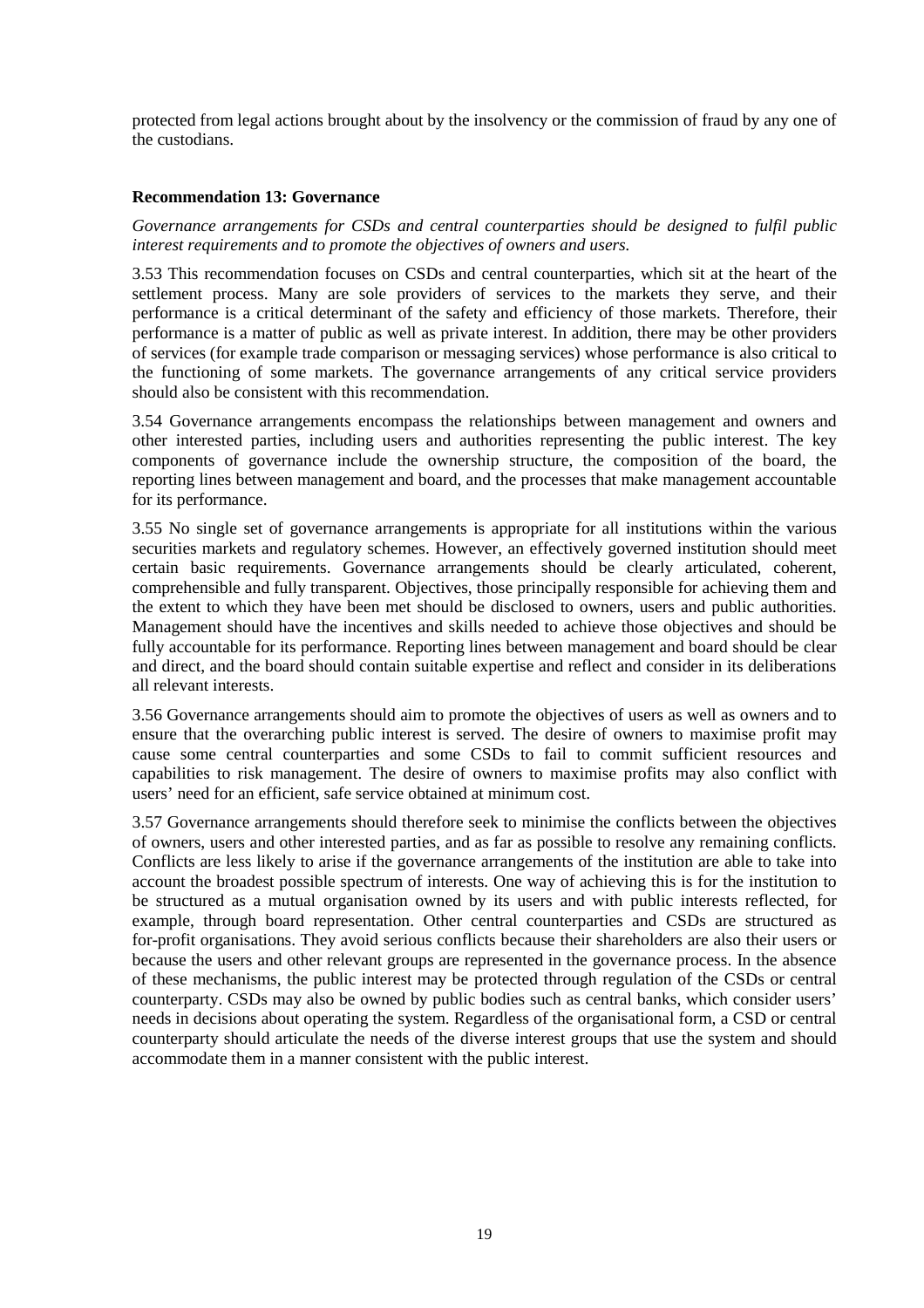#### **Recommendation 14: Access**

*CSDs and central counterparties should have objective and publicly disclosed criteria for participation that permit fair and open access.*

3.58 Broad access to CSDs, central counterparties and other providers of services critical to the clearance and settlement process (for example trade comparison or messaging services) encourages competition among users and promotes efficient, low-cost clearing and settlement. But participants must have sufficient technical, business and risk management expertise, necessary legal powers and adequate financial resources so that their activities do not generate unacceptable risk for the operator or for other users and their customers.

3.59 CSDs and central counterparties therefore need to establish criteria that balance the benefits of broad access against the need to limit participation to those with the necessary expertise, powers and financial resources. Central counterparties, which incur direct credit exposure to their members, tend to emphasise financial resource requirements. CSDs, particularly those in which members incur little or no liquidity and credit exposure to one another, tend to emphasise technical expertise and legal powers. Some CSDs and central counterparties may establish more stringent criteria for members that act as custodian or clear for other members or for customers. Each operator must consider carefully the risks to which it and its users are exposed in determining appropriate access criteria.

3.60 Unnecessarily restrictive criteria can reduce efficiency and generate risk by concentrating activity and exposure within a small group of users. The more restrictive the criteria, the greater the importance of the operator assuring itself that its members can control the risks generated by their customers. To avoid discriminating against classes of users and introducing competitive distortions, criteria should be fair and objective. They should be clearly stated and publicly disclosed, so as to improve certainty and transparency. CSDs and central counterparties should have procedures facilitating the orderly exit of participants that no longer meet membership criteria, and those procedures should also be publicly disclosed.

3.61 Criteria that limit access on other grounds should be avoided. So, for example, discrimination against non-resident users is unlikely to be acceptable except where doubts exist over their legal powers or where remote access would expose the operator or other users to unacceptable risks. Discrimination against competitors and others providing comparable services is only acceptable if clearly justifiable on risk grounds. For example, to facilitate cross-border settlement, CSDs should, where consistent with law and public policy, grant access to foreign CSDs, provided the legal and other risks associated with such links can be effectively controlled.

## **Recommendation 15: Efficiency**

*While maintaining safe and secure operations, securities settlement systems should be cost-effective in meeting the requirements of users.*

3.62 In assessing the efficiency of settlement systems, the needs of users and the costs imposed on them must be carefully balanced with the requirement that the system meet appropriate standards of safety and security. If systems are inefficient, financial activity may be distorted. However, the first priority of a securities settlement system is to assure domestic and foreign market participants that their trades will consistently settle on time, at the agreed terms of the transaction. If market participants view a settlement system as unsafe, they will not use it, regardless of the efficiency provided by the system.

3.63 Efficiency has several aspects, and it is difficult to assess the efficiency of a particular settlement system in any definitive manner. Accordingly, the focus of any assessment should largely be on whether the system operator or other relevant party has in place the mechanisms to review periodically the service levels, costs, pricing and operational reliability of the system.

3.64 Settlement systems should seek to meet the service requirements of system users in a cost-effective manner. This includes meeting the needs of its users, operating reliably and having adequate system capacity to handle both current and potential transaction volumes. When looking at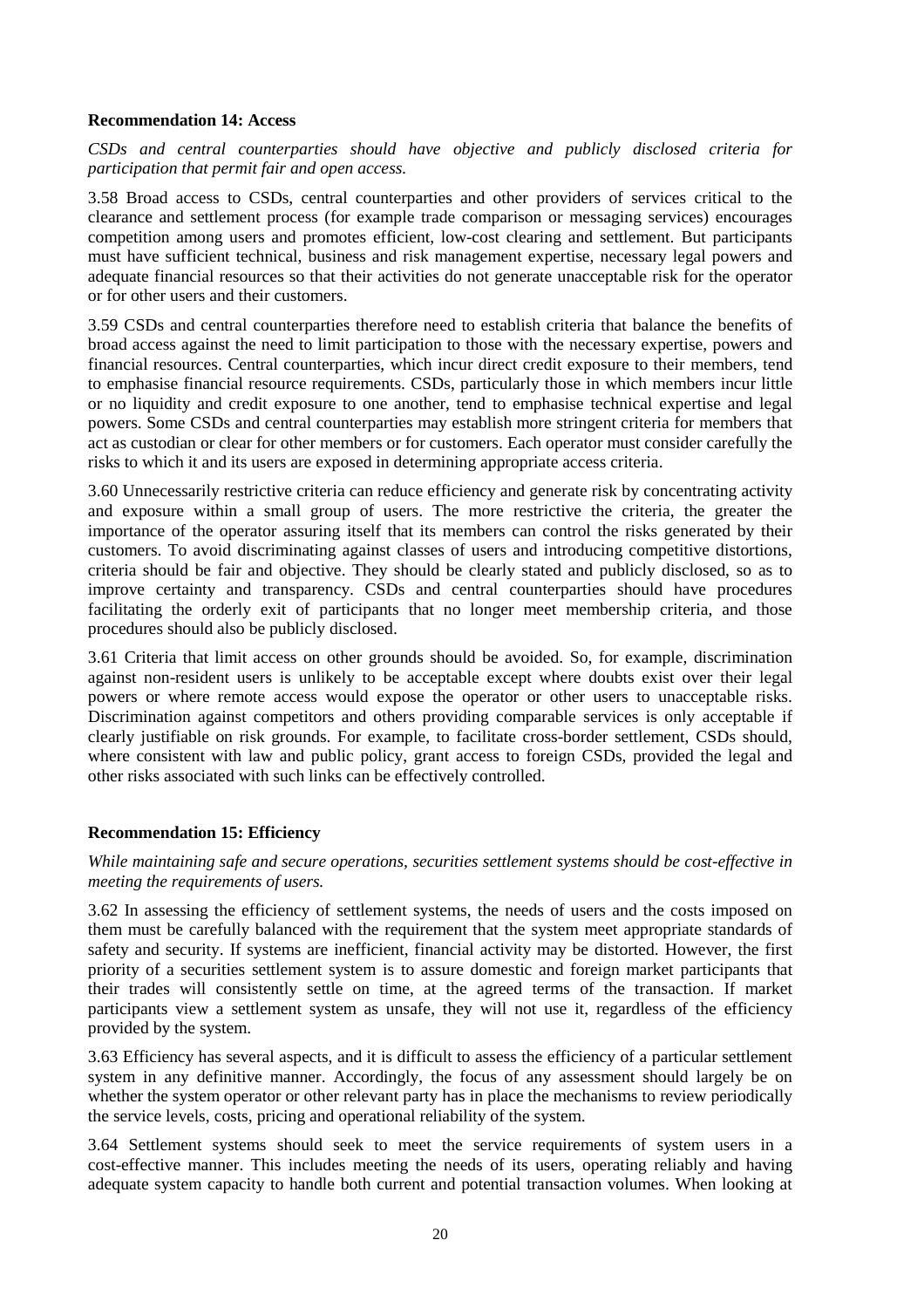the overall costs of settlement systems, it is important to include both the direct costs of operating any central facilities, such as costs to users, and other indirect costs, such as liquidity costs.

3.65 The primary responsibility for promoting the efficiency and controlling the costs of a system lies with the designers, owners and operators. In some jurisdictions, regulatory authorities may have a responsibility to review the costs imposed on users, particularly where the system enjoys some form of monopoly over the service it provides. Antitrust and competition law principles may also be relevant. In the absence of a monopoly, market forces are likely to provide incentives to control costs.

3.66 Settlement systems may use a variety of mechanisms to improve efficiency. For example, immobilisation or dematerialisation of physical certificates enables securities transactions to be settled without the actual physical movement of securities. The book entry settlement of securities transactions increases the efficiency of the settlement system because it reduces manual errors, lowers costs and increases the speed of processing through automation.

3.67 Other examples of ways in which a cost-effective system may be achieved include: developing technical capabilities to meet operational service requirements of system users; where relevant, reducing the requirements for market participants to maintain multiple interfaces either by rationalisation of different securities systems or the creation of consistent communication standards and system interface arrangements across different systems for market participants; and establishing communication procedures and standards that support straight-through processing of transactions, wherever appropriate.

## **Recommendation 16: Communication procedures and standards**

## *Securities settlement systems should use or accommodate the relevant international communication procedures and standards in order to facilitate efficient settlement of cross-border transactions.*

3.68 The ability of all participants to communicate in a quick, reliable and accurate manner is central to achieving efficient domestic and cross-border securities transactions. Therefore, securities settlement systems should apply consistent communication procedures and standards relating to securities messages, securities identification processes and counterparty identification.

3.69 Increasingly, internationally recognised message and securities numbering procedures and standards are being utilised for cross-border transactions. These currently include the international numbering process (ISO 6166) and international message standard (ISO 15022). Not all securities settlement systems may wish to use these international procedures and standards for purely domestic securities transactions. However, securities settlement systems that want to play an active role in cross-border transactions will need to be able to process messages written according to these procedures and standards. This can be accomplished by developing systems for the efficient translation or conversion of these message procedures and standards into domestic equivalents and translating domestic acknowledgement and other messages and securities identification codes into the relevant international procedures and standards. Alternatively, SSSs may widen the scope of messages accepted and generated by the local system to include the generally accepted international procedures and standards.

3.70 Countries establishing or fundamentally reforming their securities settlement system should consider the benefits of adopting international procedures and standards from the outset in the design of their domestic systems.

## **Recommendation 17: Transparency**

*CSDs and central counterparties should provide market participants with sufficient information for them to accurately identify and evaluate the risks and costs associated with using the CSD or central counterparty services.*

3.71 During the past 10 years, there has been a growing appreciation of transparency's contribution to the stability and smooth functioning of financial markets. In general, financial markets operate most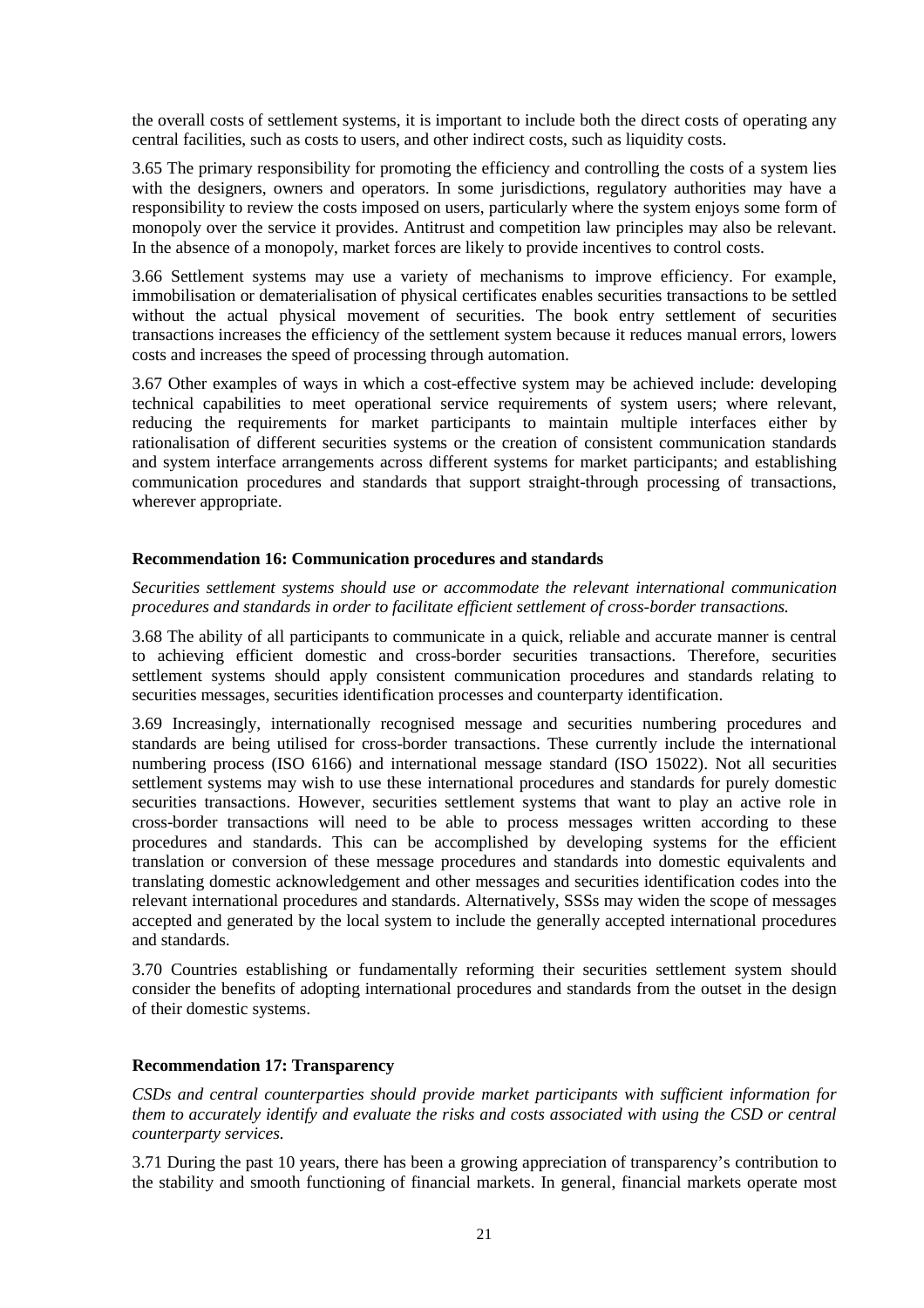efficiently when participants have access to relevant information concerning the risks to which they are exposed and, therefore, can take actions to manage those risks. As a result, there has been a concerted effort to improve the public disclosures of major participants in the financial markets.

3.72 The need for transparency applies to the entities that form the clearing, settlement and custodial infrastructure of the securities markets. Informed market participants are better able to evaluate the costs and risks to which they are exposed as a result of participation in the system. They can then impose strong and effective discipline on operators of that infrastructure, encouraging them to pursue objectives that are consistent with those of owners and users and with any public policy concerns. CSDs and central counterparties should therefore provide market participants with a full and clear understanding of their rights and obligations, the rules, regulations and laws governing the system, their governance procedures, any risks arising either to participants or the operator, and any steps taken to mitigate those risks. Completion of the CPSS/IOSCO Disclosure Framework, for example, would be one way to provide market participants with the kind of information they need.<sup>9</sup>

3.73 Relevant information should be accessible to market participants, for example through the internet. Information should be current and available in formats (eg language) that meet the needs of users.

## **Recommendation 18: Regulation and oversight**

*Securities settlement systems should be subject to regulation and oversight. The responsibilities and objectives of the securities regulator and the central bank with respect to SSSs should be clearly defined, and their roles and major policies should be publicly disclosed. They should have the ability and the resources to perform their responsibilities, including assessing and promoting implementation of these recommendations. They should cooperate with each other and with other relevant authorities.*

3.74 Securities regulators (including, in this context, banking supervisors where they have similar responsibilities and regulatory authority with respect to CSDs) and central banks share the common objective of promoting the implementation of measures that enhance the safety and efficiency of securities settlement systems. The division of responsibilities for regulation and oversight of securities settlement systems between public authorities varies from country to country depending on the legal and institutional framework.

3.75 While the primary responsibility for ensuring the system's observance of the recommendations lies with the designers, owners and operators of securities settlement systems, regulation and oversight is needed to ensure that designers, owners and operators fulfil their responsibilities. Where the central bank itself operates a securities settlement system, it should ensure that its system observes the recommendations.

3.76 The objectives and responsibilities as well as roles and major policies of the securities regulator and the central bank need to be publicly disclosed, so that designers, owners, operators and participants of securities settlement systems are able to operate in a predictable environment and to act in a manner that is consistent with those policies.

3.77 The securities regulator and the central bank should have the ability to carry out regulation and oversight responsibilities effectively. Regulatory and oversight activities should have a sound basis, which may be a statute-based or a non-statute-based approach, depending on a country's legal and institutional framework. The securities regulator and the central bank should have proper resources to carry out their regulatory and oversight functions, such as gathering information on securities settlement systems, assessing the operation and design of the systems, and taking action to promote systems' observance of the recommendations.

<sup>9</sup> CPSS and IOSCO, *Disclosure Framework for Securities Settlement Systems* (BIS, 1997).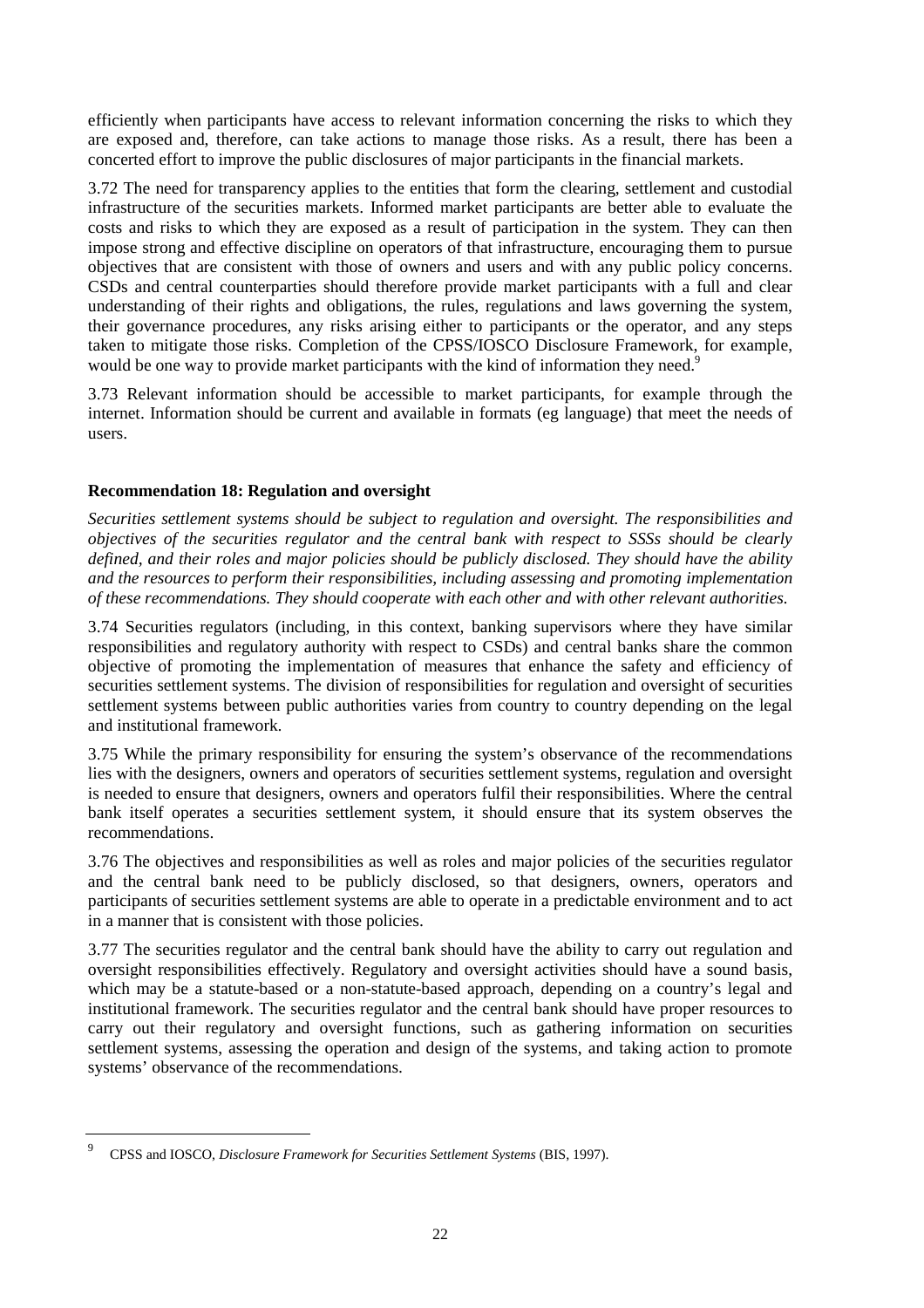3.78 Mutual cooperation between the securities regulator and the central bank as well as their cooperation with other relevant authorities is important in achieving their respective policy goals. In the case of a securities settlement system that clears and settles securities traded in multiple jurisdictions, the relevant authorities of those jurisdictions should cooperate and make adequate arrangements so that their respective concerns and responsibilities are satisfied while avoiding subjecting an SSS to duplicate requirements.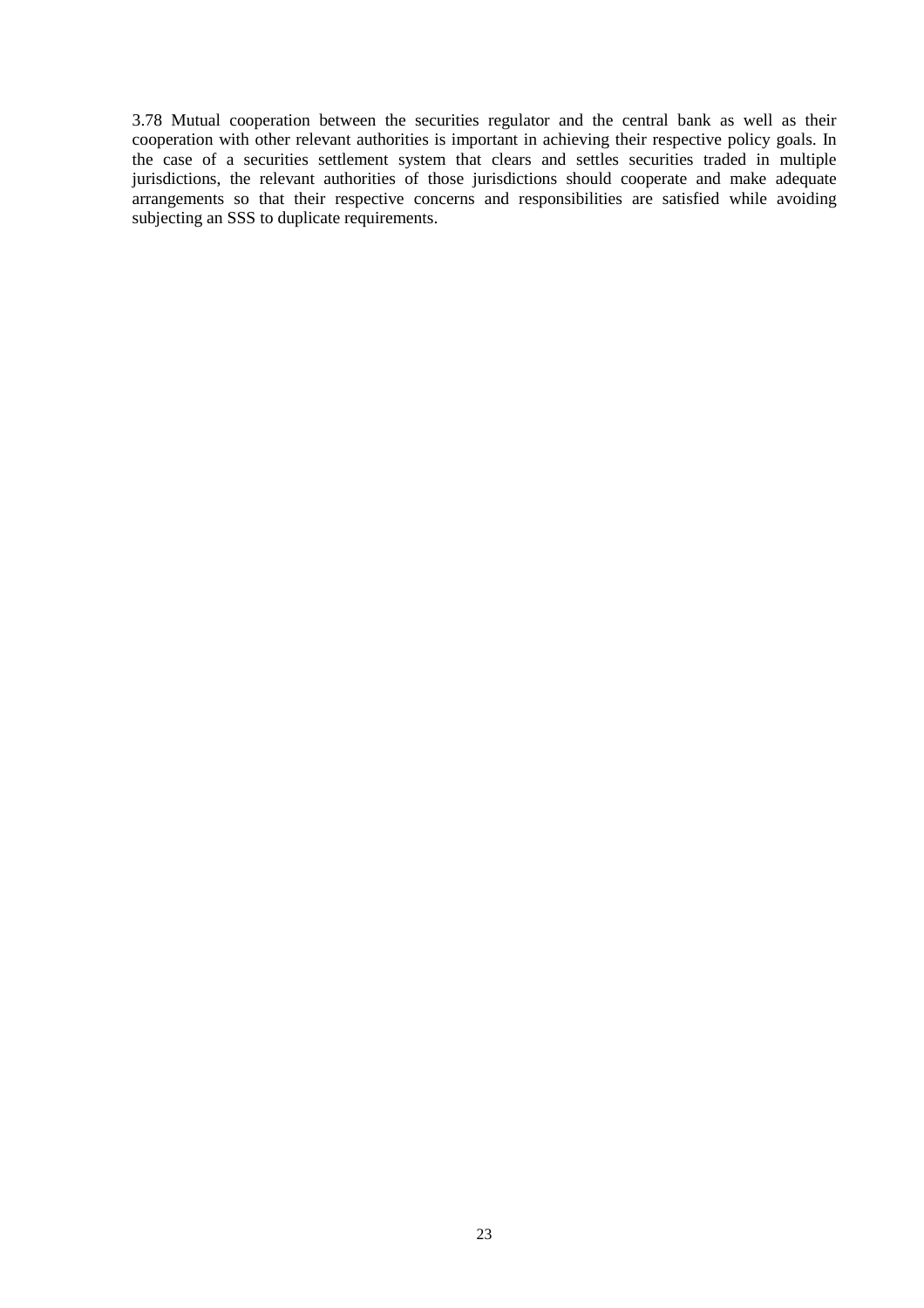## **4. Implementation of recommendations**

4.1 If these recommendations are to result in significant improvements in the safety and efficiency of SSSs, there needs to be a concerted effort to implement them. Primary responsibility for ensuring compliance with the recommendations lies with the designers, owners and operators of SSSs, which most often are private sector entities. Nonetheless, as part of their responsibility for regulation and oversight, central banks, securities regulators and, where relevant, banking supervisors should assess and promote implementation of the recommendations by SSSs.

4.2 As a first step, the authorities responsible for regulation and oversight need to decide the appropriate scope of application of the recommendations and identify the private sector entities that need to be involved in implementation. Then, in consultation with each other and the relevant private sector entities, including, at a minimum, designers, owners and operators of CSDs and central counterparties, they should perform an initial assessment of each SSS's compliance with the recommendations. On the basis of this initial assessment, they should develop an action plan for implementation that should identify what specific steps need to be taken, by whom, and according to what timetable. Subsequent assessments of observance should be undertaken to gauge what has been achieved on completion of the action plan.

4.3 Experience with efforts to implement other international standards highlights the importance of developing a clear and specific assessment methodology, ideally in the form of a questionnaire.<sup>10</sup> As an important first step towards such a methodology, the next section identifies key questions pertaining to each of the Task Force's recommendations. The answers to these questions are intended to provide a basis for a narrative evaluation of whether the recommendations for SSSs have been implemented. Given the complexity of SSSs and the diversity of institutional arrangements, an assessment of observance should evaluate the substance or quality of observance rather than adopt a simple "ticks and crosses" approach.

<sup>10</sup> See FSF, *Issues Paper of the Task Force on Implementation of Standards* (FSF, 2000).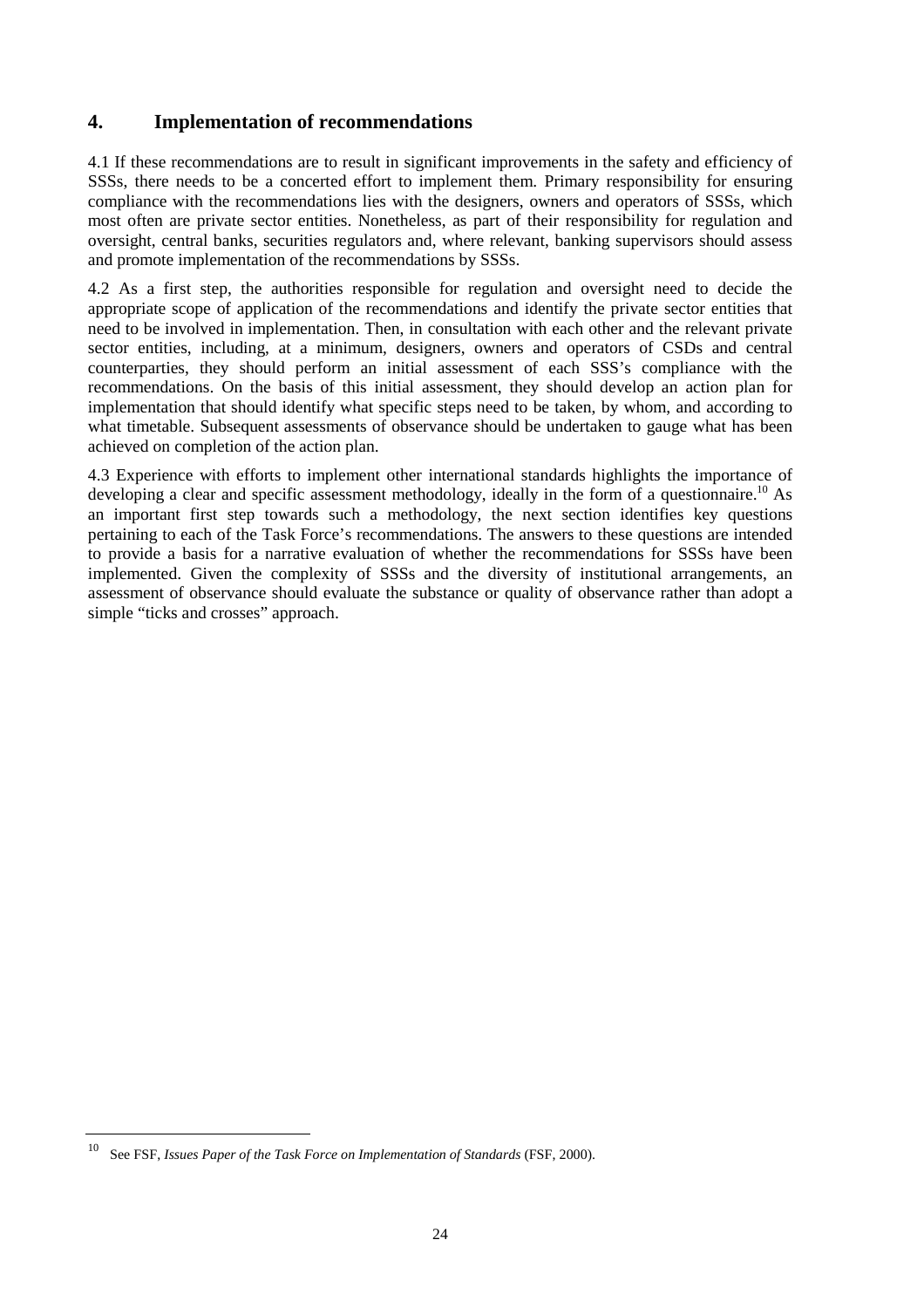## **5. Assessment of implementation: key questions**

## **Recommendation 1: Legal framework**

*Securities settlement systems should have a well founded, clear and transparent legal basis in the relevant jurisdictions.*

1. Are the laws, regulations and rules governing securities settlement arrangements and related pre-settlement and securities lending arrangements (including repurchase agreements and other economically equivalent transactions) readily accessible to system participants and the public?

- 2. Does the legal framework support:
- (a) the enforceability of transactions?
- (b) the protection of customer assets (particularly against insolvency of custodians)?
- (c) the immobilisation or dematerialisation of securities and the transfer of securities by book entry?
- (d) netting arrangements?
- (e) securities lending?
- (f) the finality of settlement?
- (g) arrangements for achieving delivery versus payment?
- (h) rules addressing the consequences of a participant's default?
- (i) the liquidation of assets pledged or transferred as collateral to support participants' obligations?
- (j) the protection of the interests of beneficial owners?
- 3. Are the rules of the system enforceable notwithstanding the bankruptcy of a participant?

4. Does applicable law support appropriate choice of law provisions in contracts executed between the system operator(s), direct system participants and indirect system participants to permit operation of the securities settlement system (and related arrangements) in accordance with the system's rules?

5. Are jurisdictions other than the jurisdiction in which the system is established relevant for determining the adequacy of the legal framework? How has this been determined? Has the legal framework been evaluated for the other relevant jurisdictions?

6. Has a court in your jurisdiction ever failed to enforce a contract concluded through an SSS? If so, what contract and for what reasons?

## **Recommendation 2: Trade confirmation**

*Confirmation of trades between direct market participants should occur as soon as possible after trade execution, but no later than trade date (T+0). Where confirmation of trades by indirect market participants (such as institutional investors) is required, it should occur as soon as possible after trade execution, preferably on T+0, but no later than T+1.*

1. Are trades between direct market participants confirmed through a system provided by a stock exchange, trade organisation, central counterparty or other central entity? What is the process for confirming such trades (for example, does the system use a predetermined set of elements to confirm trades)? Does the system permit straight-through processing?

2. What percentage of trades between direct market participants is submitted to a trade confirmation system on trade date (T+0)? How soon after submission are problems communicated to the appropriate parties?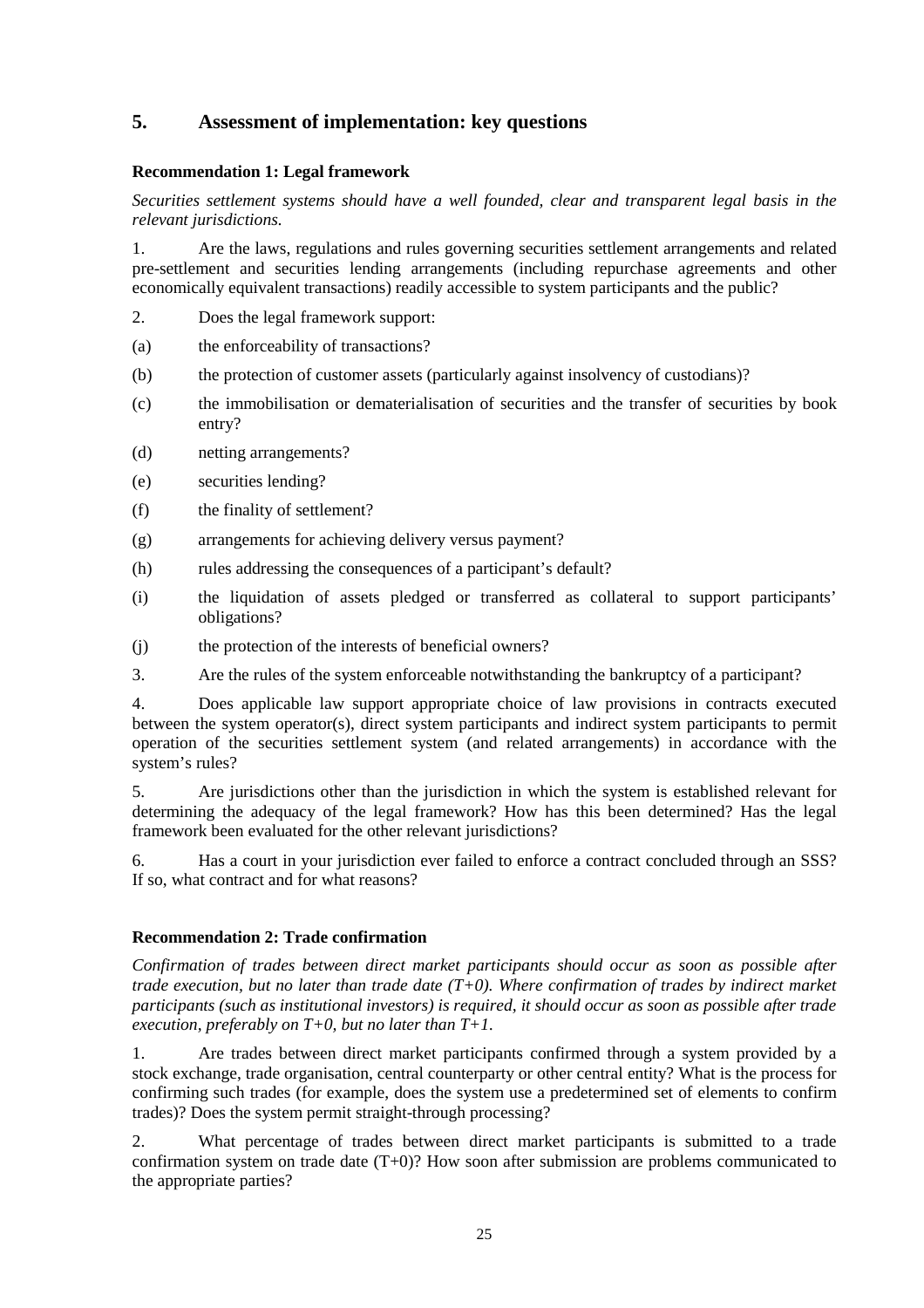3. Is there a trade confirmation system in place that is capable of comparing trade information between direct and indirect market participants by T+1? Is use of the system mandatory? For what types of indirect market participants? Is the information flow between direct and indirect market participants bilateral or do both parties submit their respective information to a central matching or comparison entity? Does the system permit straight-through processing?

4. What percentage of trades between direct market participants is confirmed on trade date? By the contractual settlement date? Of those trades involving indirect market participants for which confirmation is required, what percentage is confirmed by  $T+0$ , by  $T+1$ , by the contractual settlement date?

5. What are the primary reasons for trades between direct market participants and between direct and indirect market participants not confirming successfully? What percentage of unconfirmed trades is resolved prior to the settlement date? How are unconfirmed trades dealt with?

## **Recommendation 3: Settlement cycles**

*Rolling settlement should be adopted in all securities markets. Final settlement should occur no later than T+3. The benefits and costs of a settlement cycle shorter than T+3 should be assessed.*

1. Do trades settle on a "rolling" basis or on an "account period" basis? If on a rolling basis, how many business days after the trade date? If on an account basis, what is the length of the account period?

2. If settlement is on an account period basis or on a rolling basis at T+3 or longer, have the benefits and costs of a shorter settlement cycle been assessed? By whom? Has the evaluation been documented? What was the conclusion?

3. What percentage of trades (by number and value) fails to settle on the contractual date? What is the average duration of fails (by number and value)? What are the primary sources of fails?

4. Do market practices, regulations or SSS rules provide incentives for counterparties to settle their obligations on the contractual date? What forms do these incentives take, for example are penalties assessed for failing to settle?

5. What steps, if any, are taken to mitigate the risks of fails? Are fails required to be marked to market? Are open positions required to be closed out at market prices if the duration of the fail exceeds a specified number of business days? What entity or entities establish, monitor and enforce these requirements?

## **Recommendation 4: Central counterparties**

*The benefits and costs of a central counterparty should be assessed. Where such a mechanism is introduced, the central counterparty should rigorously control the risks it assumes.*

1. Has a central counterparty mechanism been introduced? If so, what types of securities and market participants are covered? When does the central counterparty interpose itself between its participants to assume the role of guarantor to each trade?

2. If no such mechanism has been introduced, have the benefits and costs of such a mechanism been assessed? By whom? Has the assessment been documented? What was the conclusion?

3. Does the central counterparty impose financial and operational standards for participation?

4. How does the central counterparty manage its credit risk vis-à-vis participants? Does it require participants to pledge collateral or contribute to a clearing or guarantee fund? Are there liquidity requirements for this collateral or fund? How does the central counterparty assess the size and liquidity of its financial resources? Does the central counterparty have legally enforceable interests in or claims on the assets in the fund? Is the collateral "marked to market" daily? Does the central counterparty have transparent and enforceable loss allocation rules?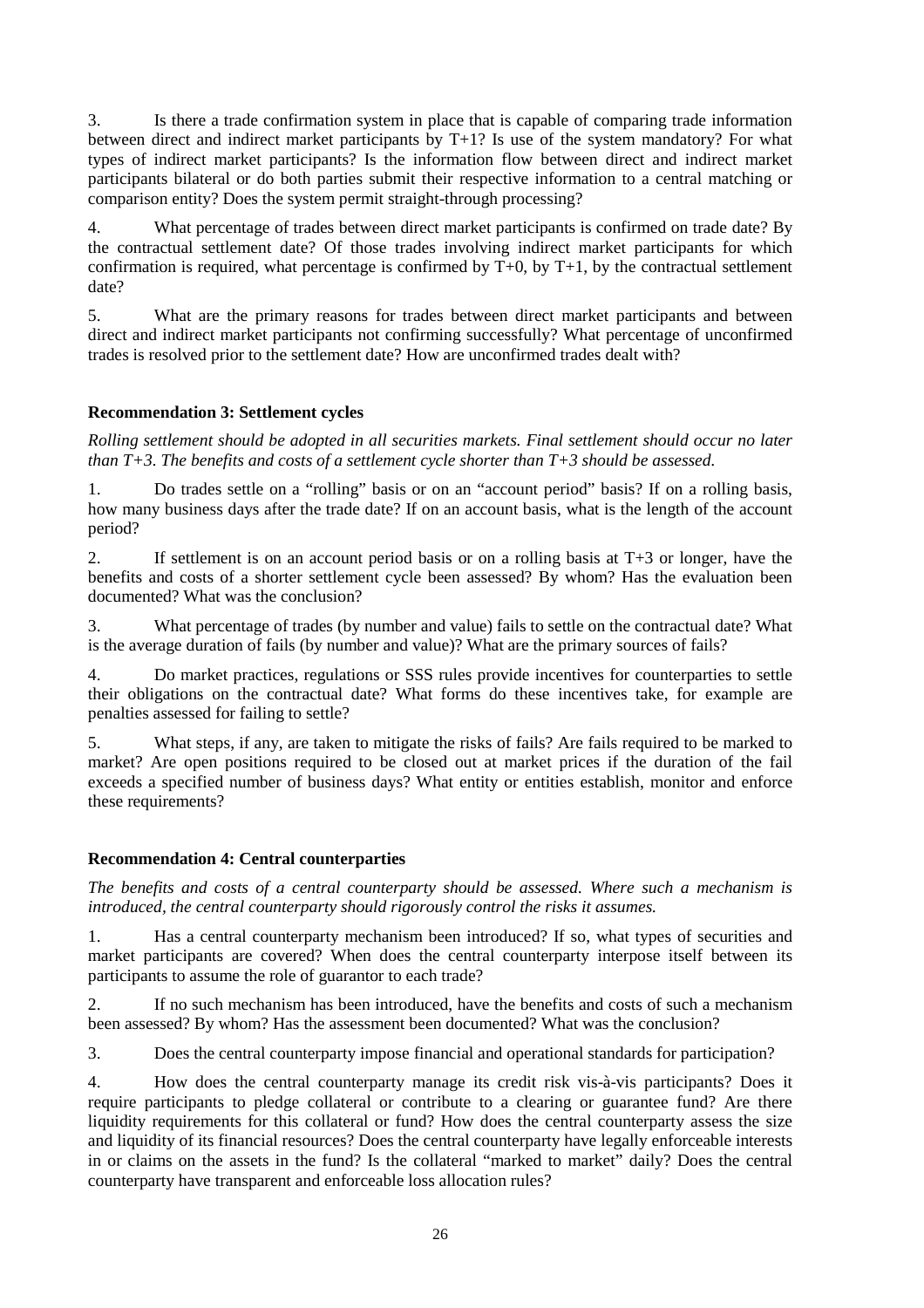5. How does the central counterparty manage its liquidity risk? Does the central counterparty have in place agreements permitting it to borrow against collateral?

6. Has a participant ever defaulted? If so, how did the central counterparty handle the default? In the past year, has the central counterparty experienced an operational failure that resulted in a delay in completing settlement?

## **Recommendation 5: Securities lending**

*Securities lending and borrowing (or repurchase agreements and other economically equivalent transactions) should be encouraged as a method for expediting the settlement of securities transactions. Barriers that inhibit the practice of lending securities for this purpose should be removed.*

1. Are there markets for securities lending (or repurchase agreements and other economically equivalent transactions)? If any, how active are they? How wide is the range of securities and participants involved in the markets?

2. Are the markets for securities lending (or repurchase agreements and other economically equivalent transactions) clearly supported by law, regulation, tax and accounting systems?

3. How is the transfer of a loaned security executed? Does the transfer of the loaned security typically occur over accounts held at a central securities depository (CSD) or over accounts held with custodians?

4. What is the convention for the settlement of a securities lending transaction (T+0, T+1, etc)? Does the CSD or central counterparty facilitate securities lending? If so, do they perform any of the following services: (1) act as principal or agent in securities lending; (2) provide trade matching or comparison services for securities lending transactions; (3) provide guarantees or indemnification to counterparties in securities lending transactions?

5. What risk management procedures are used to monitor and/or limit risks stemming from securities lending activity (eg DVP, mark-to-market valuation of securities and collateral, daily margining, monitoring of counterparties)?

## **Recommendation 6: Central securities depositories (CSDs)**

*Securities should be immobilised or dematerialised and transferred by book entry in CSDs to the greatest extent possible.*

1. Are securities issued on a dematerialised basis or as a physical certificate? If the latter, are they immobilised in a CSD to facilitate settlement? What percentage of securities issued domestically is either immobilised or dematerialised, and what is the trend? Is the transfer of securities carried out by book entry or does it require any form of physical delivery?

2. What laws govern the book entry issuance, custody and transfer of securities? What ownership rights does an entry in the CSD confer? Is there an underlying register, and if so what is the legal status of a register entry? Is there a lag between settlement and registration and what are the implications of the time lag for finality?

3. Is the issuance of securities centralised in a single CSD? If there are several CSDs, what are the criteria followed to determine which securities are issued in which CSD? Might a security be issued into, or held in, more than one CSD?

4. How does the CSD ensure that the amount of securities recorded in the accounts of its participants on its book at any time equals the total amount of securities immobilised or dematerialised in its system?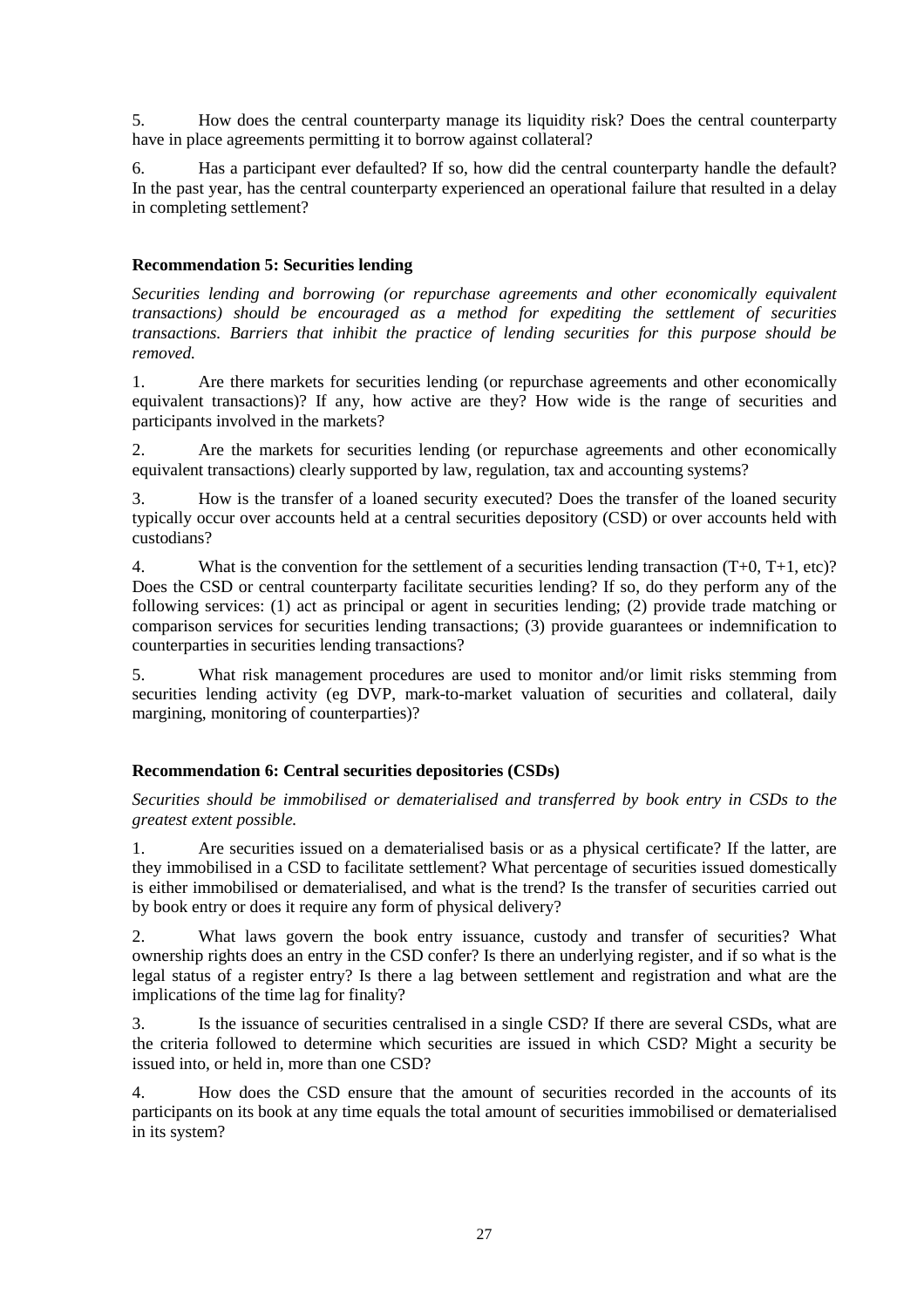## **Recommendation 7: Delivery versus payment (DVP)**

*Securities settlement systems should eliminate principal risk by linking securities transfers to funds transfers in a way that achieves delivery versus payment.*

1. Does the technical, legal and contractual framework ensure that delivery of securities takes place if, and only if, payment is received? If so, how?

2. What "model" of DVP is followed? Are securities transfers settled on a gross or net basis? Are funds transfers settled on a gross or net basis?

3. Is the CSD linked to other CSDs? Do any of the links permit transfers of securities against payments? If so, how is DVP achieved?

4. How are principal risk exposures between direct participants in the SSS and their customers controlled?

## **Recommendation 8: Timing of settlement finality**

*Final settlement on a DVP basis should occur no later than the end of the settlement day. Intraday or real-time finality should be provided where necessary to reduce risks.*

1. Does the CSD permit final settlement of securities transfers on a DVP basis by the end of the settlement day?

2. Does the CSD permit final settlement of DVP transfers on a continuous basis throughout the day or at certain designated times during the day? If the latter, at what times do transfers become final?

3. Do users have a need for intraday or real-time finality? Do central banks use the SSS in monetary policy operations or to collateralise intraday credit extensions in a payment system? Do active trading parties or central counterparties have a need for intraday or real-time finality to manage their risks effectively?

4. Is the CSD linked to other CSDs? Does the CSD receive provisional transfers of securities from any of the other CSDs? If so, does it prohibit retransfer of these securities until they become final? If not, what would be the consequences of an unwind of such provisional transfers for the CSD's participants?

## **Recommendation 9: CSD risk controls to address participant defaults**

*Deferred net settlement systems should institute risk controls that, at a minimum, ensure timely settlement in the event that the participant with the largest payment obligation is unable to settle. In any system in which a CSD extends credit or arranges securities loans to facilitate settlement, best practice is for the resulting credit exposures to be fully collateralised.*

1. Is the SSS a deferred net settlement system? If so, what would be the consequences of a failure of a participant to settle? Would it result in the deletion of transfers involving the defaulting participant and the recalculation of obligations of non-defaulting participants? Would all of the transfers involving the defaulting participant need to be deleted? When would the non-defaulting participants be informed of their recalculated obligations? When would they be required to meet the recalculated obligations?

2. What risk controls are in place to limit the likelihood of participants' defaults and the losses and liquidity pressures in the event of defaults?

3. Does the CSD ensure that timely settlement can be completed in the event of an inability to settle by the participant with the single largest obligation? If so, how?

4. Does the CSD permit debit balances in securities?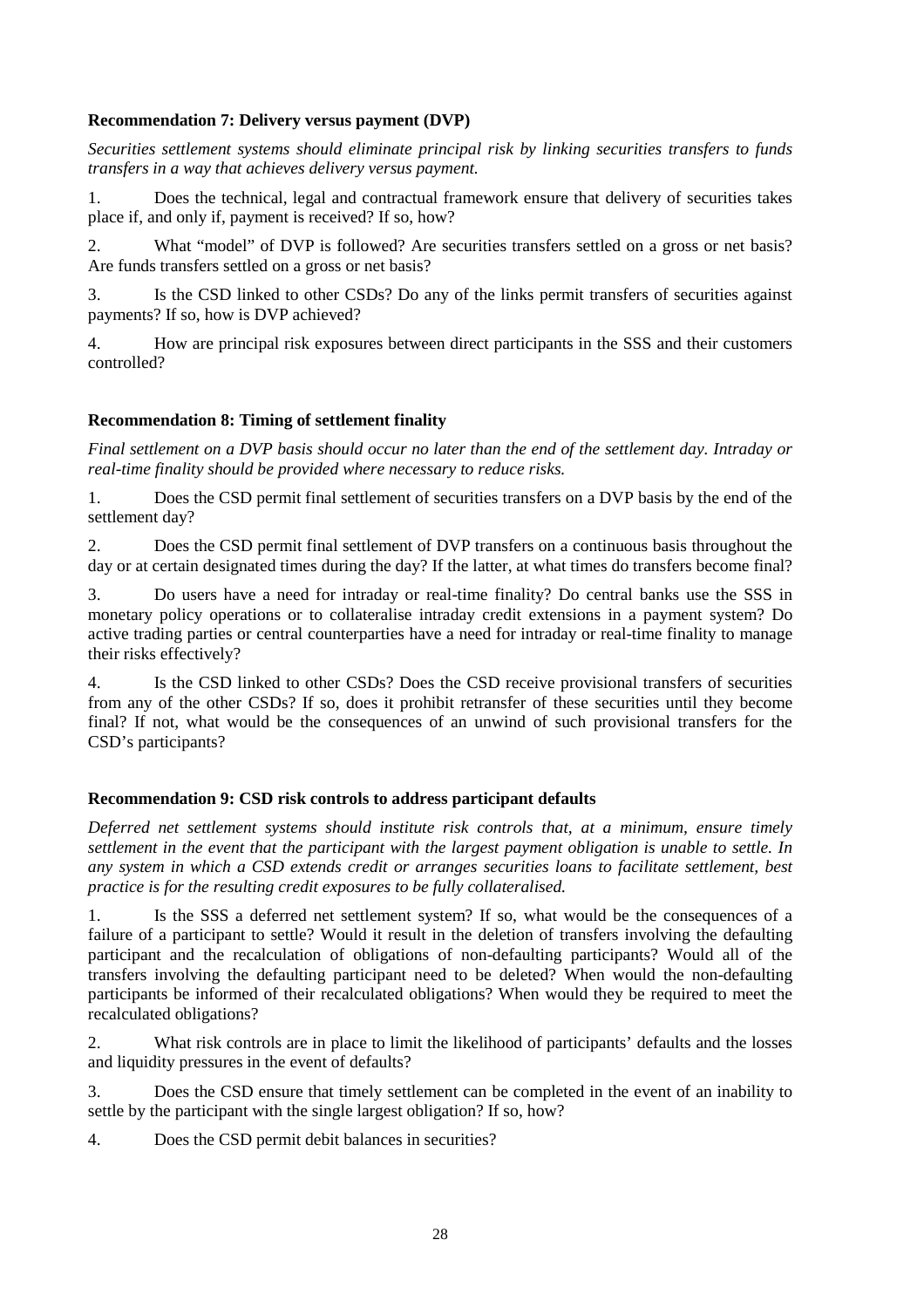5. Regardless of whether the SSS is a deferred net settlement system, does the CSD assume credit and liquidity exposures to participants? How does the CSD manage those exposures? Are the exposures fully collateralised?

6. Has any CSD participant defaulted on any obligations to the CSD? How did the CSD handle the default?

## **Recommendation 10: Cash settlement assets**

*Assets used to settle the cash leg of securities transactions between CSD members should carry little or no credit or liquidity risk. If central bank money is not used, steps must be taken to protect CSD members from potential losses and liquidity pressures arising from the failure of a settlement bank*.

1. How are the settlements of the cash leg of securities transfers effected? Is the settlement effected through transfers on the books of a central bank, a CSD organised as a limited purpose bank, or one or more commercial banks?

2. If a single bank is used, is it the central bank that issues the currency? If not, what steps are taken to protect CSD members from failure of the settlement bank? Is the CSD itself organised as a limited purpose bank? How quickly can CSD members retransfer the proceeds of settlements?

3. If multiple settlement banks can be used in principle, how many are used in practice? Who determines which banks can be used as settlement banks? What are the criteria? How concentrated are payment flows? Which bank is used by the highest percentage of CSD members? On an average day, what percentage of total payments is credited to accounts at that bank? What is the financial condition of that bank (for example, its capital ratios and its credit ratings)?

4. If multiple settlement banks are used, are the resulting interbank obligations settled through a payment system that adheres to the Core Principles for Systemically Important Payment Systems?

5. If the system is a multicurrency system, how are non-domestic funds transfers effected?

## **Recommendation 11: Operational reliability**

*Sources of operational risk arising in the clearing and settlement process should be identified and minimised through the development of appropriate systems, controls and procedures. Systems should be reliable and secure, and have adequate, scalable capacity. Contingency plans and backup facilities should be established to allow for timely recovery of operations and completion of the settlement process.*

1. Does the system operator have a process to identify and manage its operational risks?

2. Does the system operator have internal control policies and procedures, including security measures, designed to limit operational risk? How are they enforced?

3. Does the system operator have contingency plans and backup facilities for the failure of key systems and are these rehearsed/tested? How long does it take to recover operations through backup systems? Do the procedures provide for preservation of all transaction data?

4. How many times during the last year has a key system failed? How long did it take to resume processing? How much transaction data, if any, was lost?

5. Does the system operator have capacity plans for key systems and are key systems stress tested periodically?

6. Are the matters above approved and reviewed regularly by senior management, including review by persons not responsible for the relevant operations? Are periodic external audits of the IT (information technology) system conducted? Is there an internal audit function and does it review operational risk controls?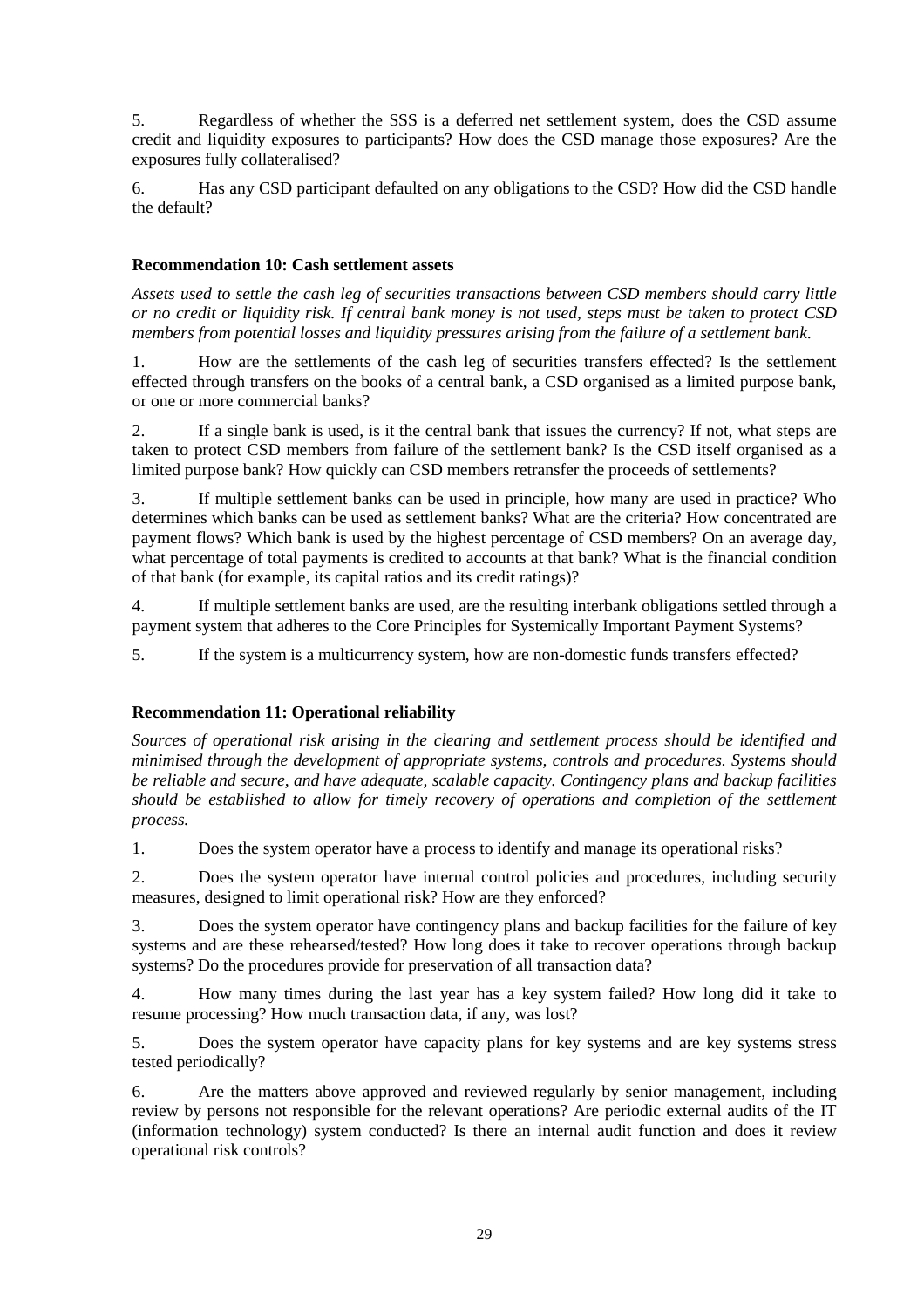## **Recommendation 12: Protection of customers' securities**

*Entities holding securities in custody should employ accounting practices and safekeeping procedures that fully protect customers' securities. It is essential that customers' securities be protected against the claims of a custodian's creditors.*

1. What arrangements are used to protect customers' securities from theft, loss or misuse and to ensure that they will not become subject to claims of the custodian's creditors (for example, is segregation used)? Are those arrangements based upon specific laws and regulations? In the event of the custodian's insolvency, do those arrangements enable a customer's positions to be moved by a receiver to a solvent intermediary?

2. Are the entities holding securities in custody subject to mandatory internal or external audit, or both, to determine if there are sufficient securities to satisfy customer claims? On how many occasions during the past year have investors suffered losses as a result of their custodian? How large were the losses? What were the cause(s) of such losses?

3. Are entities holding securities in custody subject to prudential supervision or regulation? Do audits or regulatory reviews examine the procedures and internal controls used in the safekeeping of securities?

4. What responsibilities does national law or regulation place on a custodian to determine the adequacy of the accounting and safekeeping practices used by its subcustodians? What responsibilities does national law or regulation place on a CSD to determine the adequacy of the accounting and safekeeping practices used by CSDs or ICSDs to which it is linked?

## **Recommendation 13: Governance**

*Governance arrangements for CSDs and central counterparties should be designed to fulfil public interest requirements and to promote the objectives of owners and users.*

1. What is the ownership structure of the CSD or central counterparty? Are there limits on holdings or other rules determining what stakes may be held or who may hold them? How are different classes of user represented amongst owners?

2. How is the composition of the board determined? What steps are taken to ensure that board members have the necessary skills, and represent or take into account in their deliberations the full range of shareholder and user interests as well as the public interest?

3. What steps are taken to ensure that management has the incentives and skills needed to achieve the system's objectives and is accountable for its performance?

4. Are the system's public interest, financial and other objectives clearly articulated? What are they? Do the objectives reflect the needs of users as well as owners? How is the public interest taken into account?

5. Are the system's public interest, financial and other objectives publicly stated? How are major decisions communicated to owners and users? What information is publicly available regarding the system, its ownership and its board and management structure, and the process by which board members are appointed, major decisions taken and management made accountable?

## **Recommendation 14: Access**

*CSDs and central counterparties should have objective and publicly disclosed criteria for participation that permit fair and open access.*

1. What rules determine who may access the system? Are they clearly disclosed to all potential applicants? Can restrictions on access to the system be justified in terms of the need to limit risks to the system operator or to other users?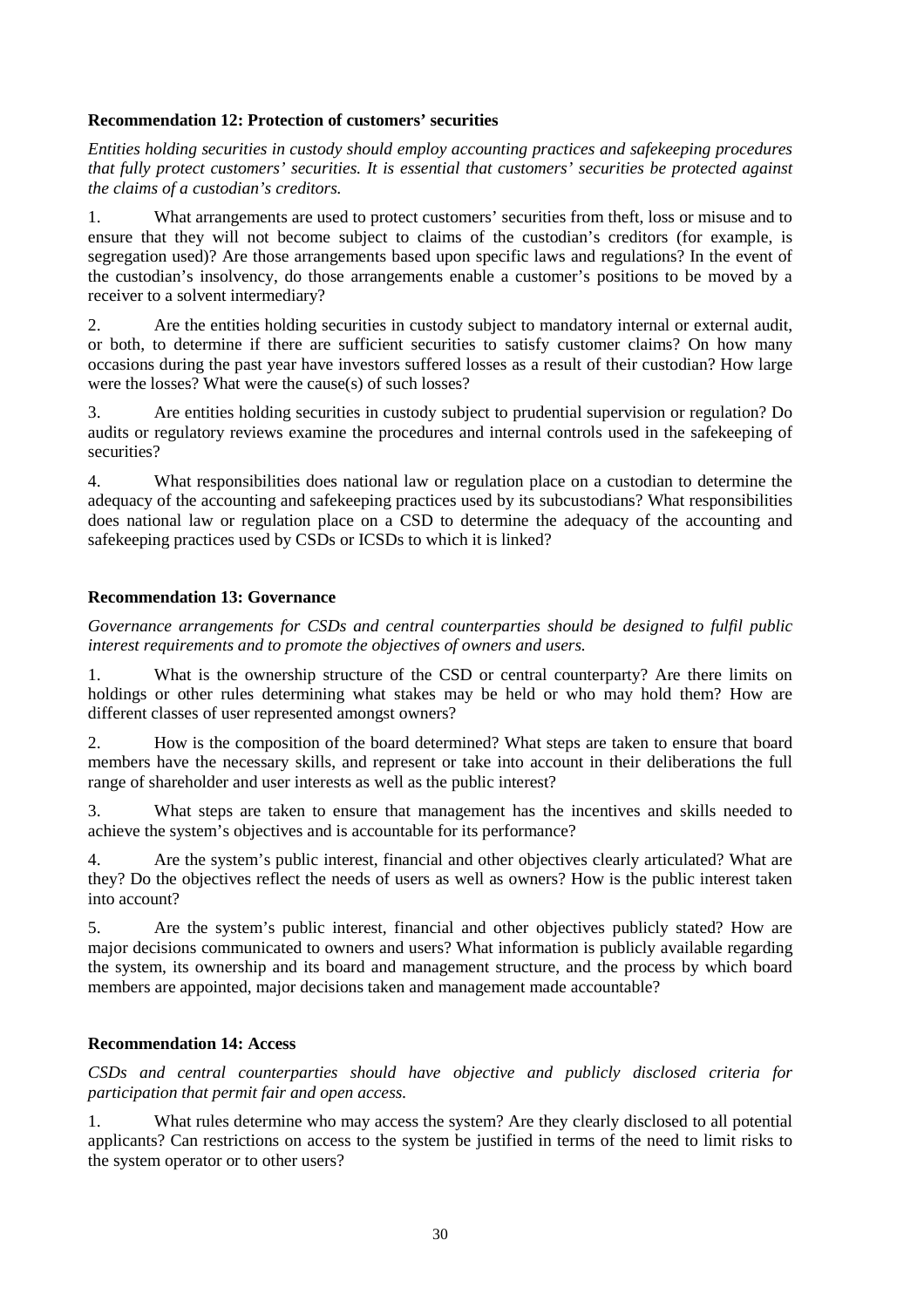2. Are participants which do not satisfy access rules nevertheless able to access the system indirectly? What information does the system operator receive regarding their activities and the risk controls applied to them?

3. Are the same rules applied regardless of the identity, type and location of the applicant? If not, what variations apply and why?

4. What steps are taken to confirm whether an applicant satisfies the relevant access rules? Initially? On an ongoing basis?

5. What arrangements are in place to facilitate the exit of members who no longer meet the participation requirements? How quickly could any such exit take effect? How would the system ensure that any exit was as orderly as possible?

## **Recommendation 15: Efficiency**

*While maintaining safe and secure operations, securities settlement systems should be cost-effective in meeting the requirements of users.*

1. Does the system have sufficient capacity to meet normal operating demands and anticipated peak volumes without maintaining unnecessary levels of excess capacity? Does the system operator have in place procedures to periodically review its capacity levels against projected demand?

2. Does the system operator have in place procedures to benchmark its costs and charges against other systems and, if so, does this show whether the costs are higher or lower than comparable systems? Does the system operator have in place procedures to periodically review its pricing levels against its costs of operation?

3. Does the system give participants the mechanisms and management information to enable them to manage their liquidity effectively?

4. Does the system operator have in place procedures to determine whether participants are satisfied with the service levels they receive (for example, by regularly surveying its users and/or benchmarking its service levels against those of similar systems)?

5. Does the system operator have in place procedures to review system and technical interface issues with users and assess the costs to users of different system configurations?

## **Recommendation 16: Communication procedures and standards**

*Securities settlement systems should use or accommodate the relevant international communication procedures and standards in order to facilitate efficient settlement of cross-border transactions.*

1. Does the securities settlement system use international communication procedures or standards or is it able to easily convert domestic procedures and standards into the relevant international communication procedures and standards for cross-border securities transactions?

## **Recommendation 17: Transparency**

*CSDs and central counterparties should provide market participants with sufficient information for them to accurately identify and evaluate the risks and costs associated with using the CSD or central counterparty services.*

1. Do entities that provide the clearing, settlement and custodial infrastructure of securities markets make clear disclosures to market participants about their rules, regulations, relevant laws, governance procedures, risks, steps taken to mitigate risks, and the rights and obligations of participants?

2. How is this information made available? In what language or languages? In what form? Has the system completed the questionnaire set out in the CPSS/IOSCO disclosure framework?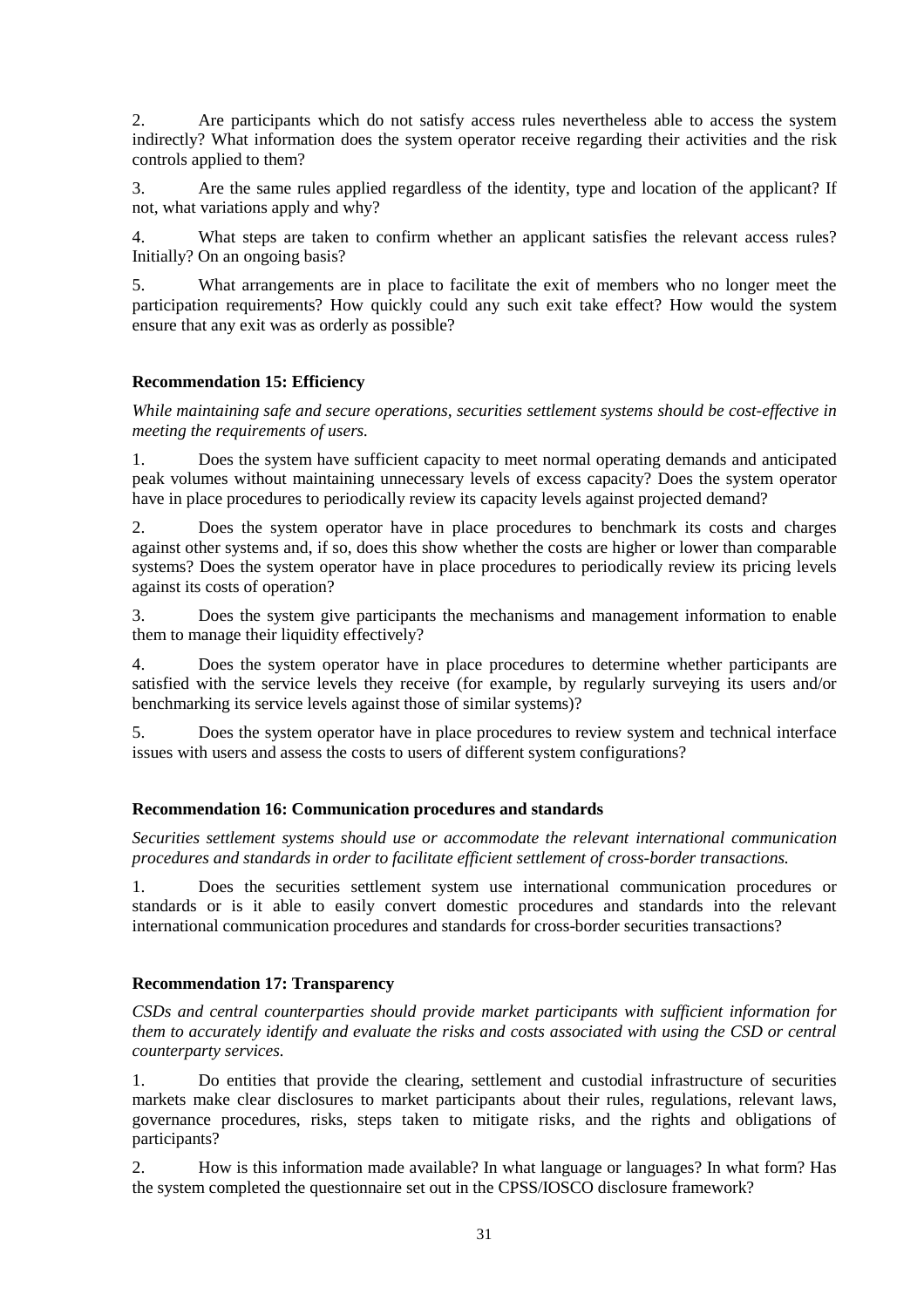3. When were these disclosures last reviewed to ensure they remain current?

## **Recommendation 18: Regulation and oversight**

*Securities settlement systems should be subject to regulation and oversight. The responsibilities and objectives of the securities regulator and the central bank with respect to SSSs should be clearly defined, and their roles and major policies should be publicly disclosed. They should have the ability and the resources to perform their responsibilities, including assessing and promoting implementation of these recommendations. They should cooperate with each other and with other relevant authorities.*

1. Are the objectives and responsibilities of the securities regulator, central bank and, where relevant, banking supervisor clearly defined with respect to securities settlement systems? Are their roles and major policies disclosed publicly? Are they written in plain language so that they can be fully understood by designers, operators and participants of securities settlement systems, and other relevant parties?

2. What is the regulatory and oversight framework based on? Is it a statute-based approach where specific tasks, responsibilities and powers are assigned to specific public authorities? Or a non-statute-based approach? If the latter, is it worth considering establishing a new regulatory and oversight framework based on statute? Do the securities regulator and the central bank have experienced staff, proper resources and funding to carry out regulatory and oversight functions effectively?

3. Have the authorities assessed the extent to which securities settlement systems observe the Recommendations? Has the assessment been documented? What were the conclusions?

4. Is there a framework for cooperation between the securities regulator and the central bank, such as for the exchange of information and views on securities settlement systems? Is there such a framework for cooperation with relevant authorities both within and outside the country?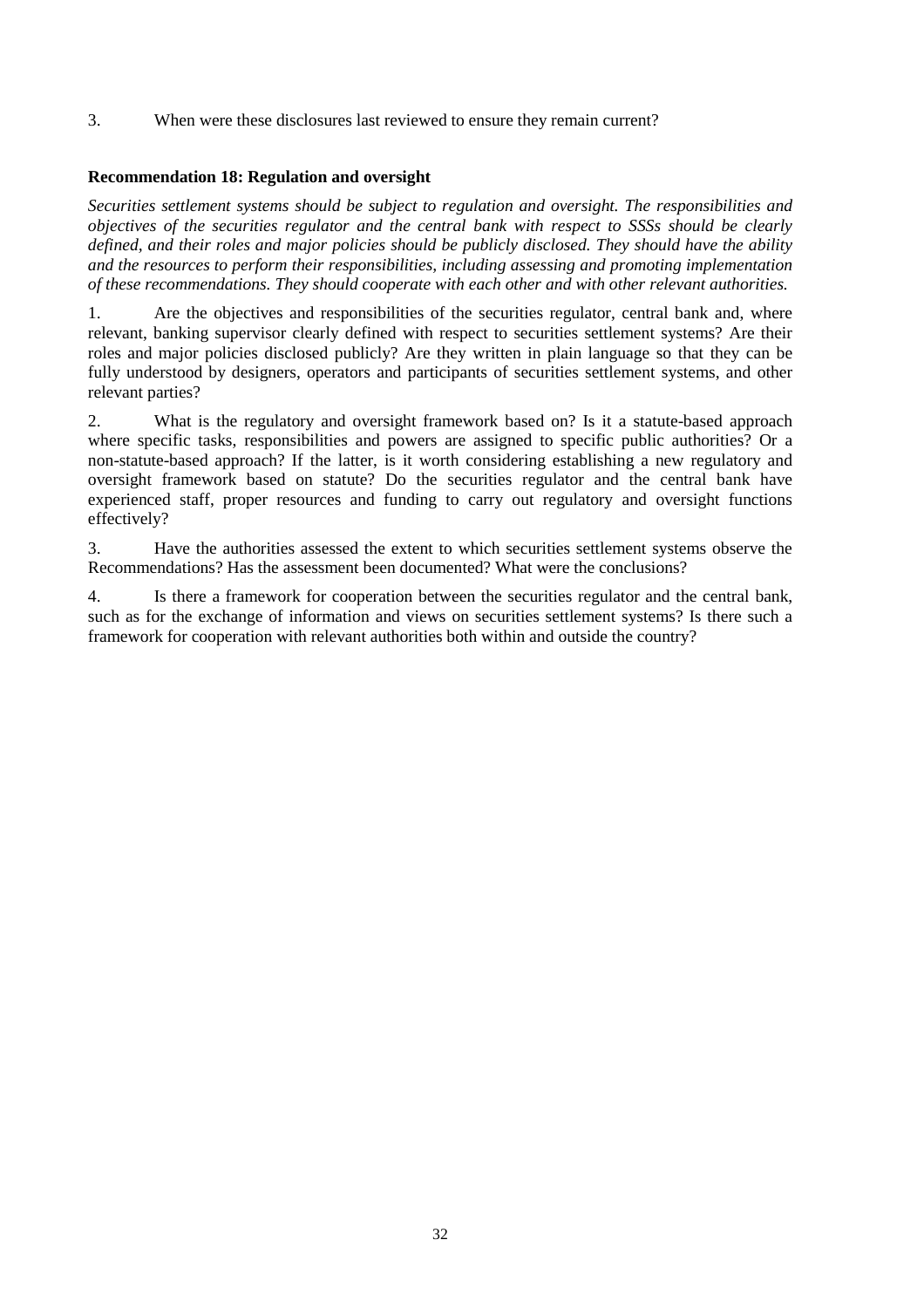## **Members of the Joint Task Force on Securities Settlement Systems**

## **Co-Chairmen**

| Board of Governors of the Federal Reserve System       | Mr Patrick Parkinson |
|--------------------------------------------------------|----------------------|
| Commissione Nazionale per le Società e la Borsa, Italy | Mr Giovanni Sabatini |
| <b>Members</b>                                         |                      |

Australian Securities and Investments Commission Mr Shane Tregillis National Bank of Belgium Mr Johan Pissens Comissão de Valores Mobiliários, Brazil Ms Elizabeth Garbayo The People's Bank of China Mr Li Yongqing Czech National Bank Mr Tomáš Hládek European Central Bank Ms Daniela Russo Commission des Opérations de Bourse, France Ms Bénédicte Doumayrou Bank of France Mr Yvon Lucas Deutsche Bundesbank Mr Roland Neuschwander Securities and Futures Commission, Hong Kong Mr Gerald Greiner Reserve Bank of India News 2008 and 2008 and 2008 and 2008 and 2008 and 2008 and 2008 and 2008 and 2008 and 200 Securities and Exchange Board of India Mr Pratip Kar Commissione Nazionale per le Società e la Borsa, Italy Mr Salvatore Lo Giudice Bank of Japan Mr Shuhei Aoki Financial Services Agency, Japan Mr Kotaro Nagasaki Securities Commission, Malaysia Mr Ranjit Ajit Singh Comisión Nacional Bancaria y de Valores, Mexico Ms Paola Bortoluz Bank of Mexico **Mr Francisco** Solis Securities Board of the Netherlands Mr Hans Wolters Saudi Arabian Monetary Agency **Mr Abdullah Al Suweilmy** Comisión Nacional del Mercado de Valores, Spain Mr Rafael Sánchez Bank of England Mr Alastair Wilson United States Securities and Exchange Commission Mr Larry E. Bergmann US Commodity Futures Trading Commission Ms Andrea Corcoran Federal Reserve Bank of New York Mr Lawrence Radecki Board of Governors of the Federal Reserve System Ms Patricia White

## **Secretariat**

Bank for International Settlements and Mr Masayuki Mizuno

Mr Benoît Bourtembourg (National Bank of Belgium), Ms Stella Leung (Securities and Futures Commission, Hong Kong), Mr Shri Venkatappa (Reserve Bank of India), Mr Tetsuya Sakamoto (Bank of Japan), Ms Judy Lam (Securities Commission, Malaysia), Mr Jeffrey Mooney (US Securities and Exchange Commission) and Mr Terry Hart (US Commodity Futures Trading Commission) also made significant contributions to the Task Force's work.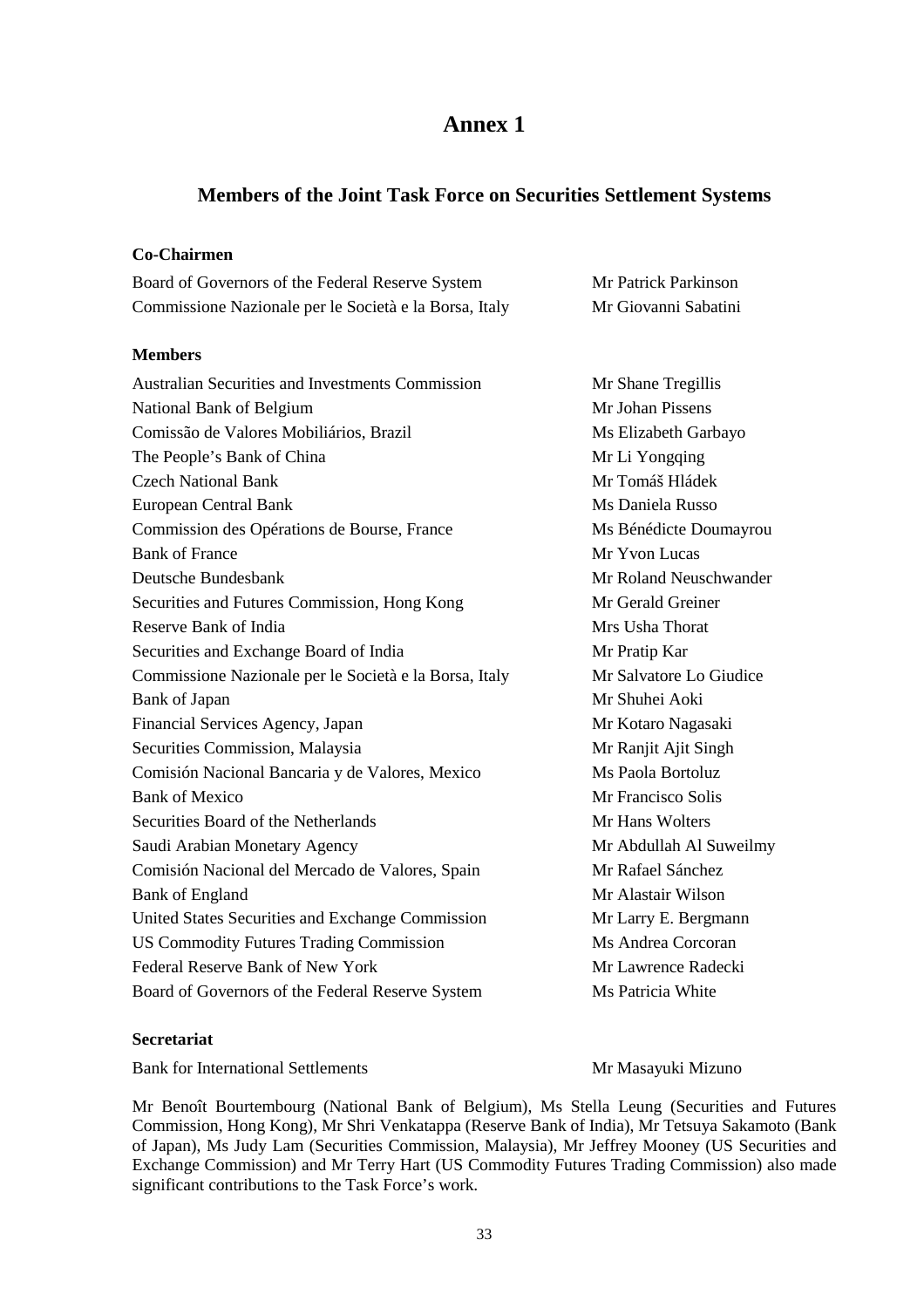## **Mandate of the Joint CPSS/IOSCO Task Force on Securities Settlement Systems**

The volume of cross-border securities transactions has been growing rapidly in many markets. As a result, market participants become more and more dependent on clearing and settlement facilities that are not located in their jurisdiction. Many trading systems are in a process of international integration or providing direct access on a cross-border basis to market participants. In addition, securities settlement systems are establishing cross-border links, combining operations and competing in new ways.

The objective of this project is to promote the implementation by securities settlement systems of measures that can enhance international financial stability, reduce risks, increase efficiency and provide adequate safeguards for investors by developing recommendations for the design, operation and oversight of such systems. The recommendations will cover both individual systems and the links between systems.

The Task Force will develop recommendations for domestic settlement systems, identifying the minimum requirements that these systems should meet, and best practices that they should strive for, in order to limit risks to domestic and international financial stability, including recommendations addressing the additional issues raised by their cross-border settlement activity, such as cross-border linkages between settlement systems.

Although the main focus of the present work will be on securities settlement systems for the cash market, clearing for derivative products will be addressed where relevant.

The work of the Task Force will contribute to the Financial Stability Forum's efforts to address vulnerabilities in the international financial systems.

The project will take into account previous work by the CPSS, IOSCO and the European Monetary Institute/European Central Bank, and by private sector groups (eg the Group of Thirty).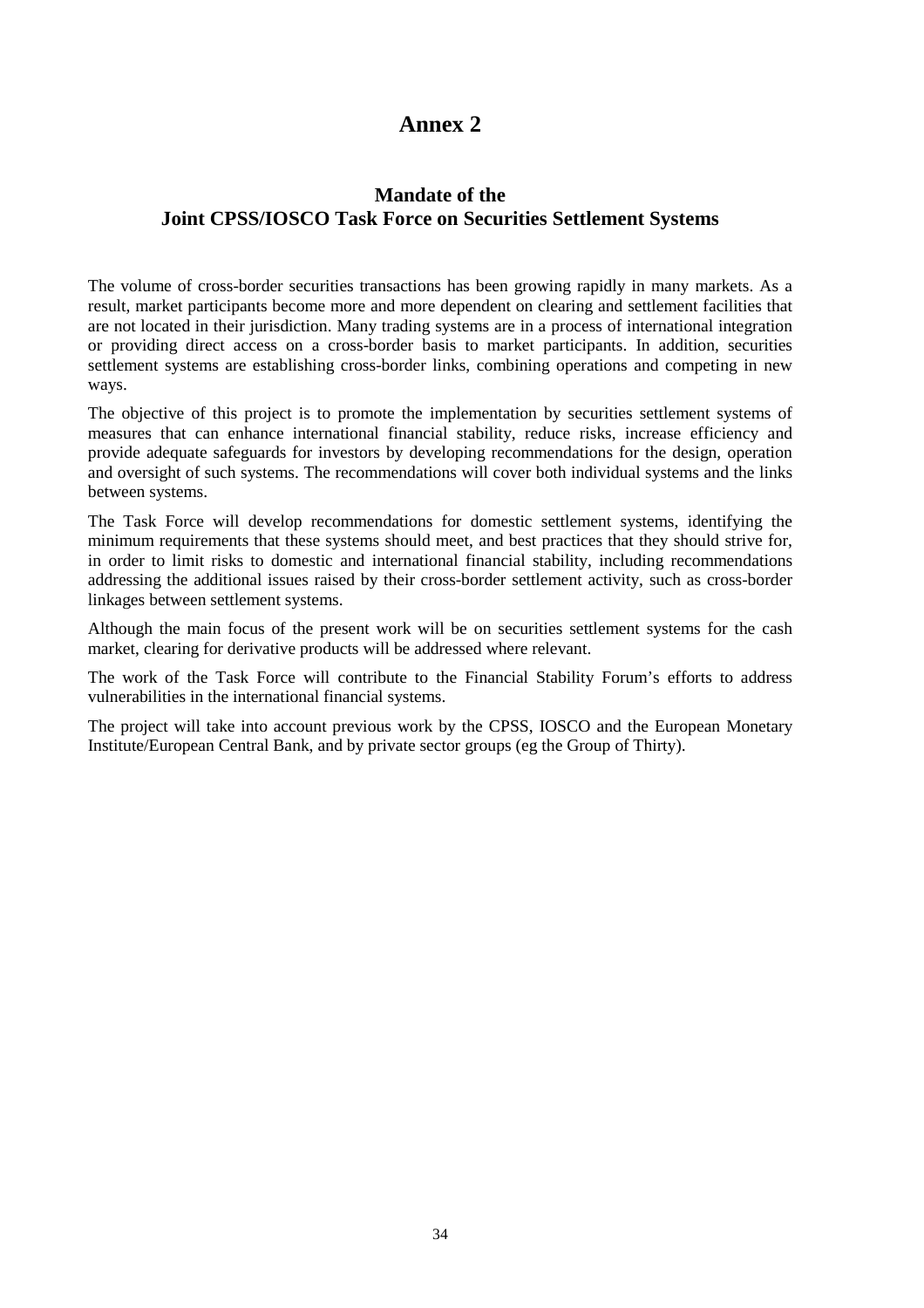## **The process of clearance and settlement**

1. The process of clearing and settling a securities trade includes several key steps: the **confirmation** of the terms of the trade by the direct market participants; the calculation of the obligations of the counterparties resulting from the confirmation process, known as **clearance**; and the final transfer of securities (**delivery**) in exchange for final transfer of funds (**payment**) in order to settle the obligations. Each of these steps can typically be accomplished in one or more ways. In addition, other important activities may take place within or ancillary to each of these steps. Such activities include the confirmation of trade details between direct market participants and indirect market participants (institutional investors and foreign investors or their agents), the communication of settlement instructions to central securities depositories and to **custodians** that many investors employ to **safekeep** their securities, and the **registration** of the ownership of shares.

#### **Trade confirmation**

2. Once a trade is executed, the first step in the clearing and settlement process is to ensure that the counterparties to the trade (the buyer and the seller) agree on the terms, that is, the security involved, the price, the amount exchanged, the settlement date and the counterparty. This process of trade confirmation can take place in a variety of ways, and the trading mechanism itself often determines how it occurs. Thus, for example, an electronic trading system automatically produces a confirmed trade between the two counterparties. Other trades are confirmed by exchanges, clearing corporations, trade associations, etc, based on data submitted to them by the counterparties. In overthe-counter markets, counterparties must submit the terms of the trade to each other for verification by some mechanism, be it fax, S.W.I.F.T. message, or perhaps some specialised electronic messaging and matching service.

3. Because the counterparties to trades are often acting on behalf of others, an important ancillary part of the trade confirmation process is also the transmission of trade information to these ultimate investors. In order for settlement to be completed, investors must confirm trade details and issue instructions for the proper positioning of funds and securities. To be sure, the counterparties to the trade will typically be responsible for performance on the transaction, regardless of whether the investors they are acting for agree that they have correctly executed instructions. However, the process by which indirect market participants confirm the details of transactions (sometimes termed affirmation) is important because it provides an early indication of trades for which delivery may be problematic. Currently, the process by which indirect market participants **confirm** trades can be complex, in part because information may need to be transmitted to the direct market participant about the allocation of trades among various accounts of the indirect participant. Additional complexity often arises in cross-border trades because multiple intermediaries and custodians may be involved. Efforts are under way to simplify and automate this process to reduce costs and improve the efficiency of the clearing and settlement process. Automation efforts, sometimes referred to as straight-through processing, focus on developing systems that require data to be entered only once in the clearing and settlement process.

## **Clearance**

4. After trades have been confirmed, the next step in the process is clearance, the computation of the obligations of the counterparties to make deliveries or to make payments on the settlement date. Clearance typically occurs in one of two ways. Many systems compute the obligations for every trade individually. That is, clearance occurs on a **gross** or trade for trade basis. In other systems, the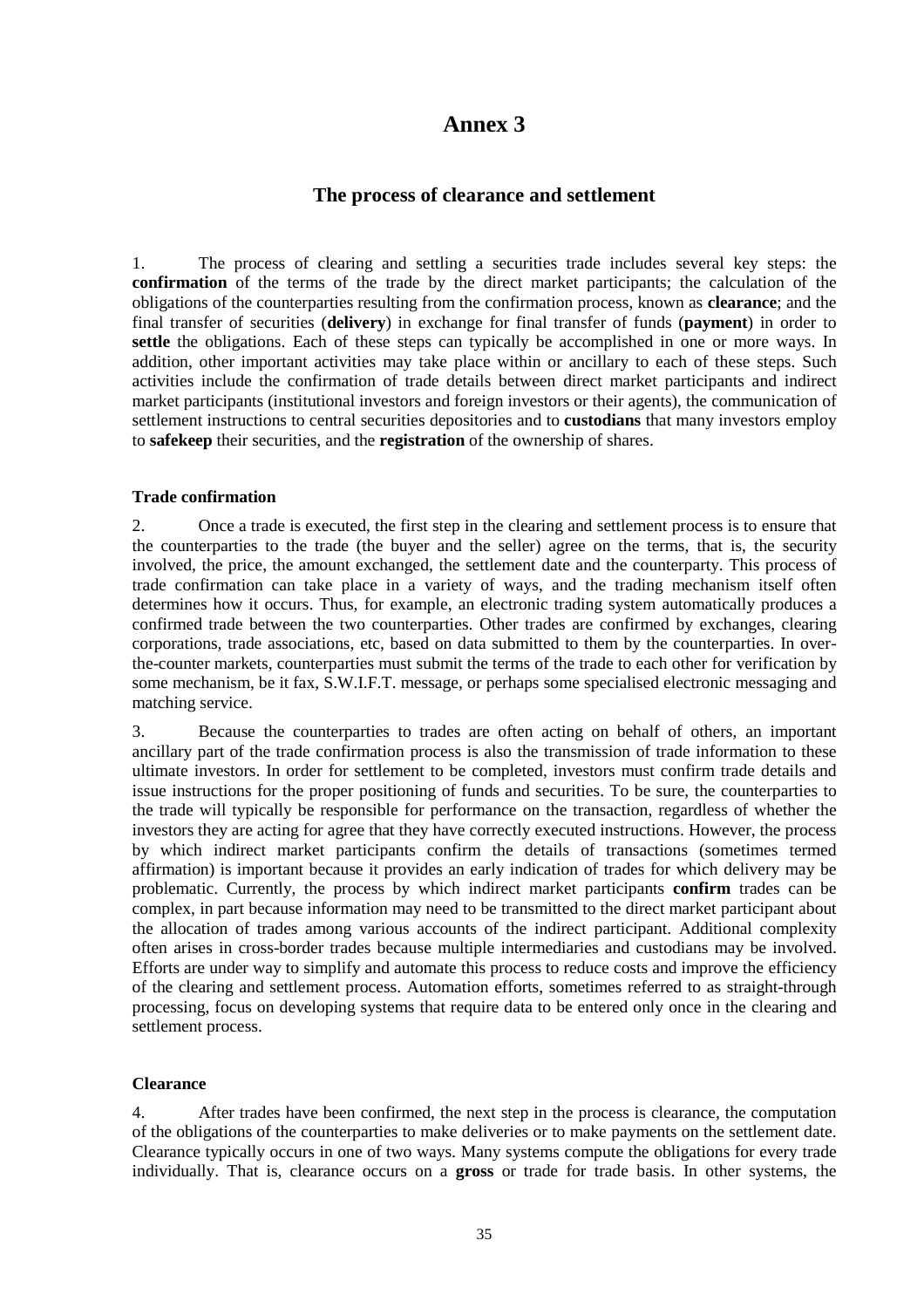obligations are subject to **netting**. In some markets, a central counterparty interposes itself between the counterparties to a securities trade, taking on each party's obligation in relation to the other. By achieving netting of the underlying trade obligations, the use of a central counterparty reduces credit risk, both replacement cost and principal risk, and liquidity risk for the trade counterparties. Netting arrangements are increasingly common in securities markets with high volumes of trades because netting produces very significant reductions in gross exposures in such markets. Trade or obligation netting arrangements should be distinguished from settlement or payment netting arrangements, in which underlying obligations are not extinguished but funds or securities transfer instructions are settled on a net basis.

## **Settlement**

5. Settlement of a securities trade involves the final transfer of the securities from the seller to the buyer and the final transfer of funds from the buyer to the seller. Historically, securities transfers involved the physical movement of certificates. However, in recent years, securities have increasingly been immobilised in a **central securities depository**, or the depository has held the securities in dematerialised form. Immobilisation or dematerialisation enables securities transfers to occur through accounting entries on the books of the central depository. A central securities depository may also offer funds accounts and permit funds transfers on its own books as a means of payment for securities. Alternatively, these funds transfers may occur on the books of another institution, such as a central bank or commercial bank.

6. While many central securities depositories handle the securities for a single domestic market, others serve multiple markets. In some cases, this has been accomplished by links between domestic securities depositories (achieved by each depository opening an account with the other and acting as custodian for their respective members); in some cases, depositories have merged. **International central securities depositories** (ICSDs) have also been set up to provide custodial, clearing and settlement services for a wide range of debt and equity securities from multiple markets. These depositories provide their services by linking directly or indirectly (through a local custodian) to domestic securities depositories.

7. The processing of transfer instructions by a securities transfer system and a funds transfer system often involves several stages during which the rights and obligations of the buyer and the seller are significantly different. For example, often books may have been debited or credited, but the transfer is provisional, and one or more parties retain the right by law or agreement to rescind the transfer. If the transfer can be rescinded by the sender of the instruction, the transfer is said to be revocable. Even if the transfer is irrevocable, if a party such as the system operator or a liquidator can rescind the transfer, it is considered provisional. At the stage at which the transfer becomes final, that is, an irrevocable and unconditional transfer, the obligation is discharged. Final transfer of a security by the seller to the buyer constitutes **delivery**, and final transfer of funds from the buyer to the seller constitutes **payment**. When delivery and payment have occurred, the settlement process is complete.

8. Many settlement systems have associated **registries** in which ownership of securities is listed in the records of the issuer. Registrars typically assist issuers in communicating with securities owners about corporate actions, dividends, and so forth. Securities may be registered in the name of a broker-dealer or custodian rather than that of the ultimate investor. The efficiency of the registration system has implications for the clearing and settlement process because it determines the ease and speed with which full legal title to securities can be transferred. Full legal title may not be obtained until ownership is listed in a registry, and thus finality in the settlement process may not be achieved until registration is complete.

## **Safekeeping or custody**

9. An ongoing part of the securities settlement process after the final settlement of a trade is the **safekeeping** of securities. While securities are typically held in a central securities depository, many of the ultimate holders of securities are not direct members of these depositories. Rather, investors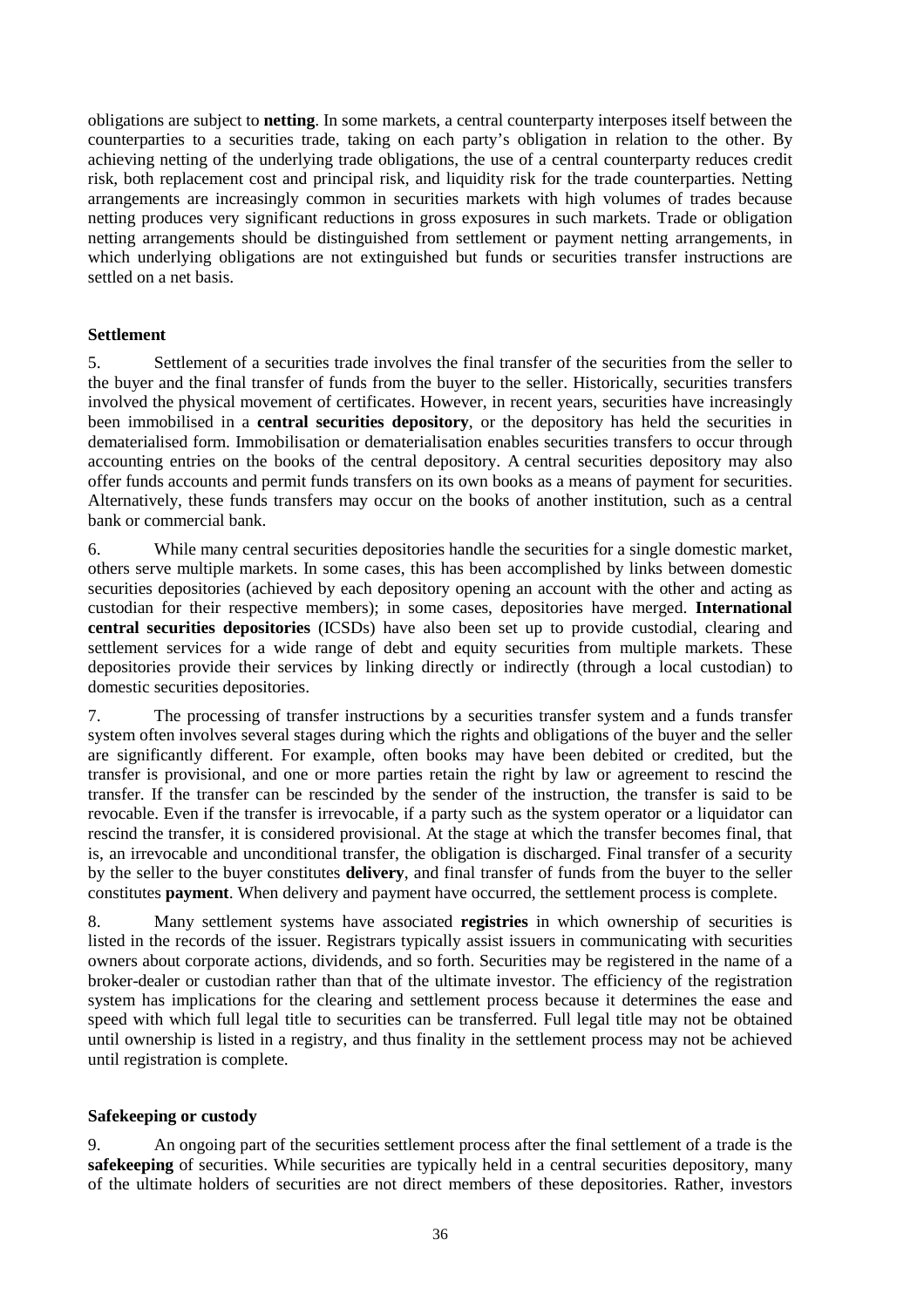establish **custody** relationships with depository members, who provide safekeeping and administrative services related to the holding and transfer of the securities. Custodians keep records of securities holdings on behalf of investors, for example, and monitor the receipt of dividends and interest payments and corporate actions (for example, share repurchases, mergers and acquisitions). As cross-border investment activities have grown, many investors have centralised the safekeeping of their securities at a single global custodian. This custodian is generally a member of numerous depositories around the world; in instances where it is not a direct member, it establishes a subcustodial relationship with such a member.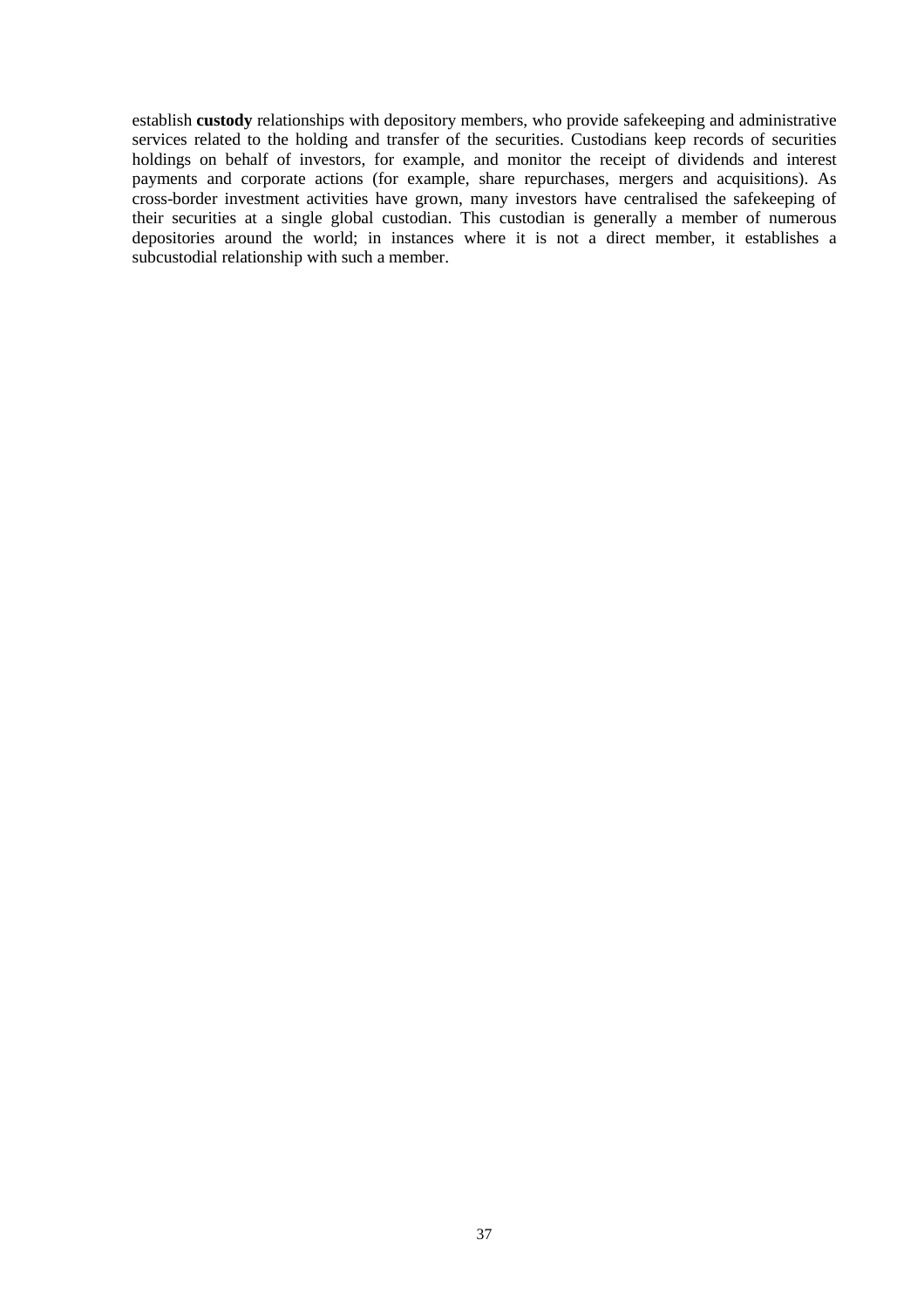## **Risks in securities clearing and settlement**

1. Participants in securities settlement systems are confronted with a variety of risks that must be identified and understood if they are to be controlled effectively. There is the risk that participants will not settle obligations either when due or at any time thereafter (credit risk) or that participants will settle obligations late (liquidity risk). If a commercial bank is used for money settlements, its failure could create credit and liquidity risks for the system. Other risks potentially arise from the safekeeping and administration of securities on behalf of others (custody risk), from deficiencies in information systems or internal controls (operational risk), or from the failure of the legal system to support the rules and procedures of the settlement system (legal risk). If the failure of one participant renders other participants unable to meet their obligations, the settlement system might be a source of instability for financial markets more generally (systemic risk).

## **Credit risk**

2. Credit risk is the risk of loss from default by a participant, typically as a consequence of its insolvency. Two types of credit risk are usefully distinguished: pre-settlement risk and settlement risk. Pre-settlement risk is also called replacement cost risk, that is, the risk of loss of unrealised gains on unsettled contracts with the defaulting participant. Settlement risk is sometimes termed principal risk, the risk of the loss of securities delivered or payments made to the defaulting participant prior to detection of the default. Settlement risk also involves liquidity risk that arises on the settlement date, as discussed below.

3. The risk of loss of unrealised gains is termed the replacement cost component of credit risk. A failure to perform on the part of one party to the transaction will leave the solvent counterparty with the need to replace, at current market prices, the original transaction. When the solvent counterparty replaces the original transaction at current prices, however, it will lose the gains that had occurred on the transaction in the interval between the time of the trade and the default. The unrealised gain, if any, on a transaction is determined by comparing the market price of the security at the time of default with the contract price; the seller of a security is exposed to a replacement cost loss if the market price is below the contract price, while the buyer of the security is exposed to such a loss if the market price is above the contract price. Because future securities price movements are uncertain at the time of the trade, both counterparties face replacement cost risk. The magnitude of replacement cost risk depends on the volatility of the security price and the amount of time that elapses between the trade date and the settlement date. The replacement cost component of credit risk can be reduced by compressing the time between trade execution and settlement. It may also be reduced by implementing legally binding trade netting systems.

4. Another form of credit risk arises in connection with contracts scheduled to settle on the date on which a counterparty default may occur. On such contracts, the non-defaulting counterparty may be exposed to principal risk, that is, the risk that the seller of a security could deliver but not receive payment or that the buyer could make payment but not receive delivery. If either of these events occurred, the entire principal value of the transaction would be at risk, hence the term principal risk. Both the buyer and the seller of a security may be exposed to principal risk. The buyer is at risk if it is possible to complete payment but not receive delivery, and the seller is at risk if it is possible to complete delivery but not receive payment. Principal risk can be eliminated through use of a delivery versus payment (DVP) mechanism. A DVP mechanism links a funds transfer (payment) system and a securities transfer (delivery) system to ensure delivery occurs if and only if payment occurs. Central counterparties are sometimes used to mitigate principal risk. Principal risk in securities settlements is analogous to what is termed cross-currency settlement risk (Herstatt risk) in foreign exchange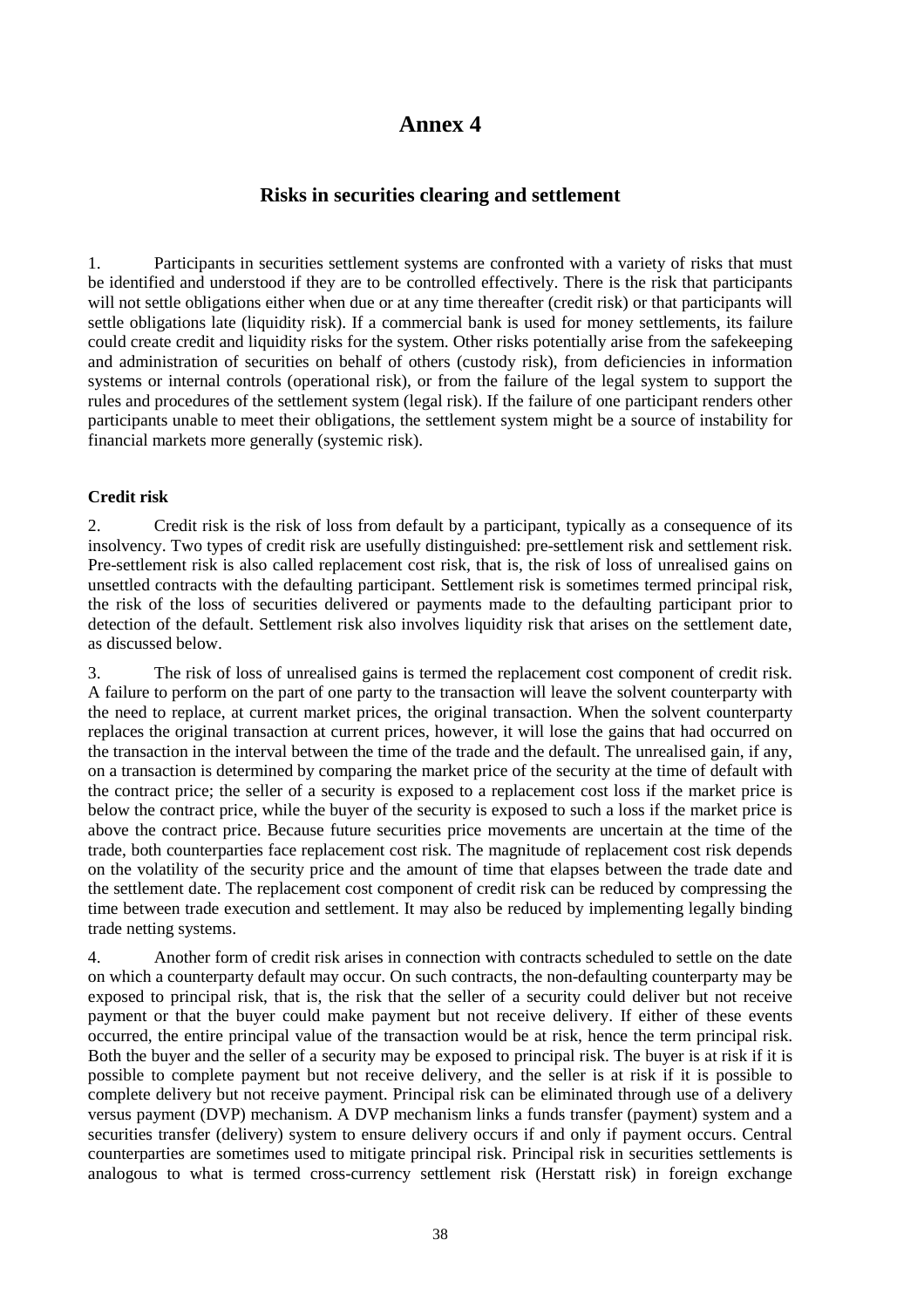settlements. Principal risk is of particular importance because it involves the full value of securities transferred, and in the event of default it may entail credit losses so sizeable as to create systemic problems.

## **Liquidity risk**

5. Liquidity risk includes the risk that the seller of a security who does not receive payment when due may have to borrow or liquidate assets to complete other payments. It also includes the risk that the buyer of the security does not receive delivery when due and may have to borrow the security in order to complete its own delivery obligation. Thus, both parties to a securities trade are exposed to liquidity risk on the settlement date. The costs associated with liquidity risk depend on the liquidity of the markets in which the affected party must make its adjustments; the more liquid the markets, the less costly the adjustment.

6. Liquidity problems have the potential to create systemic problems, particularly if they occur at a time when securities prices are changing rapidly and failures to meet obligations when due are more likely to create concerns about solvency. In the absence of a strong linkage between delivery and payment, the emergence of systemic liquidity problems at such times is especially likely, as the fear of a loss of the full principal value of securities or funds could induce some participants to withhold deliveries and payments, which, in turn, may prevent other participants from meeting their obligations.

## **Risk of settlement bank failure**

7. In addition to the risks associated with counterparties, participants in a securities settlement system may face the risk of a settlement bank failure. The failure of any bank that provides cash accounts to settle payment obligations for CSD members could disrupt settlement and result in significant losses and liquidity pressures for those members. The impact on CSD members would be particularly severe if all CSD members were required to use the same settlement bank. Thus, when use of a single settlement bank is required, it is usually the central bank of issue or a limited purpose bank with strong risk controls and access to sizeable financial resources. Alternatively, the risk of settlement bank failure may be controlled and diversified by allowing CSD members to choose among multiple private settlement banks.

## **Custody risk**

8. Risk may arise from the safekeeping and administration of securities and financial instruments on behalf of others. Users of custodial services face risk from the potential loss of securities in the event that the holder of the securities becomes insolvent, acts negligently or commits fraud. Even if there is no loss of the value of the securities held by the custodian or subcustodian, the ability of participants to transfer the securities might temporarily be impaired. Custody risk is particularly important for indirect participants in securities settlement systems whose securities are held in custody by direct participants, but CSDs pose custody risk, too.

## **Operational risk**

9. Operational risk is the risk of unexpected losses as a result of deficiencies in systems and controls, human error or management failure. It can reduce the effectiveness of other measures the settlement system takes to manage risk, for example by impairing the system's ability to complete settlement, perhaps creating liquidity pressures for itself or its participants, or by hampering the system's ability to monitor and manage its credit exposures. Possible operational failures include errors or delays in processing, system outages, insufficient capacity or fraud by staff.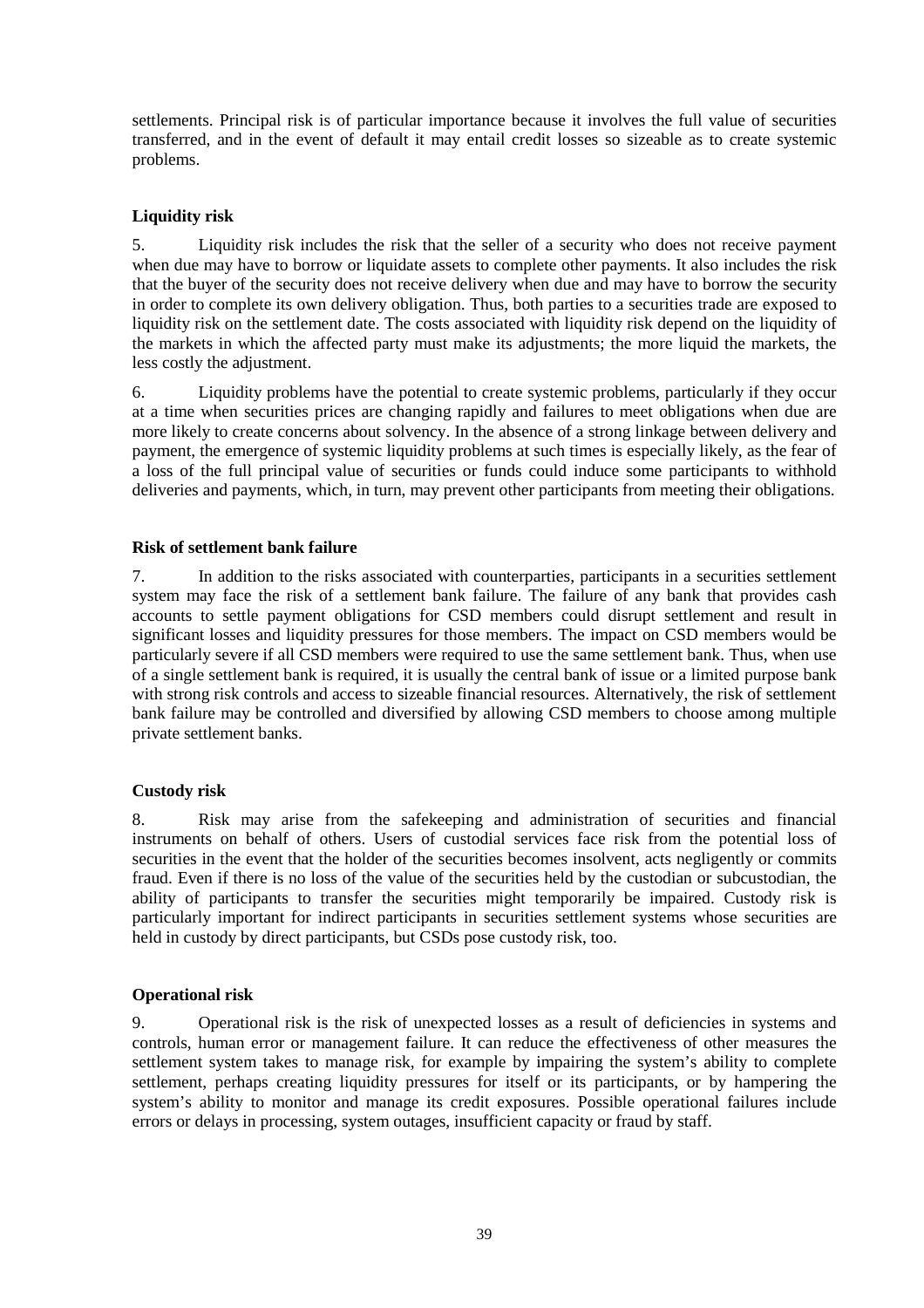## **Legal risk**

10. Legal risk is the risk that a party will suffer a loss because laws or regulations do not support the rules of the securities settlement system, the performance of related settlement arrangements, or the property rights and other interests held through the settlement system. Loss and legal risk can also arise if the application of these laws and regulations is uncertain. For example, legal risk encompasses the risk a counterparty faces from an unexpected application of a law that renders contracts illegal or unenforceable. It also includes the risk of loss resulting from a delay in the recovery of funds or securities or a freezing of positions. In a cross-border context, the laws of more than one jurisdiction apply or can potentially apply to a transaction, conduct or relationship. Counterparties may face loss resulting from the application of a different law than they had expected, or had specified in a contract, by a court in a relevant jurisdiction. Legal risk thus exacerbates other risks, such as market, credit or liquidity risk, relating to the integrity of transactions.

## **Systemic risk**

11. Systemic risk is the risk that the inability of one institution to meet its obligations when due will cause other institutions to fail to meet their obligations when due. The possibility that the liquidity and credit problems precipitated by these failures to perform will disrupt financial markets and impair the functioning of payment and settlement systems is of particular concern. Securities settlement systems can create significant credit, liquidity and other risks for their participants. Payment systems and clearing systems for other financial instruments often depend critically on securities settlement systems because of their use of securities as collateral in their own risk management procedures. Market liquidity in securities markets is dependent on confidence in the safety and reliability of settlement systems because traders will be reluctant to deal if they doubt that the trade will settle. Thus it is important that the risks in securities settlement systems be appropriately managed in order that securities settlement systems are not a source of systemic disturbances to securities markets and other payment and settlement systems.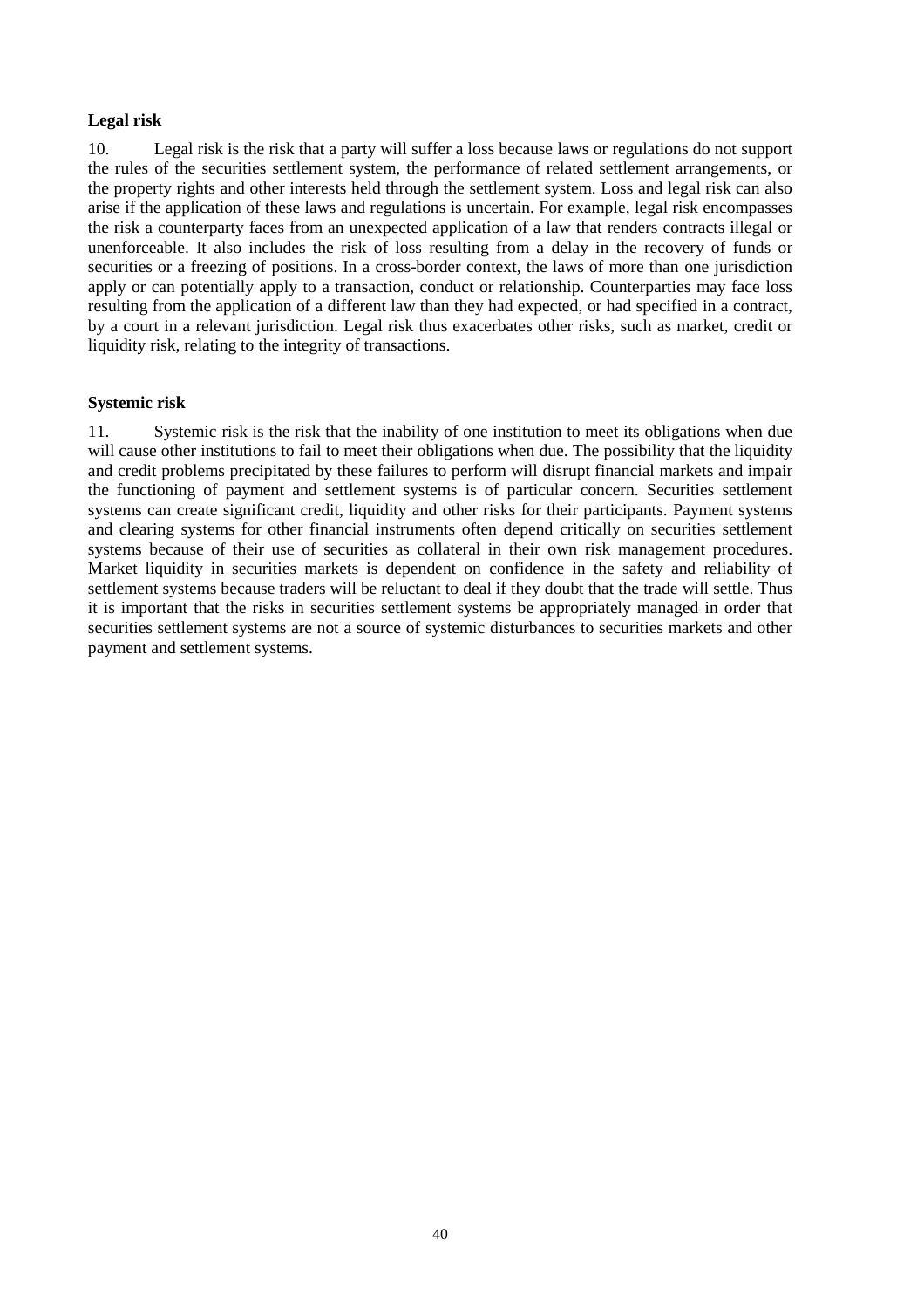## **Settlement of cross-border trades: channels and sources of risk**

1. The settlement of a cross-border trade takes place in a country other than the country in which one or both trade counterparties are located. Often, settlement takes place in the country where the security is issued, but there are exceptions to this general pattern. For example, large volumes of trades of eurobonds and European government securities are currently settled in either Belgium or Luxembourg through the international central securities depositories (ICSDs), Euroclear and Clearstream. Cross-border consolidation of securities settlement systems could make settlements outside the country of issue increasingly common.

## **Settlement channels**

2. There are five common channels through which the settlement of a cross-border trade could be effected, depending upon how the non-resident counterparty to the trade accesses the settlement system where the security is issued.<sup>11</sup> Use of these channels for cross-border settlements is not mutually exclusive. Active market participants may use one channel for certain types of securities or counterparties and another channel for other securities and counterparties.

3. Direct membership. In this channel, the non-resident counterparty establishes direct access to the settlement system in the country where the security is issued through membership in the relevant CSD. This channel may not be available to all non-resident counterparties, however, because some systems prohibit non-resident firms from becoming direct participants. Alternatively, local branches or subsidiaries of non-resident firms may be allowed to participate.

4. Local agent. A common method of settling cross-border trades is to employ a local agent or custodian in the country of issue. This agent is a direct member of the CSD and can perform settlement and settlement-related services. For example, the agent may provide banking services such as funds transfers, overdraft facilities, foreign exchange transactions, and securities borrowing and lending. Custody services that would typically be offered include securities safekeeping, collection of interest and dividends, and processing of corporate actions. The precise mix of services that the non-resident counterparty obtains from the local agent is determined contractually.

5. Global custodian. A global custodian provides its customers with access to settlement and custody services in multiple markets through a network of subcustodians, both the global custodian's own branches and other local agents. The non-resident counterparty is thus able to employ a single communication link for providing settlement instructions and for receiving reports from local markets. The global custodian also typically offers accounting and credit services, including multicurrency banking and cash management services. Some global custodians provide their customers with daily conversion of all foreign currency denominated receipts and payments into the investor's home currency.

6. International central securities depository. The ICSDs, Euroclear and Clearstream, were originally created to provide settlement and custody services for eurobonds. The services offered have expanded, however, and the ICSDs now offer settlements in a wide range of securities and currencies. Settlements can occur in more than one way. The ICSDs have developed links to dozens of local CSDs that enable them to settle trades between their participants and counterparties in the local

<sup>11</sup> These channels for settling cross-border trades are described more extensively in CPSS, *Cross-Border Securities Settlements* (BIS, 1995).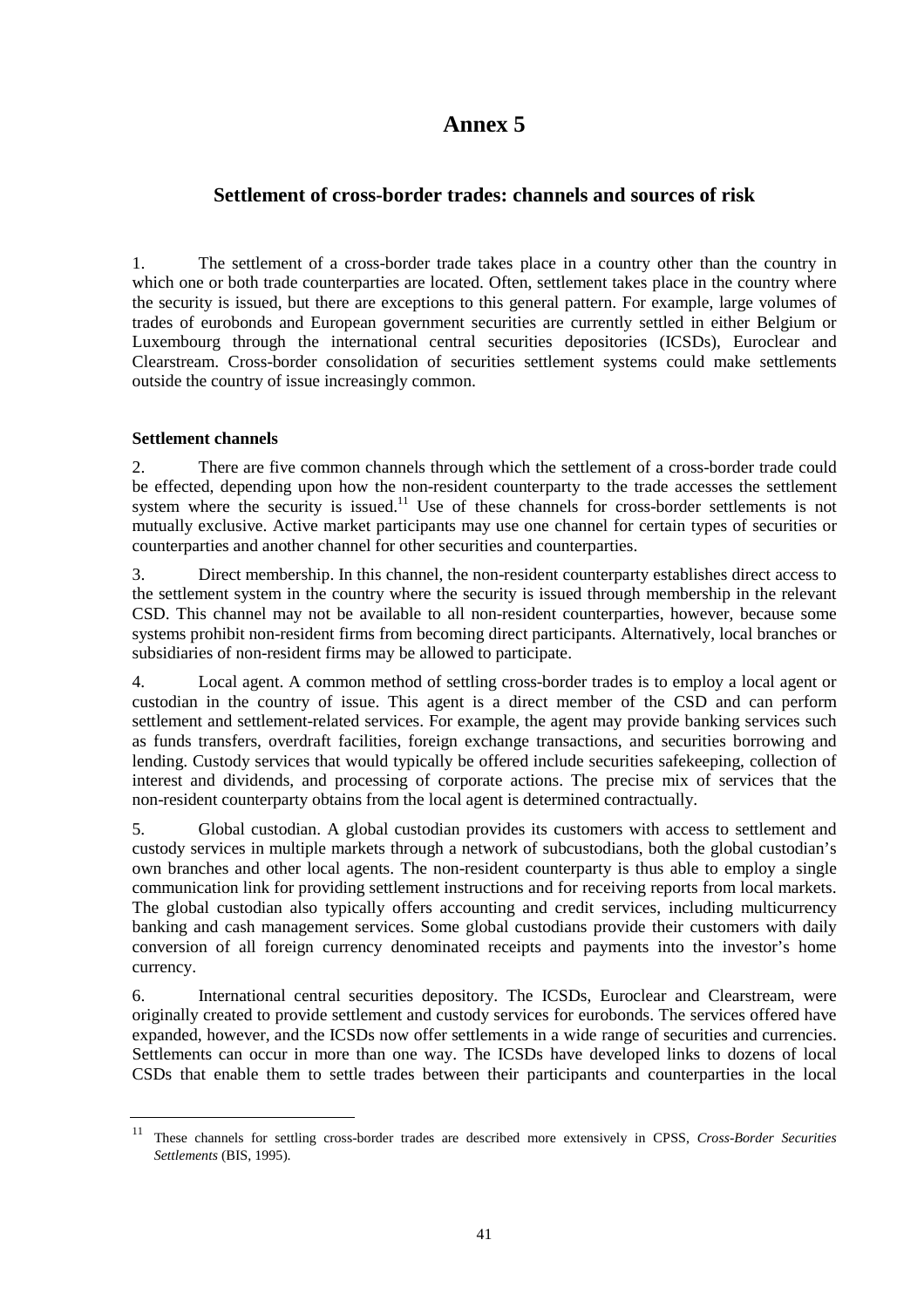markets. In some cases, the ICSDs have agents in the local market that settle trades on behalf of the ICSDs' participants. When two participants in the ICSDs trade with each other, the ICSDs can settle these trades on their own books or via a "bridge" that links their two systems. Because the ICSDs have a critical mass of actively trading participants, a substantial portion of activity can be settled on their books.

7. Links between CSDs. Links between CSDs offer another channel for settling cross-border trades between members of different CSDs. Links can take several different forms. Some are reciprocal, that is, participants in either system can settle trades in the other system. Other links permit settlements only in one direction. In some links, the respective CSDs become full participants in the other system. Other links allow only free-of-payment transfers.

## **Risks in cross-border settlements**

8. Cross-border settlements may involve foreign exchange transactions that entail replacement cost and liquidity risks, but in many other respects the types of risks associated with cross-border settlements are the same as those that arise in domestic settlements. Nonetheless, the channels through which cross-border settlements are effected may alter the character of some of these risks. The greater use of custodians (local agents, global custodians, CSDs and ICSDs) in cross-border settlements and the multiple legal jurisdictions involved heighten custody and legal risk, respectively. Cross-border settlements more frequently occur outside the CSD in the country of issue, and thus are more often subject to rules other than those of the local CSD, entailing different risks for counterparties. Finally, cross-border settlements are sometimes effected through links between systems, which may expose participants in one system to weaknesses in the risk management procedures of another.

9. Custody risk. Whenever market participants hold securities indirectly they face custody risk. Custody risk is a part of domestic settlements, but the extent of use of custodians is much greater in cross-border settlements, and thus the custody risk tends to be greater. Several of the channels for settling cross-border trades - local agents, global custodians, ICSDs and CSD links - involve a custodian or a custodian and subcustodians. The tiering of holdings such as occurs with subcustodians not only exacerbates custody risk but also makes the magnitude of such risk more difficult to assess.

10. Legal risk. The most important legal issues that arise in cross-border settlements, but not in domestic settlements, relate to choice of law and conflicts of law. These concepts address the basic question of the law that governs the relationship between the parties to a securities transaction. By definition, cross-border settlements involve multiple legal jurisdictions. This complicates the analysis of legal risk. It may introduce new risks as system operators choose the law that will govern the system and the relationships between system participants, and it may introduce risks if such choices are not honoured by the courts in relevant jurisdictions.

11. Settlements outside the local CSD. When multiple counterparties use a single custodian, it is possible to settle trades on the books of the custodian rather than on the books of the CSD of issue. This can occur in the settlement of domestic trades where a local bank acts as custodian for many active market participants, but it is perhaps more common in the settlement of cross-border trades. The ICSDs settle large volumes of trades between their participants internally through debits and credits to accounts. Likewise, a purpose of CSD-to-CSD links is to allow the non-local CSD to settle trades between its participants in the non-local securities internally. When trades are settled in an intermediary other than the CSD of issue, those trades settle according to the rules of the intermediary, which may differ from the rules of the local CSD. As a result, risks may differ.

12. Cross-system settlements. Cross-system settlements are effected through links between securities settlement systems, both between pairs of CSDs and between CSDs and ICSDs. Such crosssystem settlements often involve inefficiencies that derive from the need for the systems to exchange information on whether the two counterparties have the securities and funds (or access to credit) necessary to complete settlement. Operational difficulties may arise from variations in operating hours and time zones. Often, counterparties must pre-position or borrow securities and funds to ensure their ability to settle in a timely fashion, thereby increasing the liquidity needs of counterparties.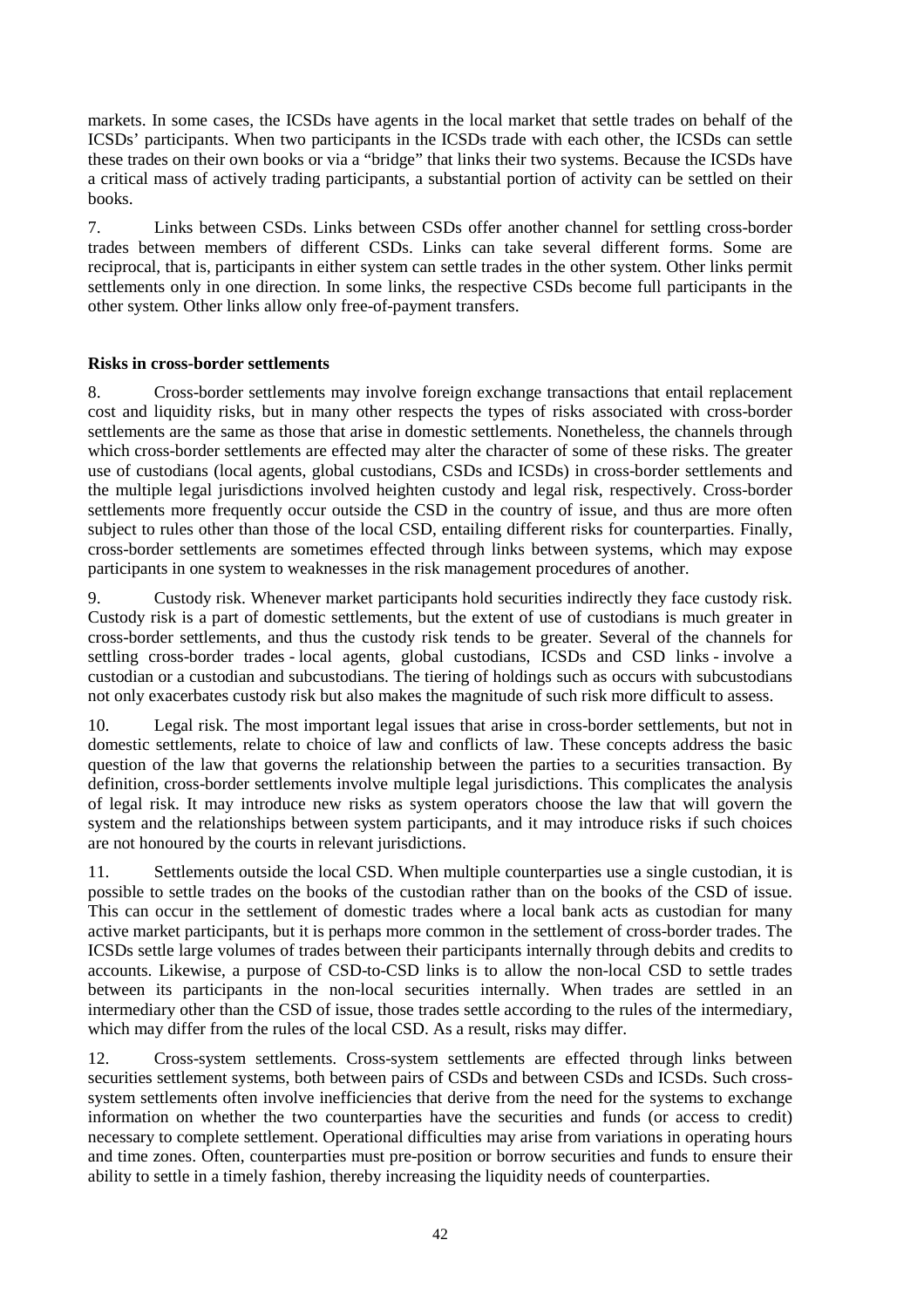13. Special problems may arise if one or both of the securities settlement systems make provisional transfers of securities that are not final until money settlement is completed later in the day. If a system receiving a provisional transfer allows that security to be redelivered before money settlement is complete, an unwind of the provisional transfer could lead to unwinds and losses within its own system. The implications for those participating through a link will depend upon how the losses are allocated by the system receiving the provisional transfer.

14. Even if they are not vulnerable to unwinds from provisional transfers, links create operational dependencies between the systems. An operational problem in one system can result in failures to complete deliveries which, in turn, could affect the completion of settlement in a linked system. Credit and liquidity dependencies are also created when one system provides another with a cash account. The system providing the account is exposed to credit and liquidity risk if it permits overdrafts or debit balances; the system using the account is exposed to credit and liquidity risk.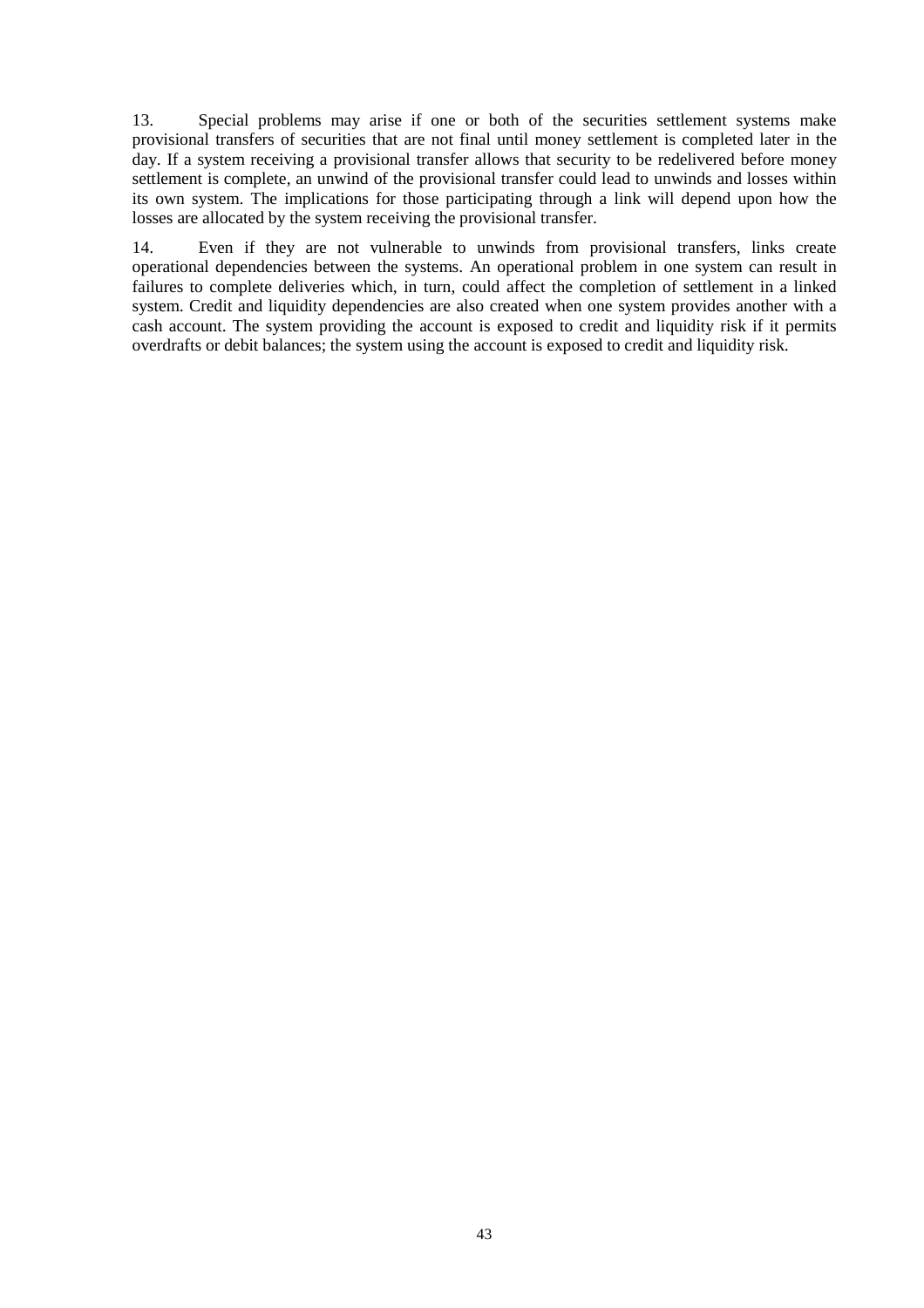## **Glossary**

#### **Back-to-back transaction**

A pair of transactions that requires a counterparty to receive and redeliver the same securities on the same day. The transactions involved may be outright purchases and sales or collateral transactions (repurchase agreements or securities loans). For example, a securities dealer might buy and sell the same securities for the same settlement date in the course of making markets for customers or it might buy securities for inventory and finance the position through a repurchase agreement.

#### **Beneficial ownership/interest**

Entitlement to receive some or all of the rights deriving from ownership of a security or financial instrument (eg income, voting rights, power to transfer). Beneficial ownership is usually distinguished from legal ownership of a security or financial instrument.

#### **Book entry system**

An accounting system that permits the electronic transfer of securities without the movement of certificates.

#### **Central counterparty**

An entity that interposes itself between the counterparties to trades, acting as the buyer to every seller and the seller to every buyer.

#### **Central securities depository (CSD)**

An institution for holding securities that enables securities transactions to be processed by means of book entries. Physical securities may be immobilised by the depository or securities may be dematerialised (so that they exist only as electronic records).

## **Certificate**

A document that evidences the ownership of, and the undertakings of the issuer of, a security or financial instrument.

#### **Choice of law**

A contractual provision by which parties choose the law that will govern their contract or relationship. Choice of law may also refer to the question of what law should govern in the case of a conflict of laws. See conflict of laws.

## **Clearance**

The term "clearance" has two meanings in the securities markets. It may mean the process of calculating the mutual obligations of market participants, usually on a net basis, for the exchange of securities and money. It may also signify the process of transferring securities on the settlement date, and in this sense the term "clearing system" is sometimes used to refer to securities settlement systems.

#### **Collateral**

An asset or third-party commitment that is accepted by the collateral taker to secure an obligation of the collateral provider vis-à-vis the collateral taker.

## **Confirmation**

The process in which the terms of a trade are verified either by market participants directly or by some central entity (typically the marketplace). When direct market participants execute trades on behalf of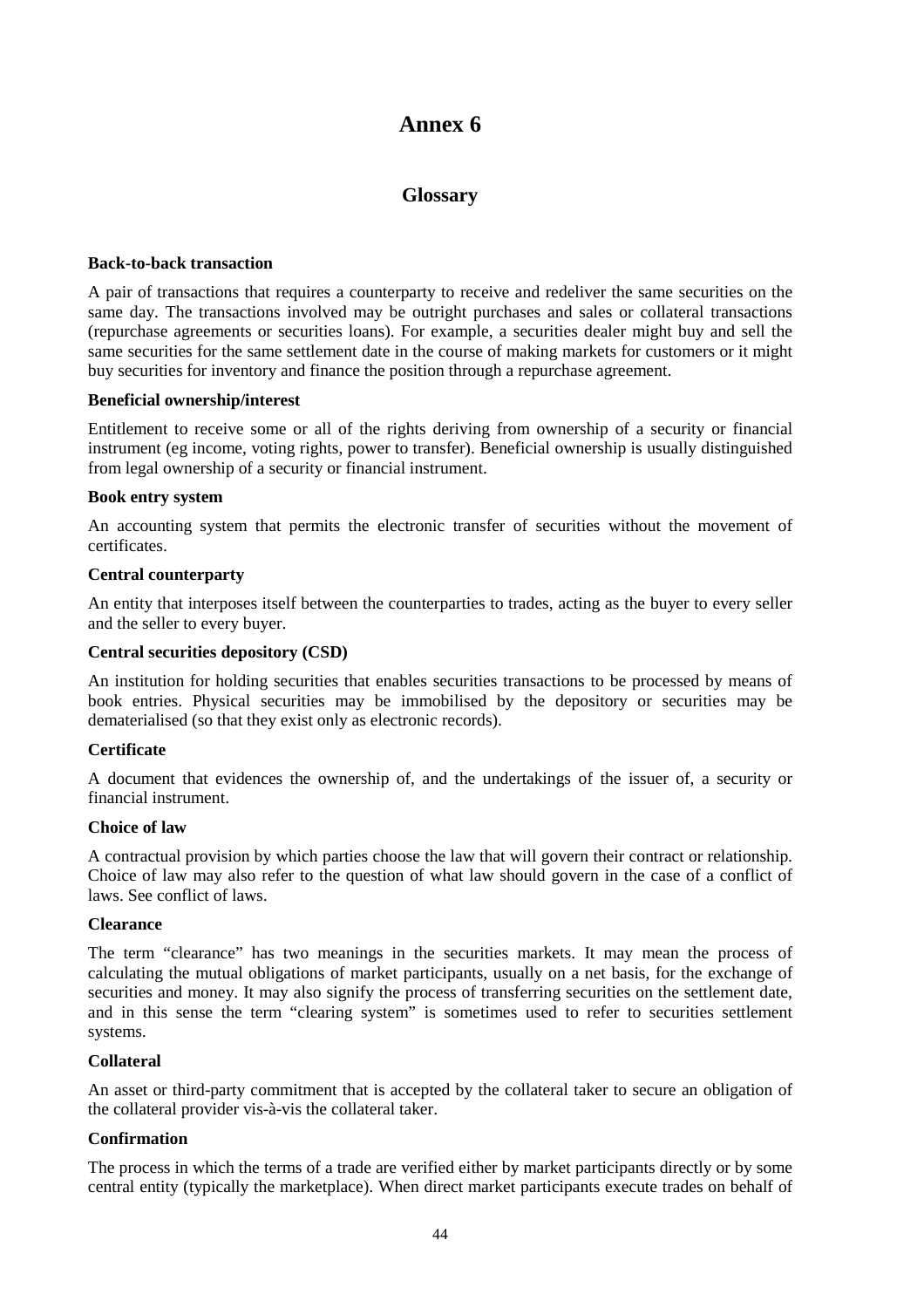indirect market participants, trade confirmation often occurs on two separate tracks: verification (generally termed confirmation) of the terms of the trade between direct participants and verification (sometimes termed affirmation) of the intended terms between each direct participant and the indirect participant for whom the direct participant is acting.

## **Conflict of laws**

An inconsistency or difference in the laws of jurisdictions that have a potential interest in a transaction. Each jurisdiction's conflict of laws rules specify the criteria that determine the law applicable in such a case.

## **Counterparty**

A party to a trade.

## **Credit risk**

The risk that a counterparty will not settle an obligation for full value, either when due or at any time thereafter. Credit risk includes replacement cost risk and principal risk. It also includes the risk of settlement bank failure.

## **Cross-border settlement**

A settlement that takes place in a country other than the country in which one trade counterparty or both are located.

#### **Cross-border trade**

A trade that requires cross-border settlement.

#### **Cross-margining agreement**

An agreement between central counterparties to consider positions and supporting collateral at their respective organisations as a portfolio for participants that are members of both organisations. Positions held in cross-margined accounts are subject to lower collateral requirements because the positions held at one central counterparty collateralise part of the exposure of related positions at the other central counterparty. In the event of default by a participant whose account is cross-margined, one central counterparty can use the positions and collateral in the cross-margined account at the other central counterparty to cover losses.

## **Cross-system settlement**

A settlement of a trade that is effected through a link between two separate securities settlement systems.

## **Custodian**

An entity, often a bank, that safekeeps securities for its customers and may provide various other services, including clearance and settlement, cash management, foreign exchange and securities lending.

## **Custody**

The safekeeping and administration of securities and other financial instruments on behalf of others.

## **Custody risk**

The risk of loss on securities in safekeeping (custody) as a result of the custodian's insolvency, negligence, misuse of assets, fraud, poor administration or inadequate record keeping.

## **Deferred net settlement system**

A settlement system in which final settlement of transfer instructions occurs on a net basis at one or more discrete, prespecified times during the processing day.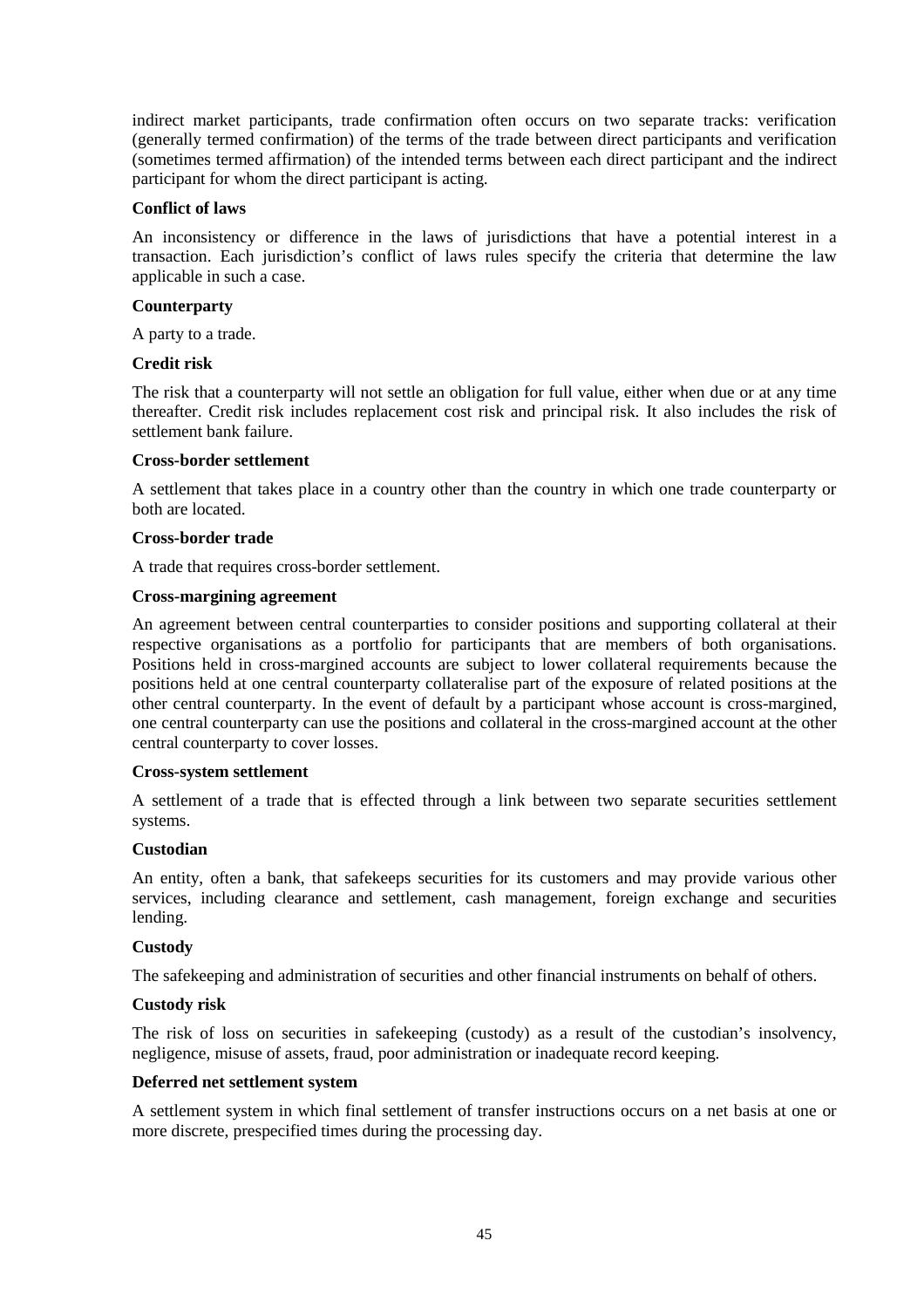## **Delivery**

Final transfer of a security or financial instrument.

## **Delivery versus payment**

A link between securities transfers and funds transfers that ensures that delivery occurs if, and only if, payment occurs.

## **Dematerialisation**

The elimination of physical certificates or documents of title that represent ownership of securities so that securities exist only as accounting records.

## **Failed transaction**

A securities transaction that does not settle on the contractual settlement date.

## **Final settlement**

The discharge of an obligation by a transfer of funds and a transfer of securities that have become irrevocable and unconditional.

## **Global custodian**

A custodian that provides its customers with custody services in respect of securities traded and settled not only in the country in which the custodian is located but also in numerous other countries throughout the world.

## **Gross settlement system**

A transfer system in which the settlement of funds or securities transfer instructions occurs individually (on an instruction by instruction basis).

## **Immobilisation**

Placement of physical certificates for securities and financial instruments in a central securities depository so that subsequent transfers can be made by book entry, that is, by debits from and credits to holders' accounts at the depository.

## **Indirect market participant**

A market participant that uses an intermediary for the execution of trades on its behalf. Generally, institutional investors and cross-border clients are indirect market participants.

## **International central securities depository (ICSD)**

A central securities depository that settles trades in international securities and in various domestic securities, usually through direct or indirect (through local agents) links to local CSDs.

## **Issuer**

The entity that is obligated on a security or financial instrument.

## **Legal risk**

The risk that a party will suffer a loss because laws or regulations do not support the rules of the securities settlement system, the performance of related settlement arrangements, or the property rights and other interests held through the settlement system. Legal risk also arises if the application of laws and regulations is unclear.

## **Liquidity risk**

The risk that a counterparty will not settle an obligation for full value when due, but on some unspecified date thereafter.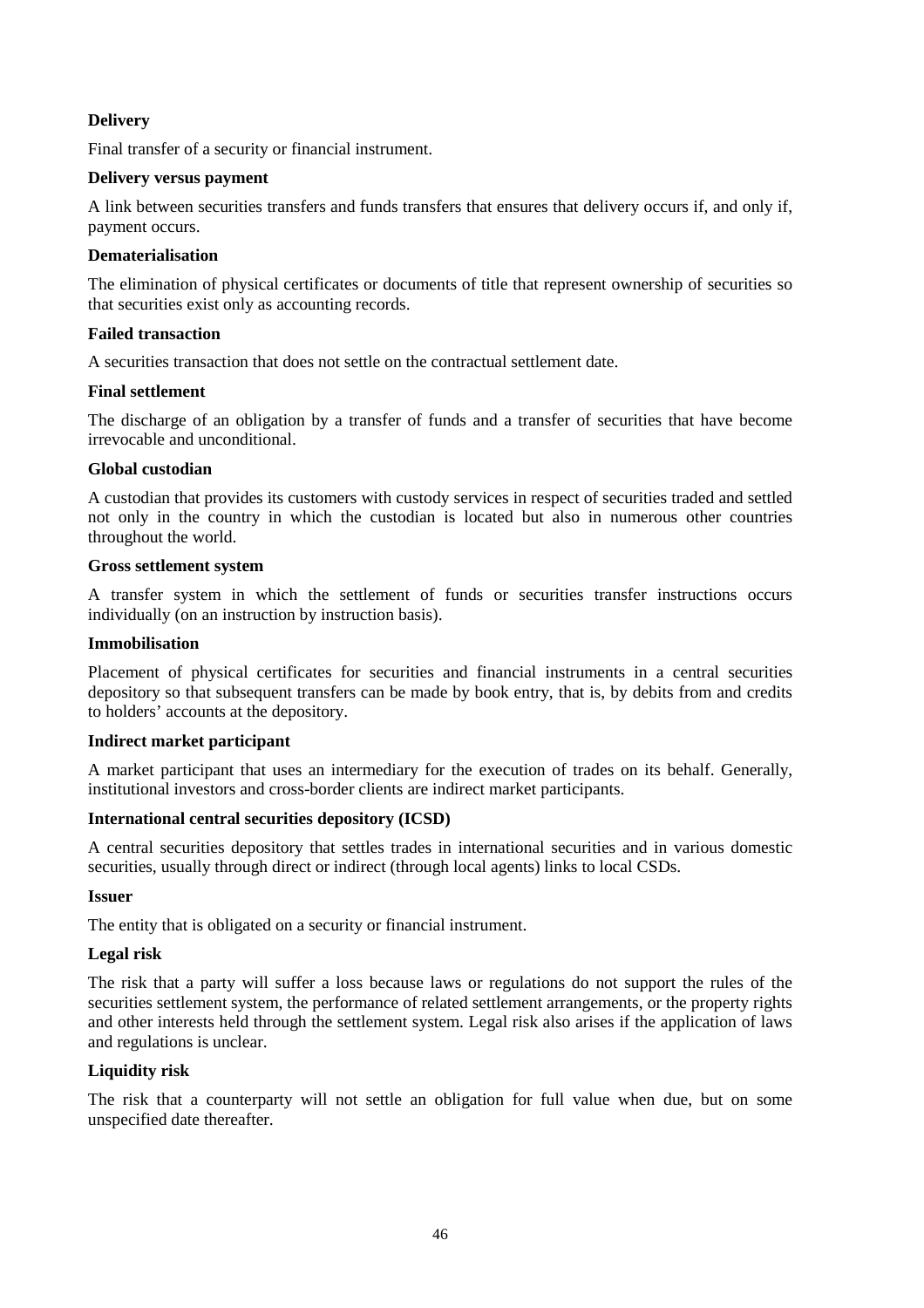## **Local agent**

A custodian that provides custody services for securities traded and settled in the country in which it is located to trade counterparties and settlement intermediaries located in other countries (non-residents).

## **Margin**

Generally, the term for collateral used to secure an obligation, either realised or potential. In securities markets, the collateral deposited by a customer to secure a loan from a broker to purchase shares. In organisations with a central counterparty, the deposit of collateral to guarantee performance on an obligation or cover potential market movements on unsettled transactions is sometimes referred to as margin.

## **Marking to market**

The practice of revaluing securities and financial instruments using current market prices and requiring the counterparty with an as yet unrealised loss on the contract to transfer funds or securities equal to the value of the loss to the other counterparty.

## **Master agreement**

An agreement that sets forth the standard terms and conditions applicable to all or a defined subset of transactions that the parties may enter into from time to time, including the terms and conditions of close-out netting.

## **Netting**

An agreed offsetting of mutual obligations by trading partners or participants in a system, including the netting of trade obligations, for example through a central counterparty, and also agreements to settle securities or funds transfer instructions on a net basis.

## **Nominee**

A person or entity named by another to act on his behalf. A nominee is commonly used in a securities transaction to obtain registration and legal ownership of a security.

## **Operational risk**

The risk that deficiencies in information systems or internal controls, human errors or management failures will result in unexpected losses.

## **Pre-settlement risk**

The risk that a counterparty to a transaction for completion at a future date will default before final settlement. The resulting exposure is the cost of replacing the original transaction at current market prices and also is known as replacement cost risk.

## **Principal risk**

The risk that the seller of a security delivers a security but does not receive payment or that the buyer of a security makes payment but does not receive delivery. In such an event, the full principal value of the securities or funds transferred is at risk.

## **Provisional transfer**

A conditional transfer in which one or more parties retain the right by law or agreement to rescind the transfer.

## **Real-time gross settlement**

The continuous settlement of funds or securities transfers individually on an order by order basis as they are received.

## **Registration**

The listing of ownership of securities in the records of the issuer. This task is often performed by an official registrar/transfer agent.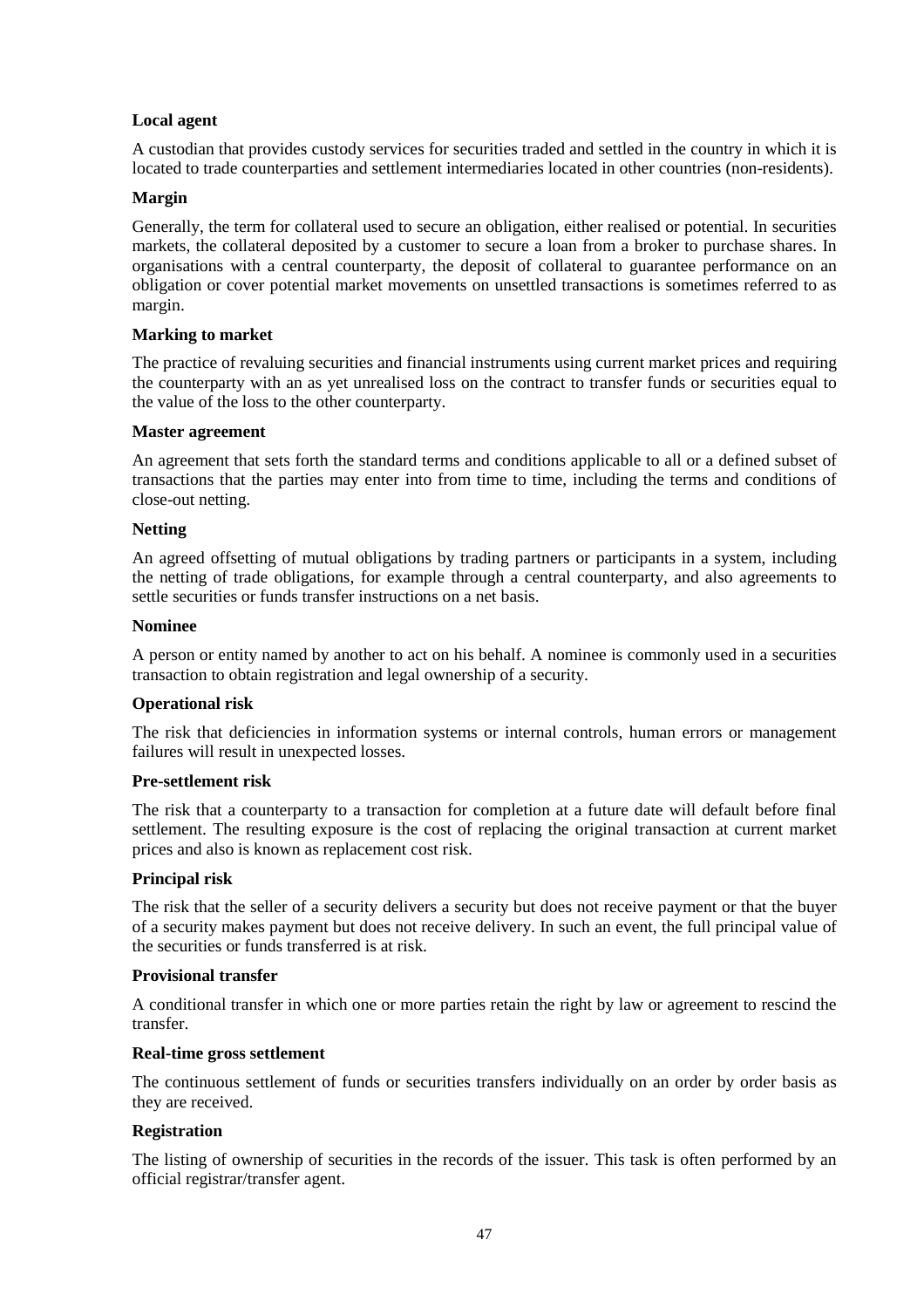## **Repurchase agreement**

A contract to sell and subsequently repurchase securities at a specified date and price.

#### **Revocable transfer**

A transfer that a system operator or a system participant can rescind.

#### **Rolling settlement**

A procedure in which settlement takes place a given number of business days after the date of the trade. This is in contrast to account period procedures in which the settlement of trades takes place only on a certain day, for example a certain day of the week or month, for all trades that occurred within the account period.

#### **Same day funds**

Money balances that the recipient has the right to transfer or withdraw from an account on the day of receipt.

#### **Securities settlement systems**

The full set of institutional arrangements for confirmation, clearance and settlement of securities trades and safekeeping of securities.

## **Segregation**

A method of protecting client assets and positions by holding and designating them separately from those of the carrying firm or broker.

#### **Settlement**

The completion of a transaction through final transfer of securities and funds between the buyer and the seller.

## **Settlement bank**

The entity that maintains cash accounts used to settle payment obligations associated with securities transactions. The settlement bank may be either a commercial bank, the settlement system itself or a central bank.

#### **Settlement date**

The date on which parties to a securities transaction agree that settlement is to take place. This intended settlement date is sometimes referred to as the contractual settlement date.

## **Settlement interval**

The amount of time that elapses between the trade date (T) and the settlement date. The settlement interval is typically measured relative to the trade date; for example, if settlement is to occur on the third business day following the date of the trade, the settlement interval is referred to as T+3.

#### **Settlement risk**

A general term used to designate the risk that settlement in a transfer system will not take place as expected. This risk may comprise both credit and liquidity risk.

#### **Straight-through processing**

The completion of pre-settlement and settlement processes based on trade data that is manually entered only once into an automated system.

## **Subcustodian**

A custodian that holds securities on behalf of another custodian. A global custodian, for example, may hold securities through another custodian in a local market. The latter custodian is known as a subcustodian.